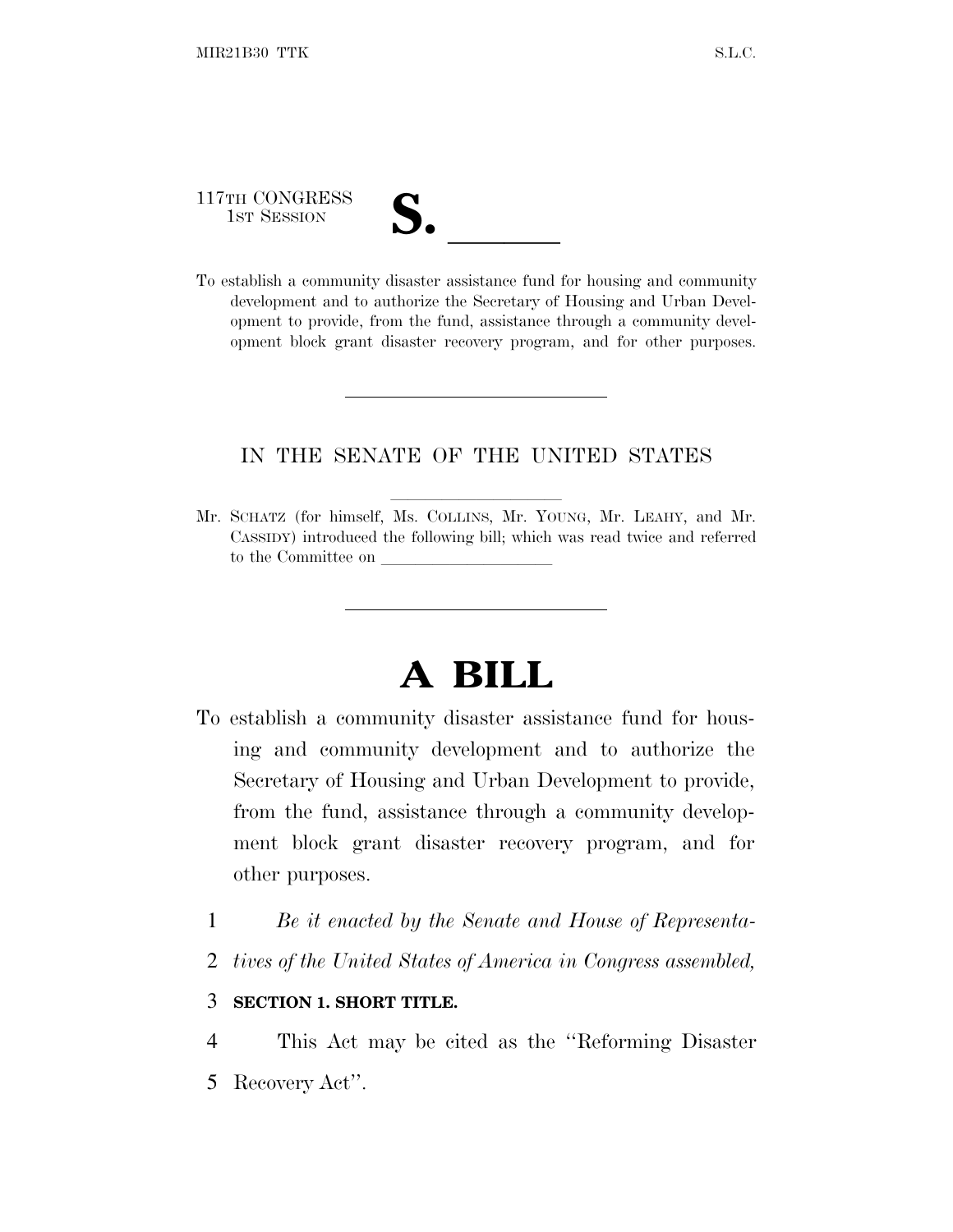#### **SEC. 2. FINDINGS.**

Congress finds that—

 (1) following a major disaster declared by the President under section 401 of the Robert T. Staf- ford Disaster Relief and Emergency Assistance Act (42 U.S.C. 5170), the subset of communities that are most impacted and distressed as a result of the disaster face critical social, economic, and environ- mental obstacles to recovery, including insufficient public and private resources to address disaster-re- lated housing and community development needs for lower income households and distressed commu-nities;

 (2) unmet disaster recovery needs, including housing assistance needs, can be especially wide- spread among persons with extremely low, low, and moderate incomes;

 (3) economic, social, and housing hardships that affect communities before disasters are exacer- bated during crises and can delay and complicate long-term recovery, especially after catastrophic major disasters;

 (4) States, units of local government, and In- dian Tribes within the most impacted and distressed areas resulting from major disasters benefit from flexibility to design programs that meet local needs,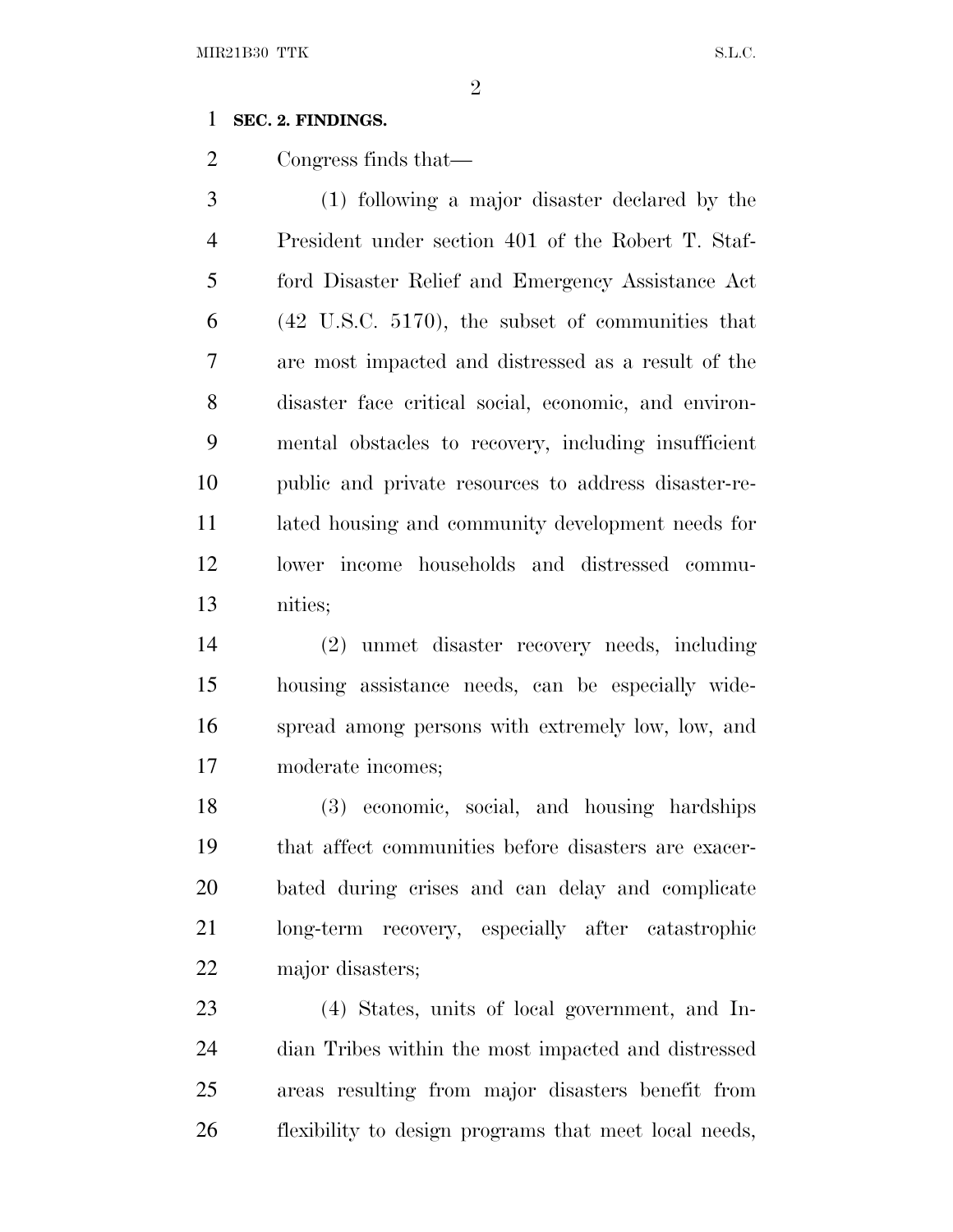but face inadequate financial, technical, and staffing capacity to plan and carry out sustained recovery, restoration, and mitigation activities;

 (5) the speed and effectiveness considerations of long-term recovery from catastrophic major disasters is improved by predictable investments that support disaster relief, long-term recovery, restoration of housing and infrastructure, and economic revitaliza- tion, primarily for the benefit of low- and moderate-income persons;

 (6) undertaking activities that mitigate the ef- fects of future natural disasters and extreme weath- er and increase the stock of affordable housing, in- cluding affordable rental housing, as part of long- term recovery can significantly reduce future fiscal and social costs, especially within high-risk areas, and can help to address outstanding housing and community development needs by creating jobs and providing other economic and social benefits within communities that further promote recovery and resil-ience; and

 (7) the general welfare and security of the na- tion and the health and living standards of its people require targeted resources to support State and local governments in carrying out their responsibilities in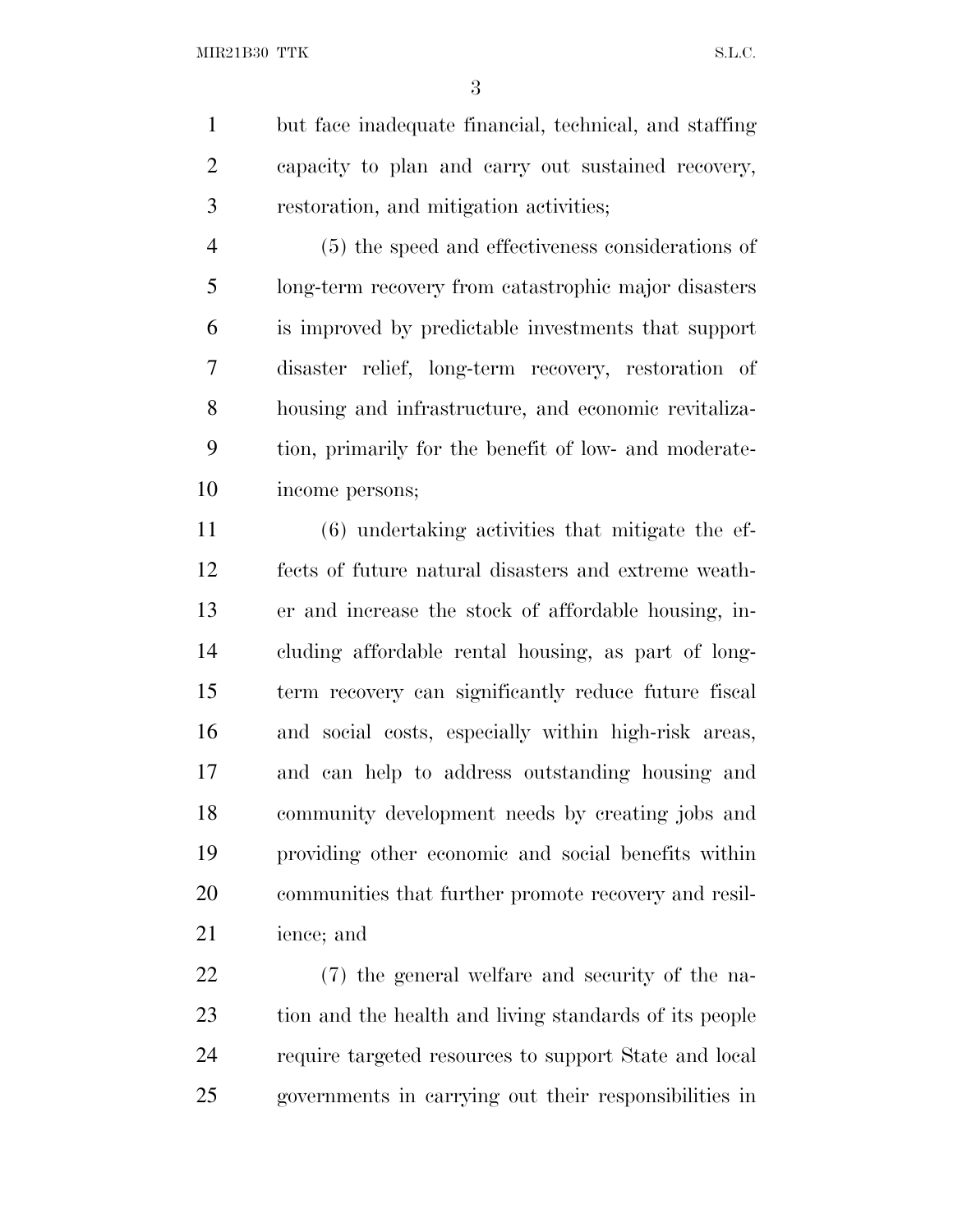| $\mathbf{1}$   | disaster recovery and mitigation through interim and  |
|----------------|-------------------------------------------------------|
| $\overline{2}$ | long-term housing and community development ac-       |
| 3              | tivities that primarily benefit persons of low and    |
| $\overline{4}$ | moderate income.                                      |
| 5              | SEC. 3. DEFINITIONS.                                  |
| 6              | In this Act:                                          |
| $\overline{7}$ | (1) DEPARTMENT.—The term "Department"                 |
| 8              | means the Department of Housing and Urban De-         |
| 9              | velopment.                                            |
| 10             | (2) FUND.—The term "Fund" means the                   |
| 11             | Long-Term Disaster Recovery Fund established          |
| 12             | under section 5.                                      |
| 13             | (3) SECRETARY.—The term "Secretary" means             |
| 14             | the Secretary of Housing and Urban Development.       |
| 15             | SEC. 4. DUTIES OF THE DEPARTMENT OF HOUSING AND       |
| 16             | URBAN DEVELOPMENT.                                    |
| 17             | (a) IN GENERAL.—The offices and officers of the De-   |
| 18             | partment shall be responsible for—                    |
| 19             | (1) leading and coordinating the disaster-re-         |
| 20             | lated responsibilities of the Department under the    |
| 21             | National Response Framework, the National Dis-        |
| 22             | aster Recovery Framework, and the National Mitiga-    |
| 23             | tion Framework;                                       |
| 24             | (2) coordinating and administering programs,          |
| 25             | policies, and activities of the Department related to |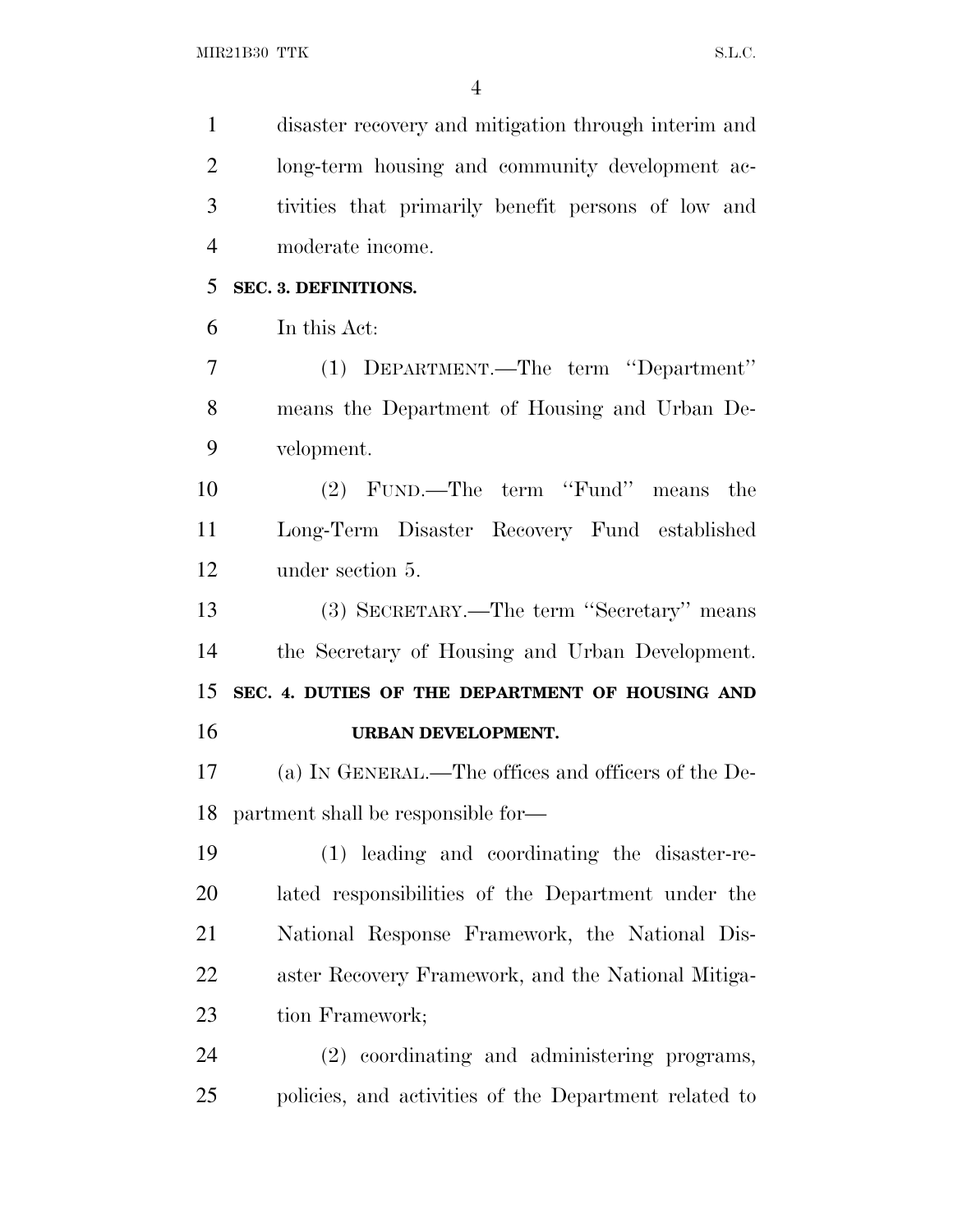MIR21B30 TTK S.L.C.

 disaster relief, long-term recovery, resiliency, and mitigation, including disaster recovery assistance under title I of the Housing and Community Devel-opment Act of 1974 (42 U.S.C. 5301 et seq.);

 (3) supporting disaster-impacted communities as those communities plan specifically assess, plan for, and address housing needs in the transition from emergency shelters and interim housing to per- manent housing of those displaced and the housing stock, especially among vulnerable populations and extremely low-, low-, and moderate-income house-holds;

 (4) collaborating with the Federal Emergency Management Agency, the Small Business Adminis- tration, and across the Department to align disaster- related regulations and policies, including incorpora- tion of consensus-based codes and standards and in- surance purchase requirements, and ensuring coordi- nation and reducing duplication among other Fed-eral disaster recovery programs;

 (5) promoting best practices in mitigation and land use planning, including consideration of tradi- tional, natural, and nature-based infrastructure al-ternatives;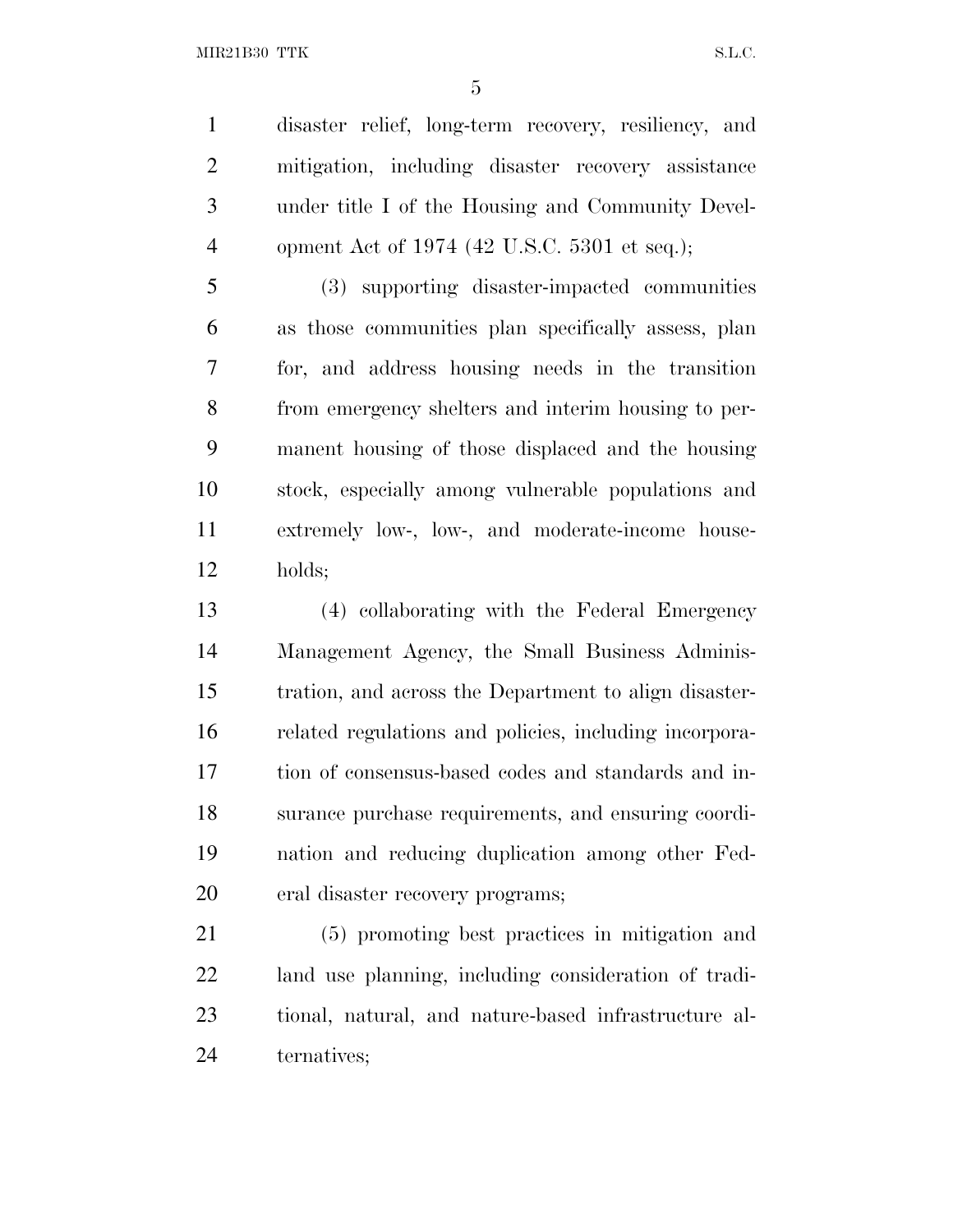MIR21B30 TTK S.L.C.

| $\mathbf{1}$   | (6) coordinating technical assistance, including         |
|----------------|----------------------------------------------------------|
| $\overline{2}$ | mitigation, resiliency, and recovery training and in-    |
| 3              | formation on all relevant legal and regulatory re-       |
| $\overline{4}$ | quirements, to entities that receive disaster recovery   |
| 5              | assistance under title I of the Housing and Commu-       |
| 6              | nity Development Act of 1974 (42 U.S.C. 5301 et          |
| 7              | seq.) that demonstrate capacity constraints; and         |
| 8              | (7) supporting State, Tribal, and local govern-          |
| 9              | ments in developing, coordinating, and maintaining       |
| 10             | their capacity for disaster resilience and recovery,     |
| 11             | and developing pre-disaster recovery and hazard          |
| 12             | mitigation plans, in coordination with the Federal       |
| 13             | Emergency Management Agency and other Federal            |
| 14             | agencies.                                                |
| 15             | (b) ESTABLISHMENT OF THE OFFICE OF DISASTER              |
| 16             | MANAGEMENT AND RESILIENCY.—Section 4 of the De-          |
| 17             | partment of Housing and Urban Development Act (42)       |
|                | 18 U.S.C. 3533) is amended by adding at the end the fol- |
| 19             | lowing:                                                  |
| 20             | "(i) OFFICE OF DISASTER MANAGEMENT AND RE-               |
| 21             | SILIENCY.-                                               |
| 22             | "(1) ESTABLISHMENT.—There is established,                |

 in the Office of the Secretary, the Office of Disaster Management and Resiliency.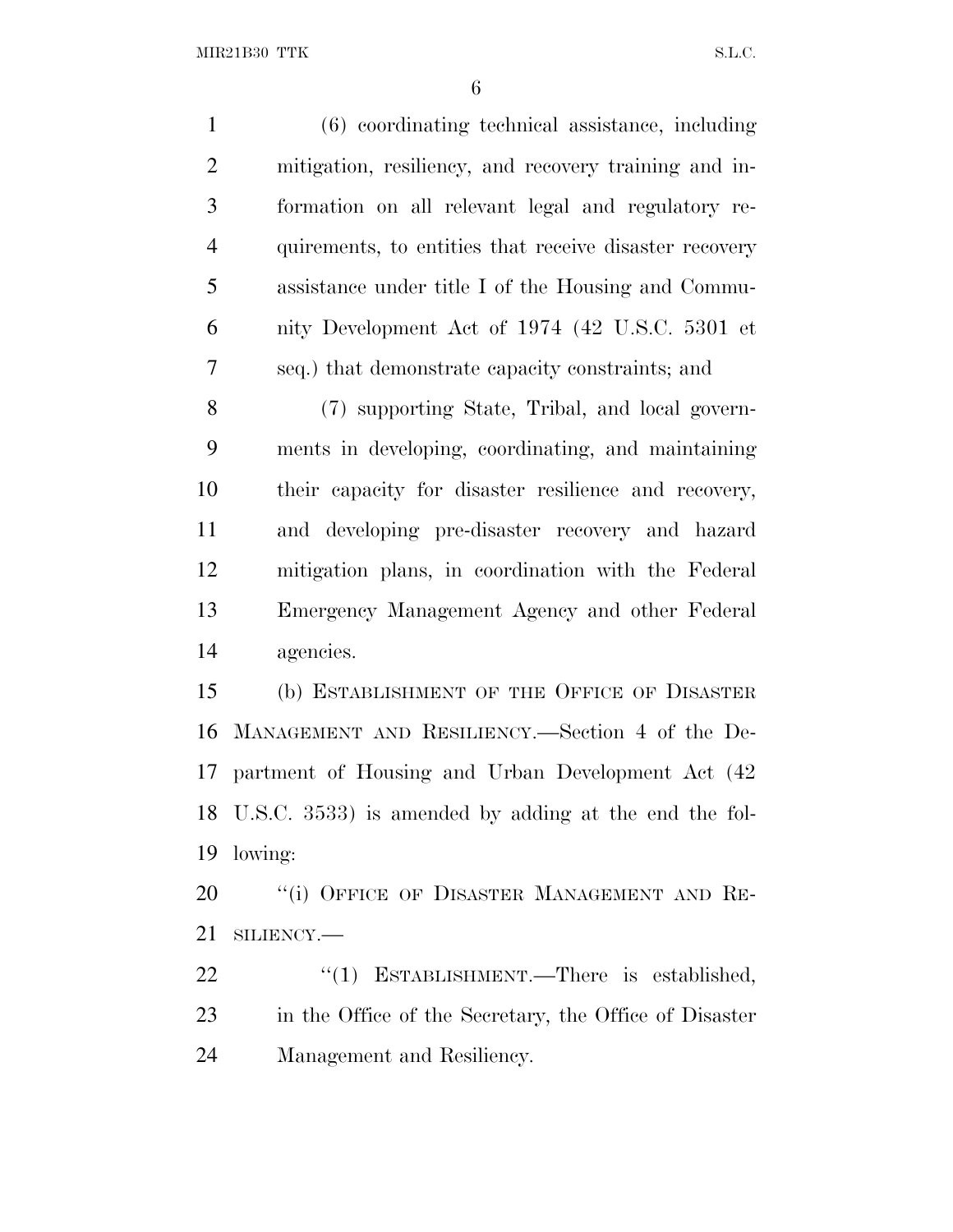| $\mathbf{1}$   | "(2) DUTIES.—The Office of Disaster Manage-          |
|----------------|------------------------------------------------------|
| $\overline{2}$ | ment and Resiliency shall-                           |
| 3              | $\lq\lq$ be responsible for oversight and co-        |
| $\overline{4}$ | ordination of all departmental disaster pre-         |
| 5              | paredness, response, and responsibilities; and       |
| 6              | $\lq\lq$ coordinate with the Federal Emer-           |
| 7              | gency Management Agency, the Small Business          |
| 8              | Administration, and the Office of Community          |
| 9              | Planning and Development and other offices of        |
| 10             | the Department in supporting recovery and re-        |
| 11             | silience activities to provide a comprehensive       |
| 12             | approach in working with communities.".              |
| 13             | SEC. 5. LONG-TERM DISASTER RECOVERY FUND.            |
| 14             | (a) ESTABLISHMENT.—There is established in the       |
| 15             | Treasury of the United States an account to be known |
| 16             | as the Long-Term Disaster Recovery Fund.             |
| 17             | (b) DEPOSITS, TRANSFERS, AND CREDIT.—                |
| 18             | (1) IN GENERAL.—The Fund shall consist of            |
| 19             | amounts appropriated, transferred, and credited to   |
| 20             | the Fund.                                            |
| 21             | (2) TRANSFERS.—The following may be trans-           |
| 22             | ferred to the Fund:                                  |
| 23             | (A) Amounts made available through sec-              |
| 24             | tion $106(c)(4)$ of the Housing and Community        |
| 25             | Development Act of 1974<br>U.S.C.<br>(42)            |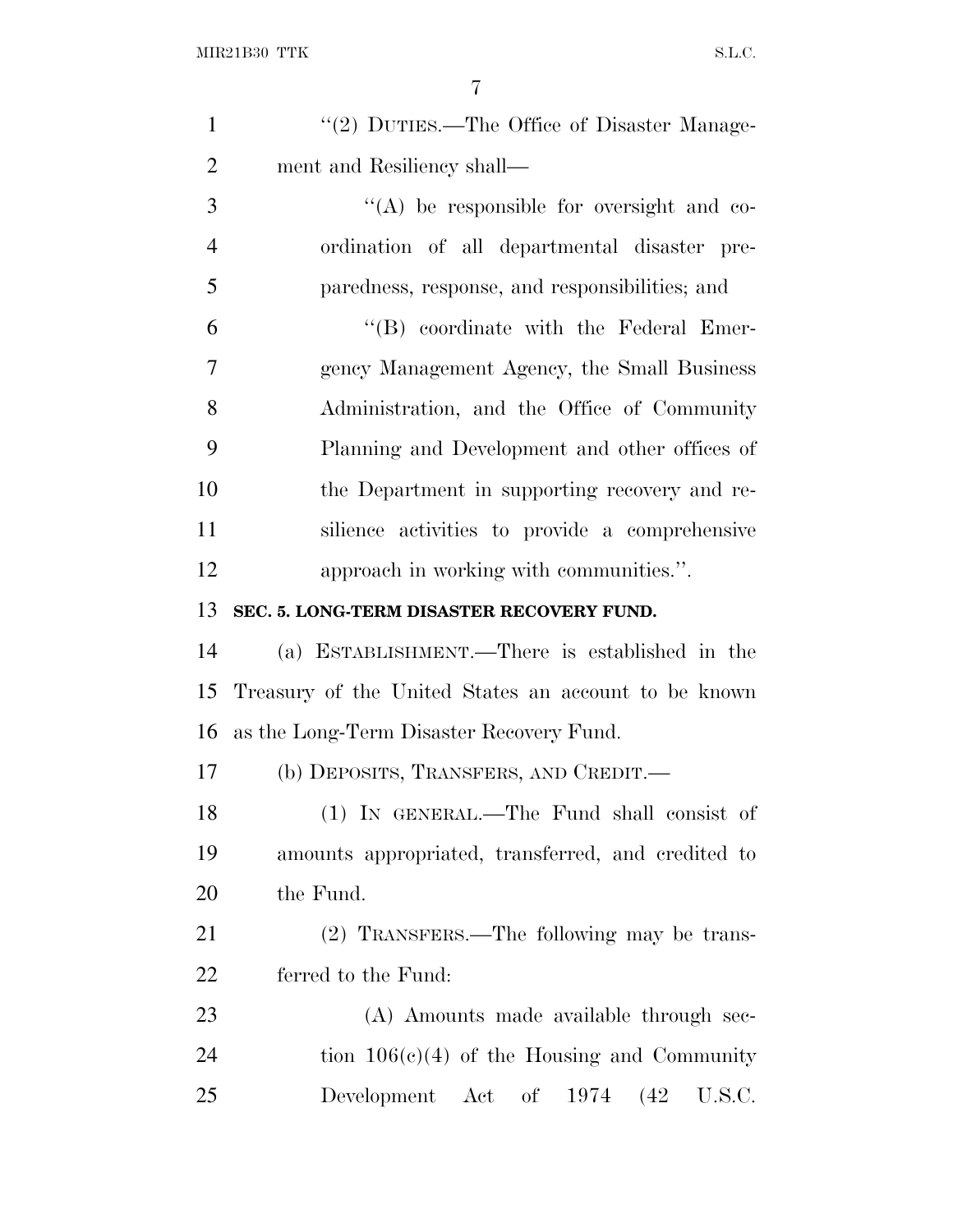| $\mathbf{1}$   | $5306(e)(4)$ as a result of actions taken under   |
|----------------|---------------------------------------------------|
| $\overline{2}$ | section 104(e), 111, or 123(j) of such Act.       |
| 3              | (B) Any unobligated balances available            |
| $\overline{4}$ | until expended remaining or subsequently re-      |
| 5              | captured from amounts appropriated for any        |
| 6              | disaster and related purposes under the heading   |
| $\overline{7}$ | "Community Development Fund" in any Act           |
| 8              | prior to the establishment of the Fund.           |
| 9              | (3)<br>USE<br>OF TRANSFERRED AMOUNTS.-            |
| 10             | Amounts transferred to the Fund shall be used for |
| 11             | the eligible uses described in subsection (c).    |
| 12             | (c) ELIGIBLE USES OF FUND.—                       |
| 13             | (1) IN GENERAL.—Amounts in the Fund shall         |
| 14             | be available—                                     |
| 15             | $(A)$ to provide assistance in the form of        |
| 16             | grants under section 123 of the Housing and       |
| 17             | Community Development Act of 1974, as added       |
| 18             | by section 6; and                                 |
| 19             | (B) for activities of the Department that         |
| 20             | support the provision of such assistance, includ- |
| 21             | ing necessary salaries and expenses, informa-     |
| 22             | tion technology, capacity building and technical  |
| 23             | assistance (including assistance related to pre-  |
| 24             | disaster planning), and readiness and other pre-  |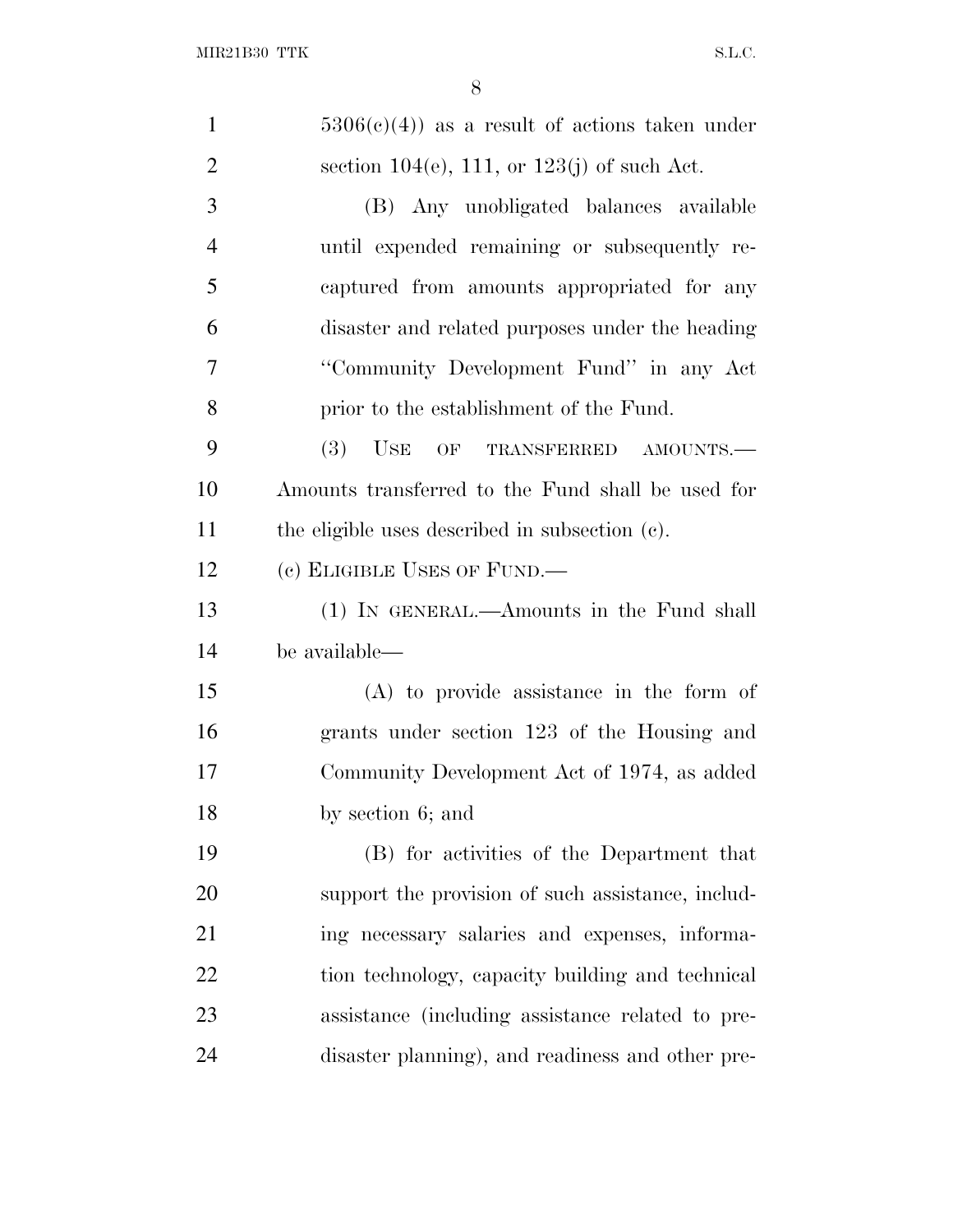| $\mathbf{1}$   | disaster planning activities that are not readily      |
|----------------|--------------------------------------------------------|
| $\overline{2}$ | attributable to a single major disaster.               |
| 3              | (2) SET ASIDE.—Of each amount appropriated             |
| $\overline{4}$ | for or transferred to the Fund, 2 percent shall be     |
| 5              | made available for activities described in paragraph   |
| 6              | $(1)(B)$ , which shall be in addition to other amounts |
| 7              | made available for those activities.                   |
| 8              | (3)<br>TRANSFER OF FUNDS.—Amounts made                 |
| 9              | available for use in accordance with paragraph $(2)$ — |
| 10             | (A) may be transferred to the account                  |
| 11             | under the heading for "Program Offices—Com-            |
| 12             | munity Planning and Development", or any               |
| 13             | successor account, for the Department to carry         |
| 14             | out activities described in paragraph $(1)(B)$ ;       |
| 15             | and                                                    |
| 16             | (B) may be used for the activities de-                 |
| 17             | scribed in paragraph $(1)(B)$ and for the admin-       |
| 18             | istrative costs of administering any funds ap-         |
| 19             | propriated to the Department under the head-           |
| 20             | ing "Community Planning and Development—               |
| 21             | Community Development Fund" for any major              |
| <u>22</u>      | disaster declared under section 401 of the Rob-        |
| 23             | ert T. Stafford Disaster Relief and Emergency          |
| 24             | Assistance Act (42 U.S.C. 5170) in any Act be-         |
| 25             | fore the establishment of the Fund.                    |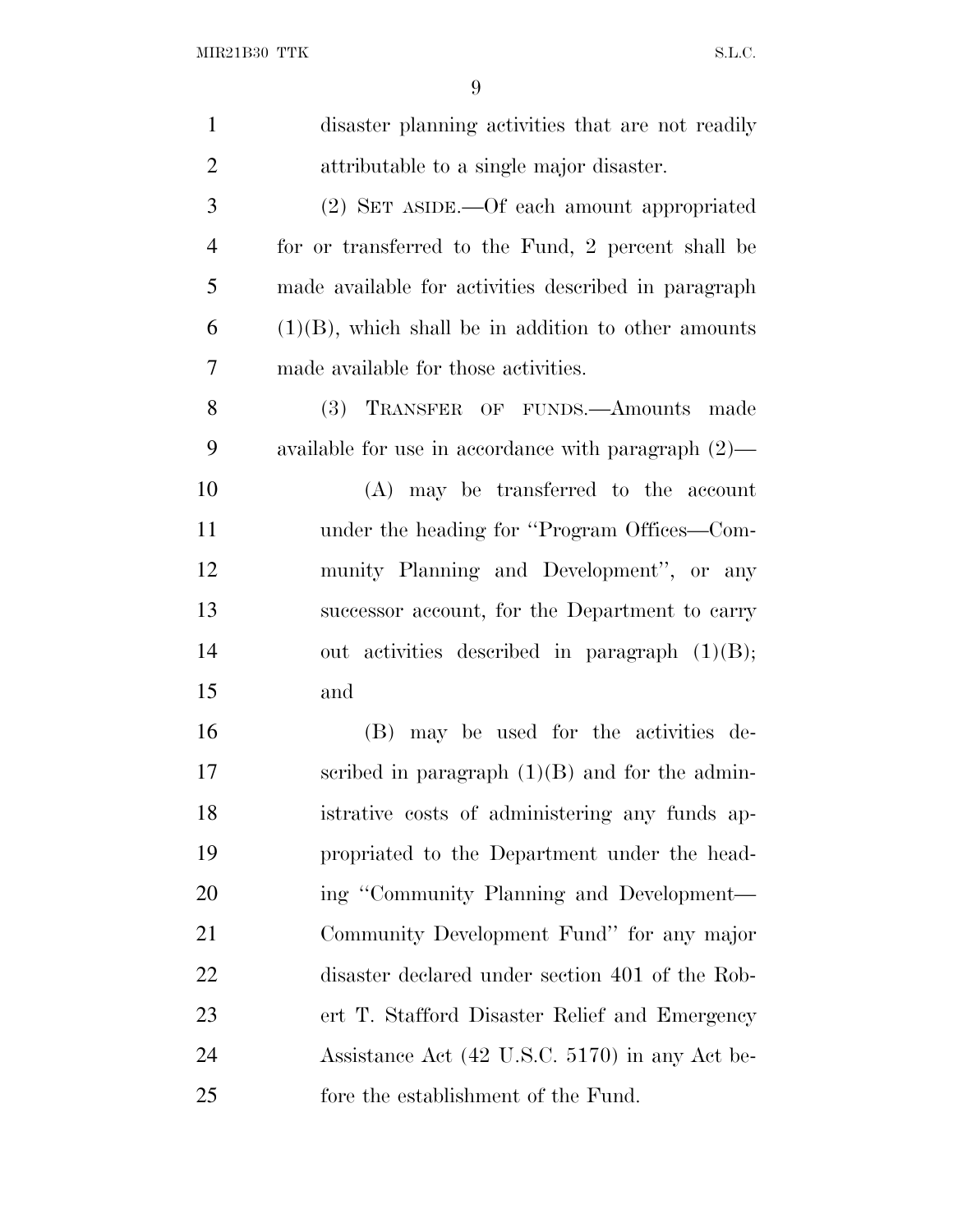MIR21B30 TTK S.L.C.

 (d) INTERCHANGEABILITY OF PRIOR ADMINISTRA- TIVE AMOUNTS.—Any amounts appropriated in any Act prior to the establishment of the Fund and transferred to the account under the heading ''Program Offices Sala- ries and Expenses—Community Planning and Develop- ment'', or any predecessor account, for the Department for the costs of administering funds appropriated to the Department under the heading ''Community Planning and Development—Community Development Fund'' for any major disaster declared under section 401 of the Robert T. Stafford Disaster Relief and Emergency Assistance Act (42 U.S.C. 5170) shall be available for the costs of admin- istering any such funds provided by any prior or future Act, notwithstanding the purposes for which those amounts were appropriated and in addition to any amount provided for the same purposes in other appropriations Acts.

 (e) AVAILABILITY OF AMOUNTS.—Amounts appro- priated, transferred and credited to the Fund shall remain available until expended.

 (f) FORMULA ALLOCATION.—Use of amounts in the Fund for grants shall be made by formula allocation in accordance with the requirements of section 123(a) of the Housing and Community Development Act of 1974, as added by section 6.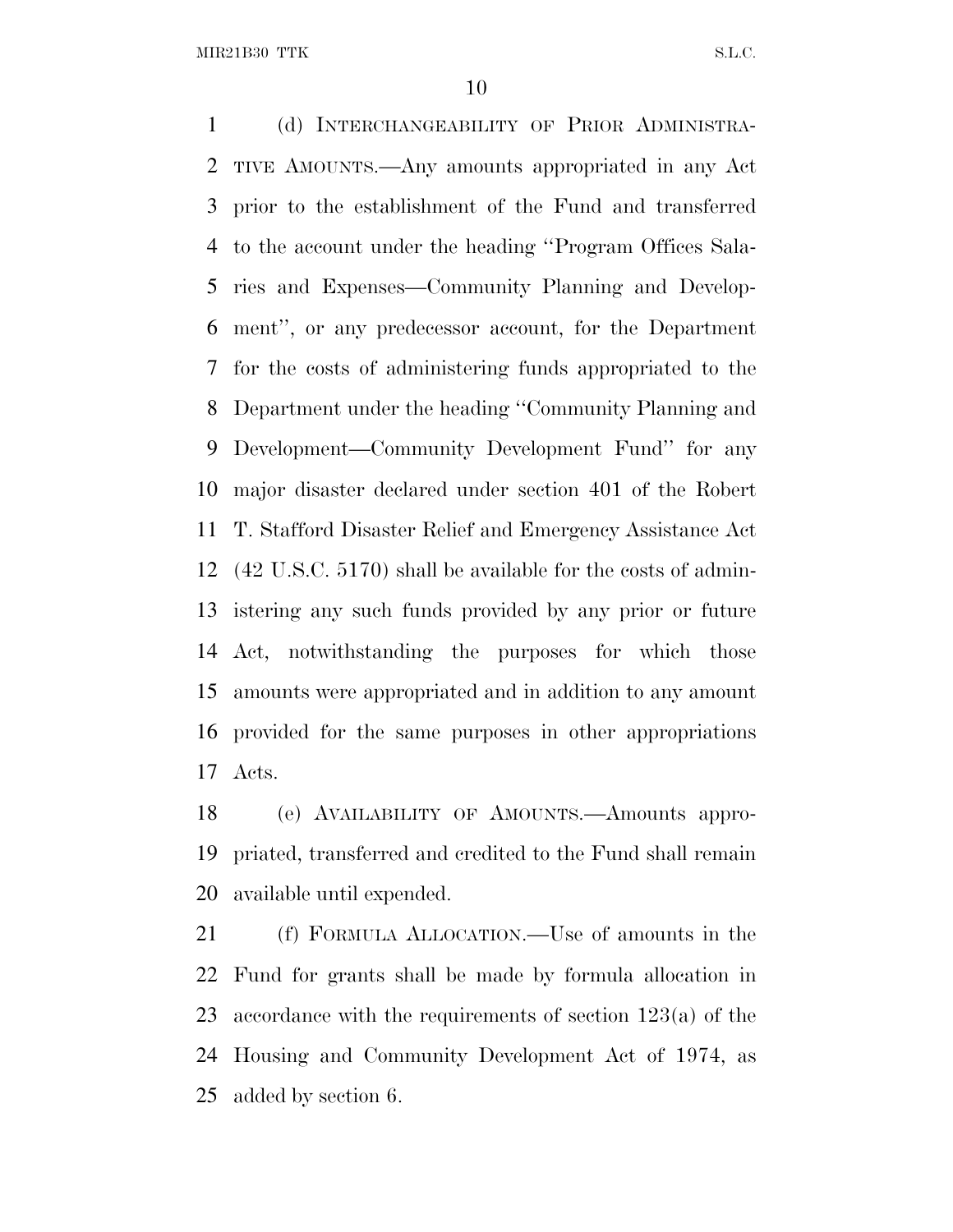$\rm MIR21B30~TTK \rm \hspace{20pt} SL.C.$ 

| $\mathbf{1}$ | (g) AUTHORIZATION OF APPROPRIATIONS.-There                |
|--------------|-----------------------------------------------------------|
| 2            | are authorized to be appropriated to the Fund such sums   |
| 3            | as may be necessary to respond to current or future major |
| 4            | disasters declared under section 401 of the Robert T.     |
| 5            | Stafford Disaster Relief and Emergency Assistance Act     |
| 6            | $(42 \tU.S.C. 5179)$ for grants under section 123 of the  |
| 7            | Housing and Community Development Act of 1974, as         |
| 8            | added by section 6.                                       |
| 9            | SEC. 6. ESTABLISHMENT OF CDBG DISASTER RECOVERY           |
| 10           | PROGRAM.                                                  |
| 11           | Title I of the Housing and Community Development          |
| 12           | Act of 1974 (42 U.S.C. 5301 et seq.) is amended—          |
| 13           | (1) in section 102(a) (42 U.S.C. 5302(a))—                |
| 14           | (A) in paragraph $(20)$ —                                 |
| 15           | (i) by redesignating subparagraph (B)                     |
| 16           | as subparagraph $(C)$ ;                                   |
| 17           | (ii) in subparagraph $(C)$ , as so redes-                 |
| 18           | ignated, by inserting "or (B)" after "sub-                |
| 19           | paragraph $(A)$ "; and                                    |
| 20           | (iii) by inserting after subparagraph                     |
| 21           | $(A)$ the following:                                      |
| 22           | "(B) The term 'persons of extremely low                   |
| 23           | income' means families and individuals whose              |
| 24           | income levels do not exceed household income              |
| 25           | levels determined by the Secretary under sec-             |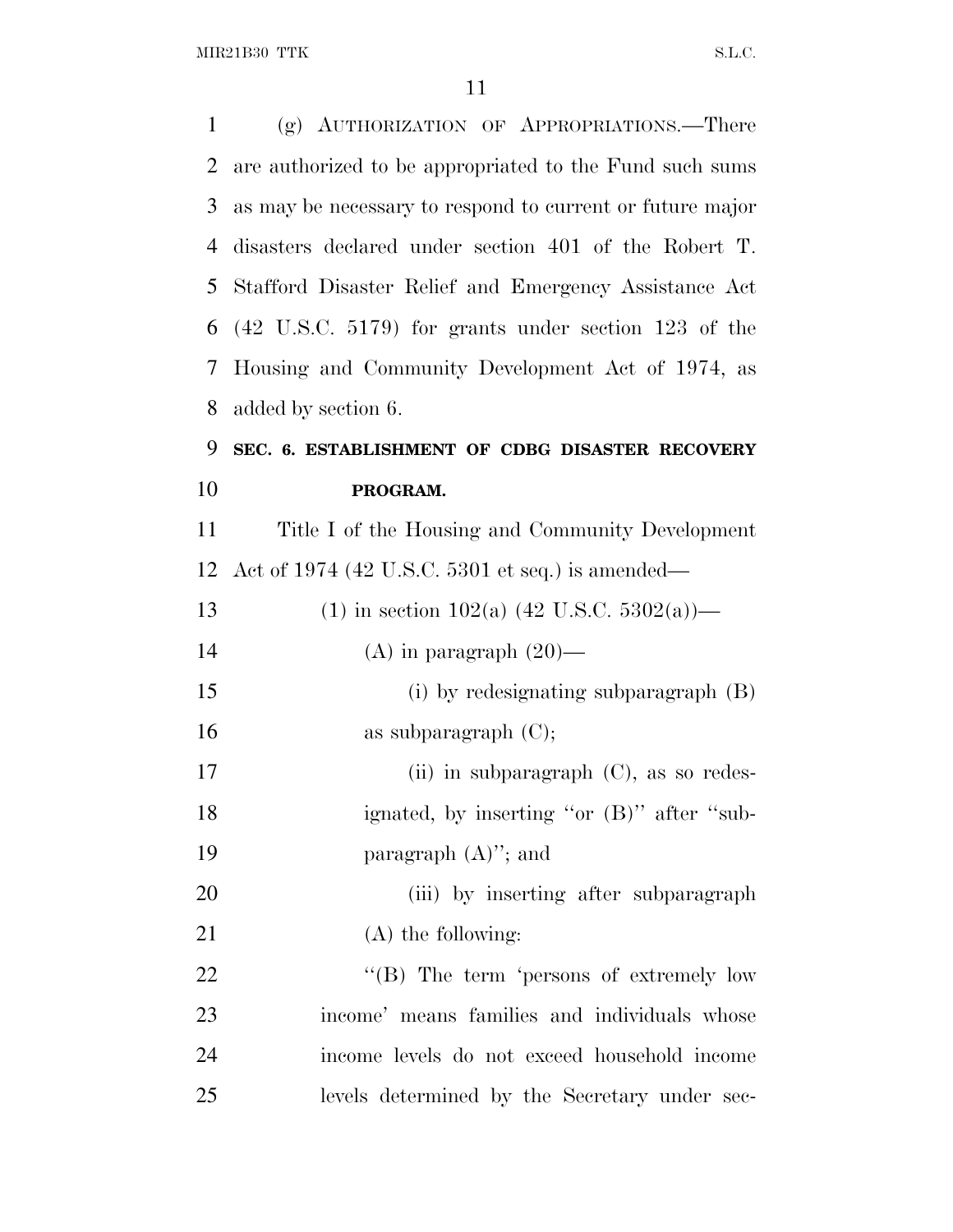| $\mathbf{1}$   | tion $3(b)(2)$ of the United States Housing Act    |
|----------------|----------------------------------------------------|
| $\overline{2}$ | of 1937 (42 U.S.C. 1437a(b)(2)(C)), except         |
| 3              | that the Secretary may provide alternative defi-   |
| $\overline{4}$ | nitions for the Commonwealth of Puerto Rico,       |
| 5              | Guam, the Commonwealth of the Northern             |
| 6              | Mariana Islands, the United States Virgin Is-      |
| 7              | lands, and American Samoa."; and                   |
| 8              | (B) by adding at the end the following:            |
| 9              | $\lq(25)$ The term 'major disaster' has the mean-  |
| 10             | ing given the term in section 102 of the Robert T. |
| <sup>11</sup>  | Stafford Disaster Relief and Emergency Assistance  |
| 12             | Act $(42 \text{ U.S.C. } 5122)$ .";                |
| 13             | (2) in section $106(e)(4)$ (42 U.S.C.              |
| 14             | $5306(c)(4)$ —                                     |
| 15             | $(A)$ in subparagraph $(A)$ —                      |
| 16             | (i) by striking "declared by the Presi-            |
| 17             | dent under the Robert T. Stafford Disaster         |
| 18             | Relief and Emergency Assistance Act";              |
| 19             | (ii) inserting "States for use in non-             |
| 20             | entitlement areas and to" before "metro-           |
| 21             | politan cities"; and                               |
| 22             | (iii) inserting "major" after "affected            |
| 23             |                                                    |
|                | by the";                                           |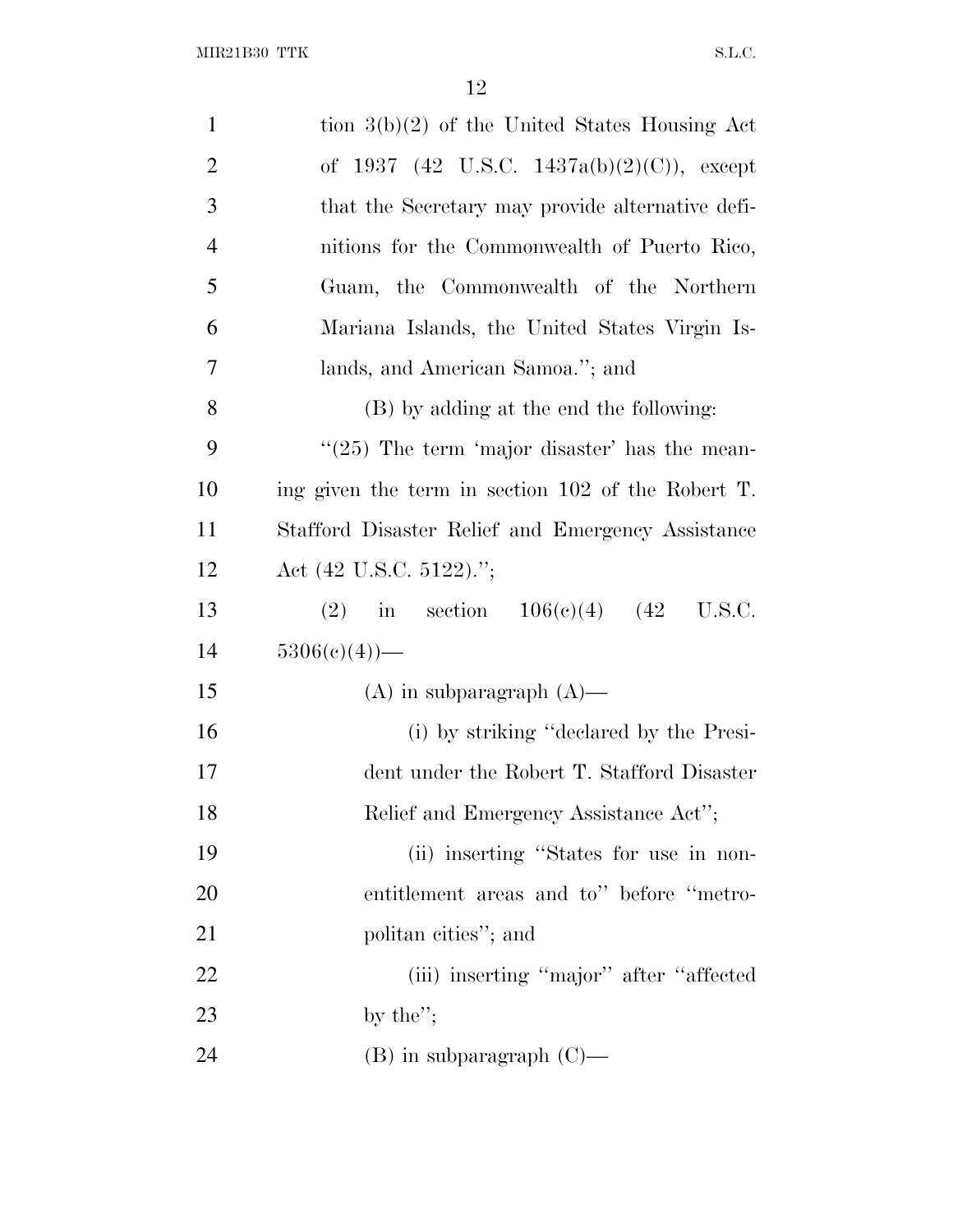| $\mathbf{1}$   | (i) by striking "metropolitan city or"             |
|----------------|----------------------------------------------------|
| $\overline{2}$ | and inserting "State, metropolitan city,           |
| 3              | $\mathrm{or}''$                                    |
| $\overline{4}$ | (ii) by striking "city or county" and              |
| 5              | inserting "State, city, or county"; and            |
| 6              | (iii) by inserting "major" before "dis-            |
| $\overline{7}$ | $\alpha$ aster";                                   |
| 8              | $(C)$ in subparagraph $(D)$ , by striking "met-    |
| 9              | ropolitan cities and" and inserting "States,       |
| 10             | metropolitan cities, and";                         |
| 11             | (D) in subparagraph $(F)$ —                        |
| 12             | (i) by striking "metropolitan city or"             |
| 13             | and inserting "State, metropolitan city,           |
| 14             | $\text{or}''$ ; and                                |
| 15             | (ii) by inserting "major" before "dis-             |
| 16             | aster"; and                                        |
| 17             | $(E)$ in subparagraph $(G)$ , by striking "met-    |
| 18             | ropolitan city or" and inserting "State, metro-    |
| 19             | politan city, or"; and                             |
| 20             | $(3)$ in section 122 (42 U.S.C. 5321), by striking |
| 21             | "disaster under title IV of the Robert T. Stafford |
| 22             | Disaster Relief and Emergency Assistance Act" and  |
| 23             | inserting "major disaster"; and                    |
| 24             | (4) by adding at the end the following:            |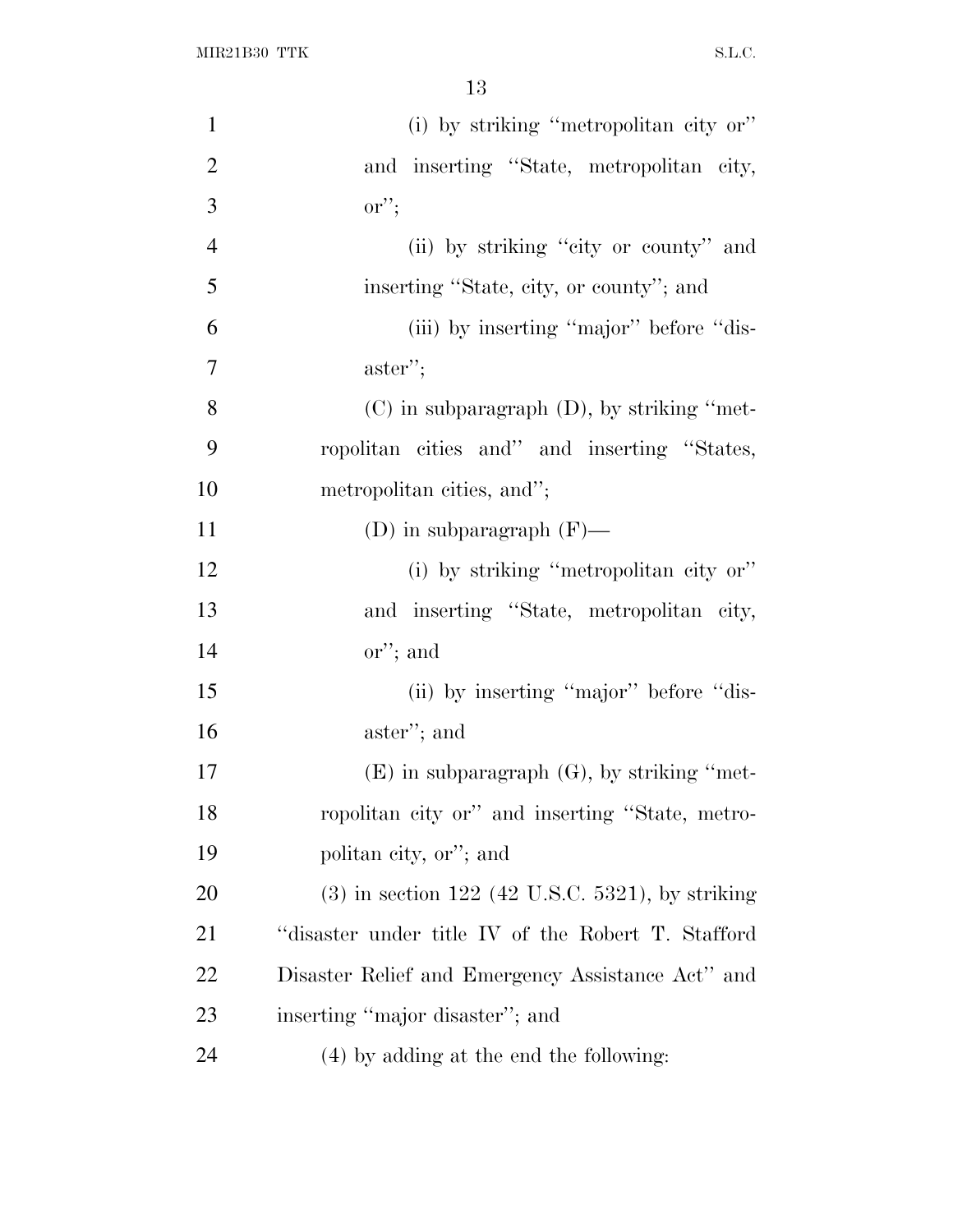**''SEC. 123. COMMUNITY DEVELOPMENT BLOCK GRANT DIS-ASTER RECOVERY PROGRAM.**

 ''(a) AUTHORIZATION, FORMULA, AND ALLOCA-TION.—

5 "(1) AUTHORIZATION.—The Secretary is au- thorized to make community development block grant disaster recovery grants from the Long-Term Disaster Recovery Fund established under section 5 of the Reforming Disaster Recovery Act (hereinafter referred to as the 'Fund') for necessary expenses for activities authorized under subsection (f)(1) related to disaster relief, long-term recovery, restoration of housing and infrastructure, economic revitalization, and mitigation in the most impacted and distressed areas resulting from a catastrophic major disaster.

 ''(2) GRANT AWARDS.—Grants shall be awarded under this section to States, units of general local government, and Indian tribes based on capacity and the concentration of damage, as determined by the Secretary, to support the efficient and effective ad-ministration of funds.

22 "(3) SECTION 106 ALLOCATIONS.—Grants under this section shall not be considered relevant to the formula allocations made pursuant to section 106.

26 "(4) FEDERAL REGISTER NOTICE.—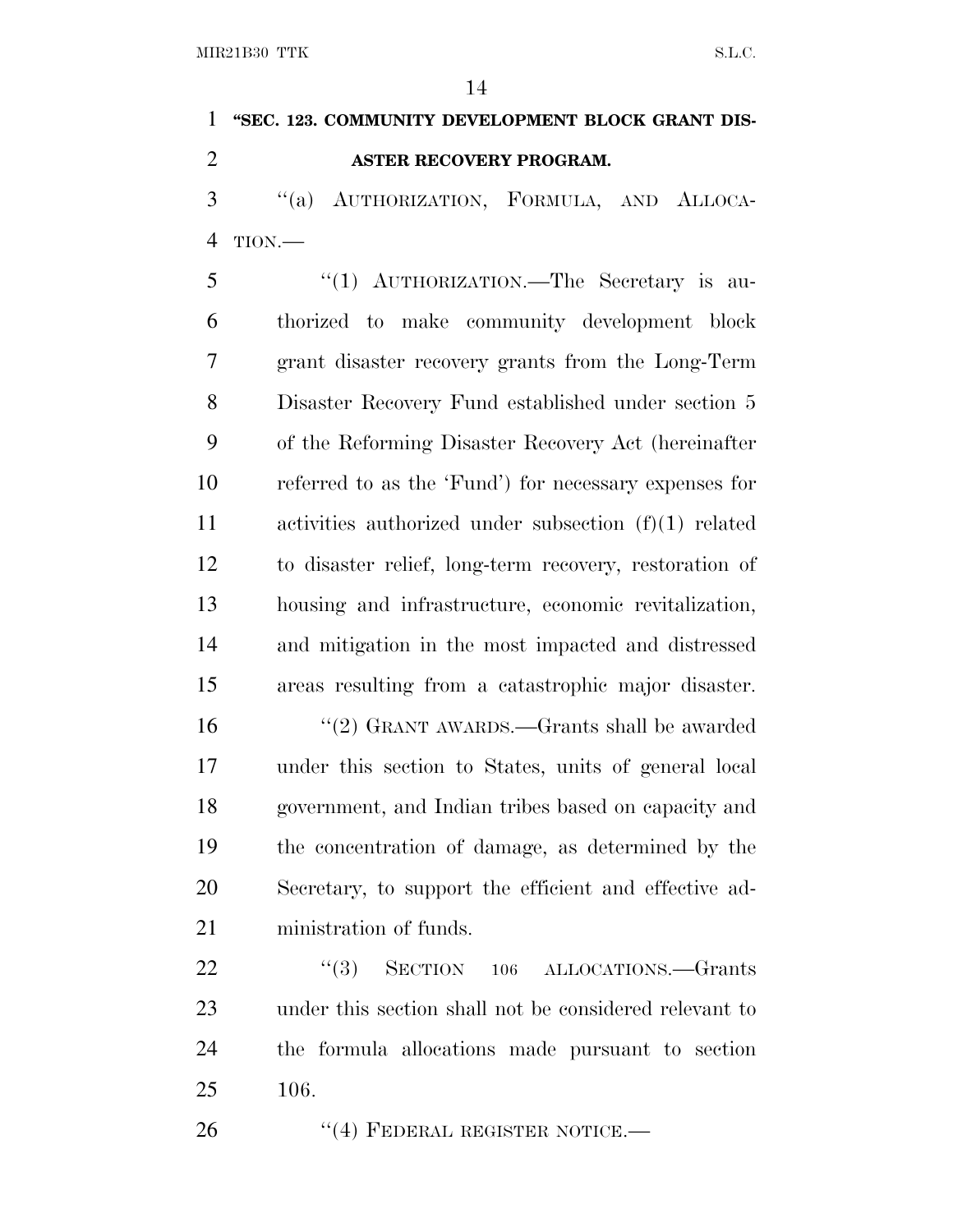| $\mathbf{1}$   | "(A) IN GENERAL.—Not later than $30$              |
|----------------|---------------------------------------------------|
| $\overline{2}$ | days after the date of enactment of this section, |
| 3              | the Secretary shall issue a notice in the Federal |
| $\overline{4}$ | Register containing the latest formula allocation |
| 5              | methodologies used to determine the total esti-   |
| 6              | mate of unmet needs related to housing, eco-      |
| 7              | nomic revitalization, and infrastructure in the   |
| 8              | most impacted and distressed areas resulting      |
| 9              | from a catastrophic major disaster.               |
| 10             | "(B) PUBLIC COMMENT.—In the notice                |
| 11             | issued under subparagraph (A), the Secretary      |
| 12             | shall solicit public comments on—                 |
| 13             | "(i) the methodologies described in               |
| 14             | subparagraph (A) and seek alternative             |
| 15             | methods for formula allocation within a           |
| 16             | similar total amount of funding;                  |
| 17             | "(ii) the impact of formula methodolo-            |
| 18             | gies on rural areas and Tribal areas;             |
| 19             | "(iii) adjustments to improve<br>tar-             |
| 20             | geting to the most serious needs;                 |
| 21             | "(iv) objective criteria for grantee ca-          |
| 22             | pacity and concentration of damage to in-         |
| 23             | form grantee determinations and minimum           |
| 24             | allocation thresholds; and                        |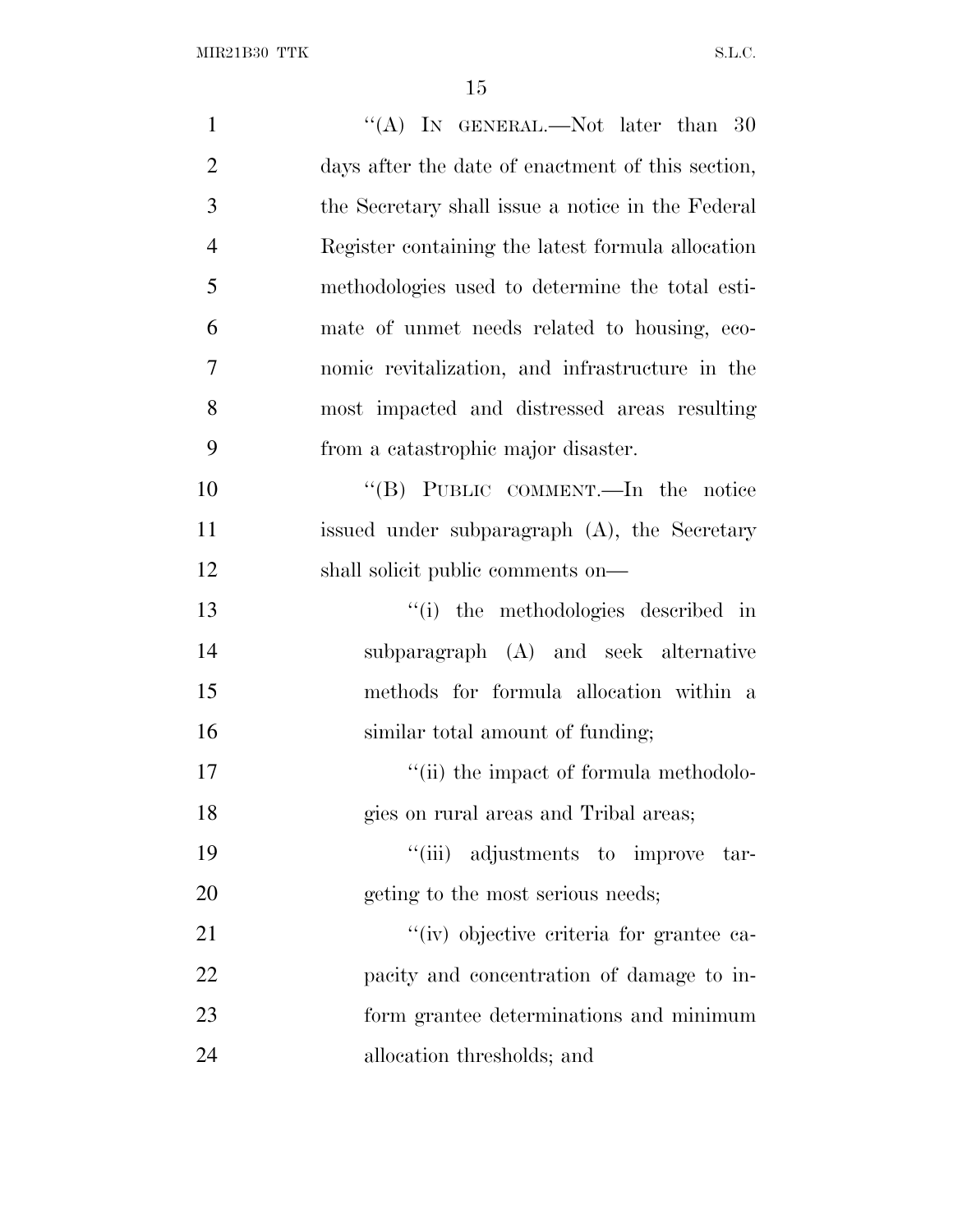$\rm MIR21B30~TTK \rm \hspace{20pt} SL.C.$ 

| $\mathbf{1}$   | $f'(v)$ research and data to inform an             |
|----------------|----------------------------------------------------|
| $\overline{2}$ | additional amount to be provided for miti-         |
| 3              | gation depending on type of disaster, which        |
| $\overline{4}$ | shall be no more than 30 percent of the            |
| 5              | total estimate of unmet needs.                     |
| 6              | $``(5)$ REGULATIONS.—                              |
| 7              | "(A) IN GENERAL.—The Secretary shall,              |
| 8              | by regulation, establish a formula to allocate as- |
| 9              | sistance from the Fund to the most impacted        |
| 10             | and distressed areas resulting from a cata-        |
| 11             | strophic major disaster.                           |
| 12             | "(B) FORMULA REQUIREMENTS.—The for-                |
| 13             | mula established under subparagraph (A)            |
| 14             | shall—                                             |
| 15             | "(i) set forth criteria to determine               |
| 16             | that a major disaster is catastrophic, which       |
| 17             | criteria shall consider the presence of a          |
| 18             | high concentration of damaged housing or           |
| 19             | businesses that individual, State, Tribal,         |
| 20             | and local resources could not reasonably be        |
| 21             | expected to address without additional             |
| 22             | Federal assistance, or other nationally en-        |
| 23             | compassing data that the Secretary deter-          |
| 24             | mines are adequate to assess relative im-          |
| 25             | pact and distress across geographic areas.         |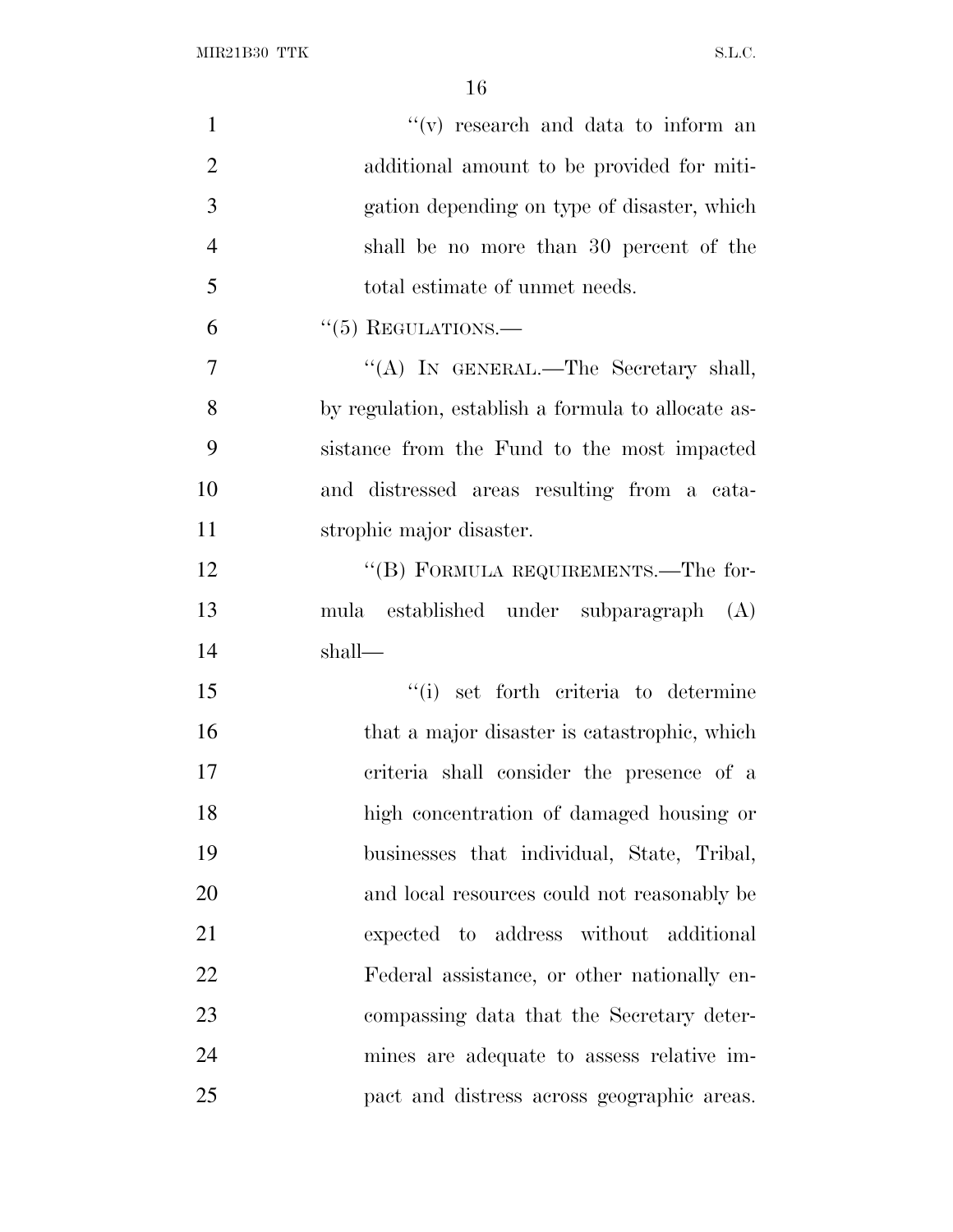| $\mathbf{1}$   | "(ii) include a methodology for identi-        |
|----------------|------------------------------------------------|
| $\overline{2}$ | fying most impacted and distressed areas,      |
| 3              | which shall consider unmet serious needs       |
| $\overline{4}$ | related to housing, economic revitalization,   |
| 5              | and infrastructure;                            |
| 6              | "(iii) include an allocation calculation       |
| $\overline{7}$ | that considers the unmet serious needs re-     |
| 8              | sulting from the catastrophic major dis-       |
| 9              | aster and an additional amount up to 30        |
| 10             | percent for activities to reduce risks of loss |
| 11             | resulting from other natural disasters in      |
| 12             | the most impacted and distressed area, pri-    |
| 13             | marily for the benefit of low- and mod-        |
| 14             | erate-income persons, with particular focus    |
| 15             | on activities that reduce repetitive loss of   |
| 16             | property and critical infrastructure; and      |
| 17             | "(iv) establish objective criteria for         |
| 18             | periodic review and updates to the formula     |
| 19             | to reflect changes in available science and    |
| 20             | data.                                          |
| 21             | ``(C)<br>MINIMUM ALLOCATION<br>THRESH-         |
| 22             | OLD.—The Secretary shall, by regulation, es-   |
| 23             | tablish a minimum allocation threshold.        |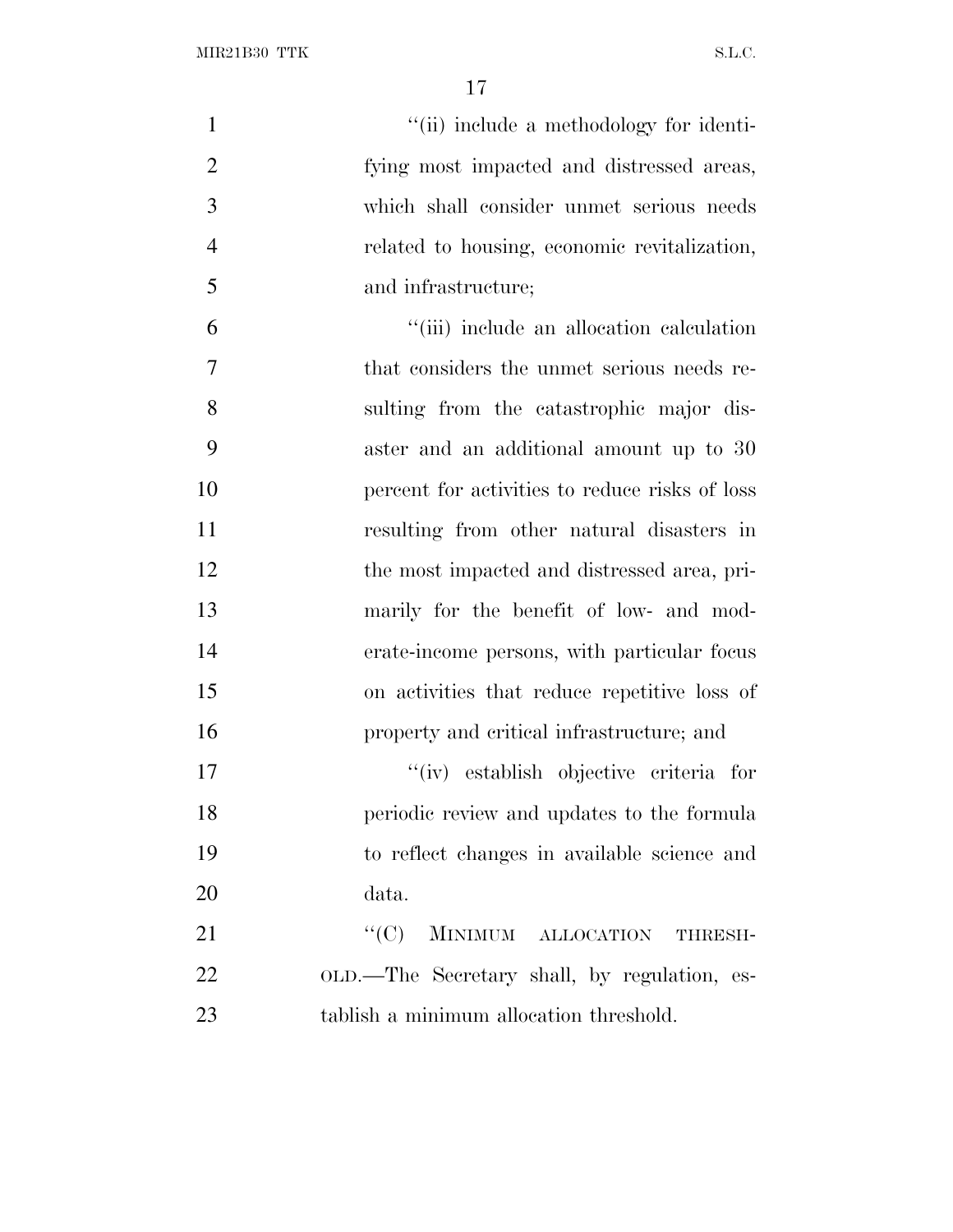| $\mathbf{1}$   |                                                  |
|----------------|--------------------------------------------------|
| $\overline{2}$ | time that the Secretary issues final regulations |
| 3              | under this paragraph, the Secretary shall—       |
| $\overline{4}$ | "(i) allocate assistance from the Fund           |
| 5              | using the formula allocation methodology         |
| 6              | published in accordance with paragraph           |
| 7              | $(4)$ ; and                                      |
| 8              | "(ii) include an additional amount for           |
| 9              | mitigation equal to 15 percent of the total      |
| 10             | estimate of unmet need.                          |
| 11             | $``(6)$ ALLOCATION OF FUNDS.—                    |
| 12             | "(A) IN GENERAL.—The Secretary shall—            |
| 13             | "(i) except as provided in clause (ii),          |
| 14             | not later than 90 days after the President       |
| 15             | declares a major disaster, use best avail-       |
| 16             | able data to determine whether the major         |
| 17             | disaster is catastrophic and qualifies for       |
| 18             | assistance under the formula in paragraph        |
| 19             | $(4)$ or $(5)$ , unless data is insufficient to  |
| 20             | make this determination; and                     |
| 21             | "(ii) if the best available data is insuf-       |
| 22             | ficient to make the determination required       |
| 23             | under clause (i) within the 90-day period        |
| 24             | described in that clause, the Secretary          |
| 25             | shall determine whether the major disaster       |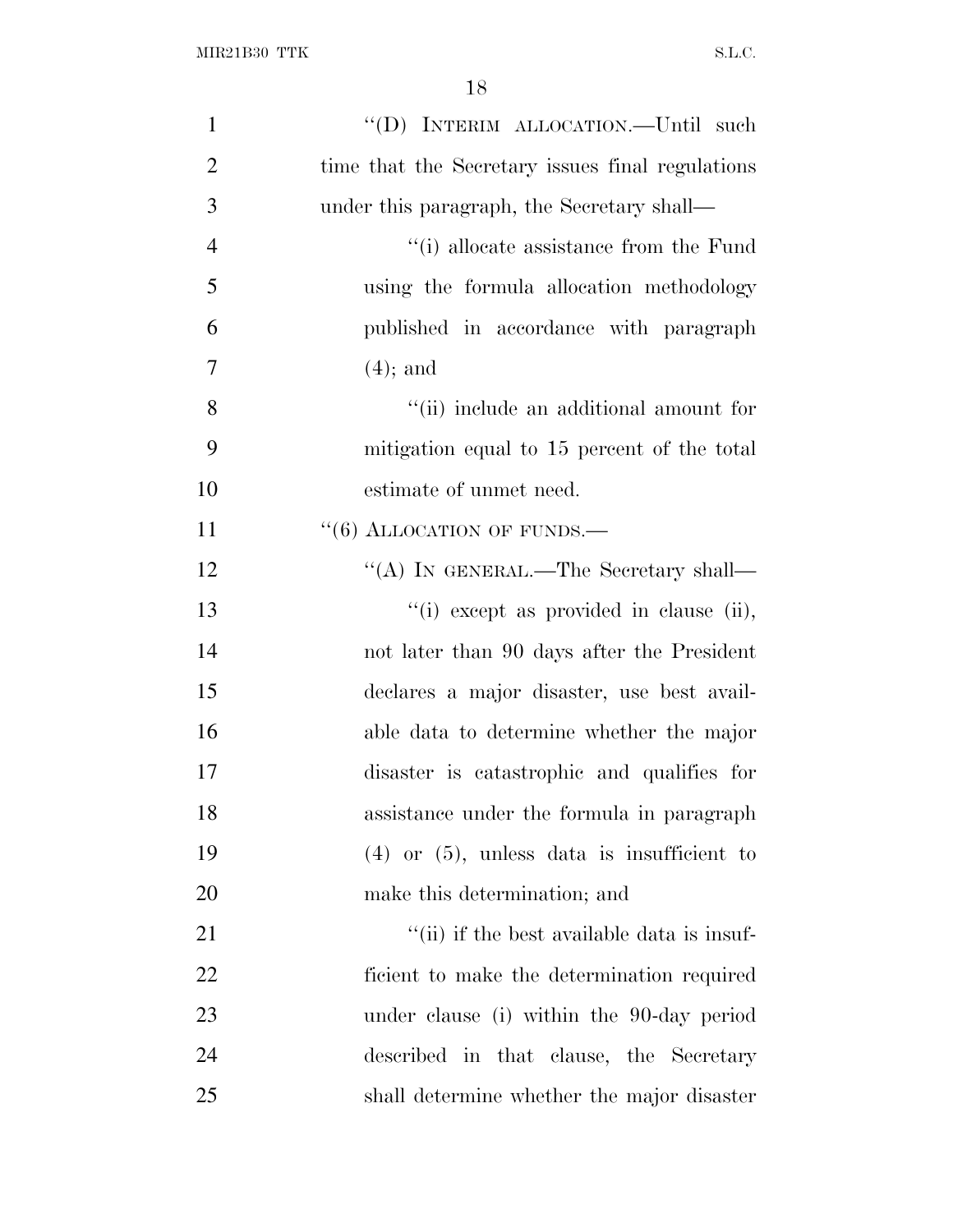$\rm MIR21B30~TTK \rm \hspace{20pt} SL.C.$ 

| $\mathbf{1}$   | qualifies when sufficient data becomes               |
|----------------|------------------------------------------------------|
| $\overline{2}$ | available, but in no case shall the Sec-             |
| 3              | retary make the determination later than             |
| $\overline{4}$ | 120 days after the declaration of the major          |
| 5              | disaster.                                            |
| 6              | "(B) ANNOUNCEMENT OF ALLOCATION.-                    |
| $\overline{7}$ | If amounts are available in the Fund at the          |
| 8              | time the Secretary determines that the major         |
| 9              | disaster is catastrophic and qualifies for assist-   |
| 10             | ance under the formula in paragraph $(4)$ or $(5)$ , |
| 11             | the Secretary shall immediately announce an al-      |
| 12             | location for a grant under this section.             |
| 13             | "(C) ADDITIONAL AMOUNTS. If addi-                    |
| 14             | tional amounts are appropriated to the Fund          |
| 15             | after amounts are allocated under subpara-           |
| 16             | graph (B), the Secretary shall announce an al-       |
| 17             | location or additional allocation (if a prior allo-  |
| 18             | cation under subparagraph (B) was less than          |
| 19             | the formula calculation) within 15 days of any       |
| 20             | such appropriation.                                  |
| 21             | "(7) PRELIMINARY FUNDING.                            |
| 22             | "(A) IN GENERAL.—To speed recovery, the              |
| 23             | Secretary is authorized to allocate and award        |
| 24             | preliminary grants from the Fund before mak-         |
| 25             | ing a determination under paragraph (6) if the       |
|                |                                                      |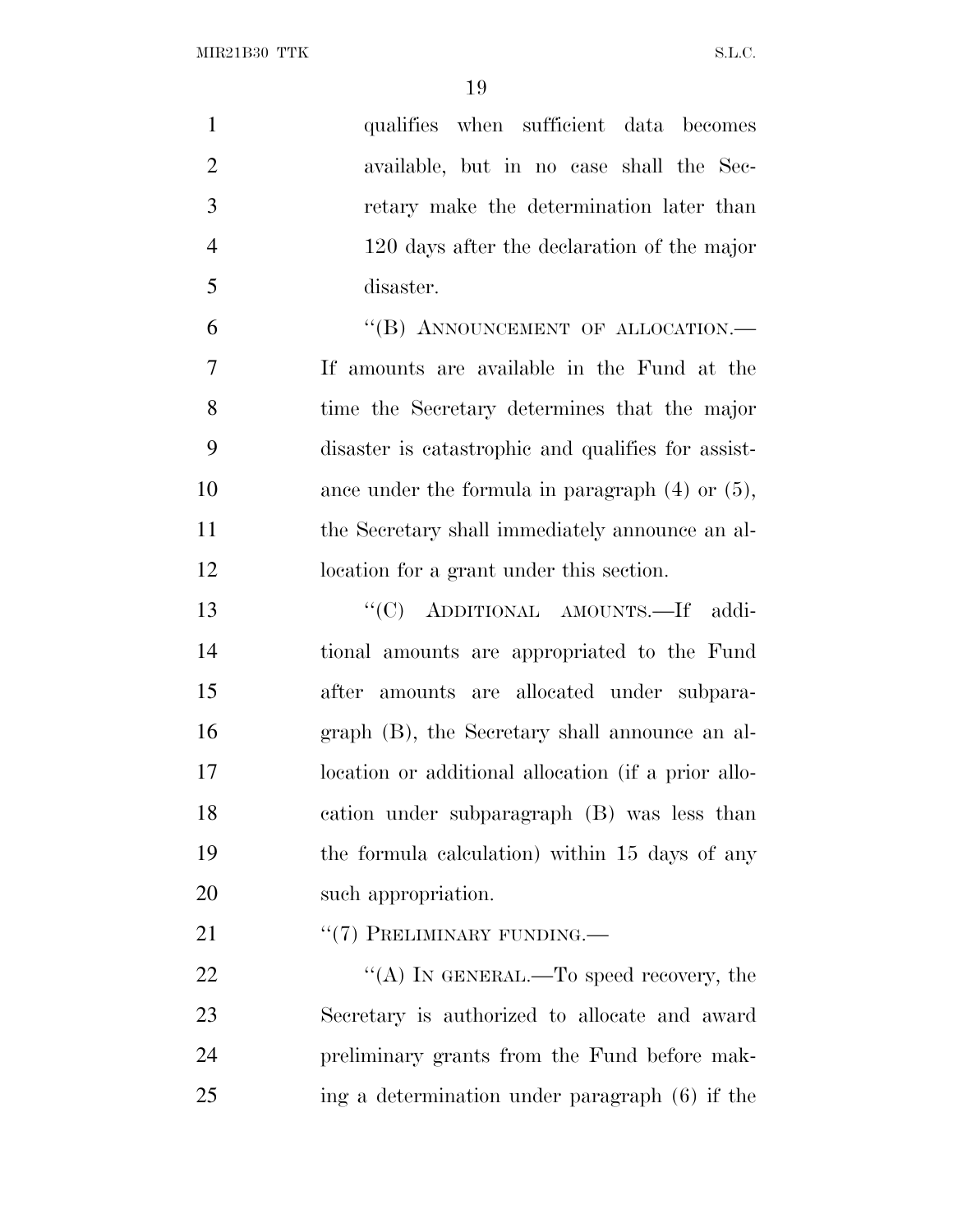| $\mathbf{1}$   | Secretary projects, based on a preliminary as-      |
|----------------|-----------------------------------------------------|
| $\overline{2}$ | sessment of impact and distress, that a major       |
| 3              | disaster is catastrophic and would likely qualify   |
| $\overline{4}$ | for funding under the formula in paragraph (4)      |
| 5              | or $(5)$ .                                          |
| 6              | $\lq\lq (B)$ AMOUNT.—                               |
| $\overline{7}$ | "(i) MAXIMUM.—The Secretary may                     |
| 8              | award preliminary funding under subpara-            |
| 9              | $graph(A)$ in an amount that is not more            |
| 10             | than $$5,000,000$ .                                 |
| 11             | "(ii) SLIDING SCALE.—The Secretary                  |
| 12             | shall, by regulation, establish a sliding           |
| 13             | scale for preliminary funding awarded               |
| 14             | under subparagraph (A) based on the size            |
| 15             | of the preliminary assessment of impact             |
| 16             | and distress.                                       |
| 17             | "(C) USE OF FUNDS.—The uses of pre-                 |
| 18             | liminary funding awarded under subparagraph         |
| 19             | $(A)$ shall be limited to eligible activities that— |
| 20             | $\lq\lq$ (i) in the determination of the Sec-       |
| 21             | retary, will support faster recovery, im-           |
| <u>22</u>      | prove the ability of the grantee to assess          |
| 23             | unmet recovery needs, plan for the preven-          |
| 24             | tion of improper payments, and reduce               |
| 25             | fraud, waste, and abuse; and                        |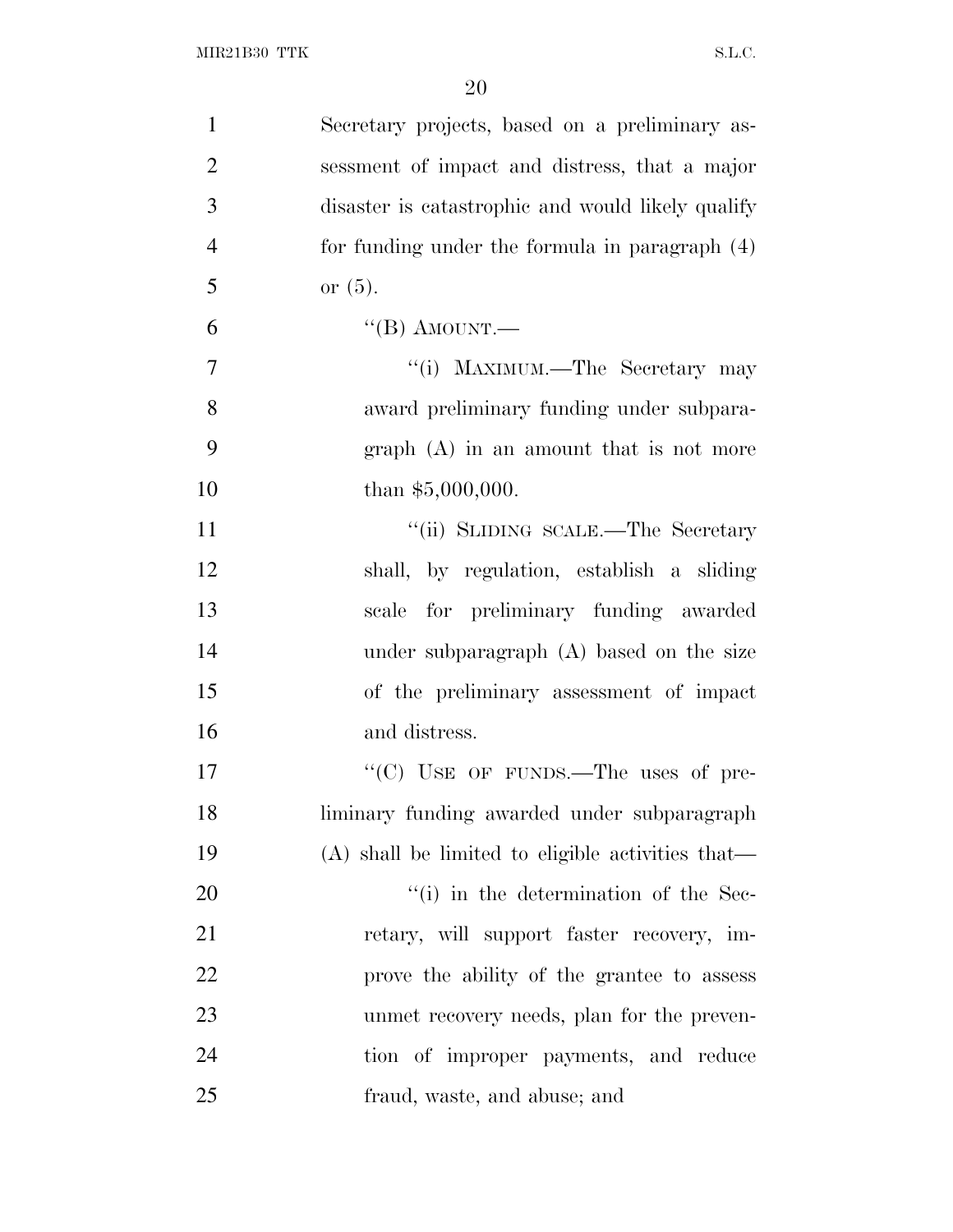$\rm MIR21B30~TTK \rm \qquad S.L.C.$ 

| $\mathbf{1}$   | "(ii) may include evaluating the in-            |
|----------------|-------------------------------------------------|
| $\overline{2}$ | terim housing, permanent housing, and           |
| 3              | supportive service needs of the disaster im-    |
| $\overline{4}$ | pacted community, with special attention        |
| 5              | to vulnerable populations, such as homeless     |
| 6              | and low- to moderate-income households,         |
| $\overline{7}$ | to inform the grantee action plan required      |
| 8              | under subsection (c).                           |
| 9              | "(D) CONSIDERATION OF FUNDING.—Pre-             |
| 10             | liminary funding awarded under subparagraph     |
| 11             | $(A)$ —                                         |
| 12             | "(i) is not subject to the certification        |
| 13             | requirements of paragraph $(h)(1)$ ; and        |
| 14             | "(ii) shall not be considered when cal-         |
| 15             | culating the amount of the grant used for       |
| 16             | administrative costs, technical assistance,     |
| 17             | and planning activities that are subject to     |
| 18             | the requirements under subsection $(f)(2)$ .    |
| 19             | "(E) WAIVER.—To expedite the use of             |
| 20             | preliminary funding for activities described in |
| 21             | this paragraph, the Secretary may waive re-     |
| 22             | quirements of this section in accordance with   |
| 23             | subsection (i).                                 |
| 24             | $``$ (F) AMENDED AWARD.—                        |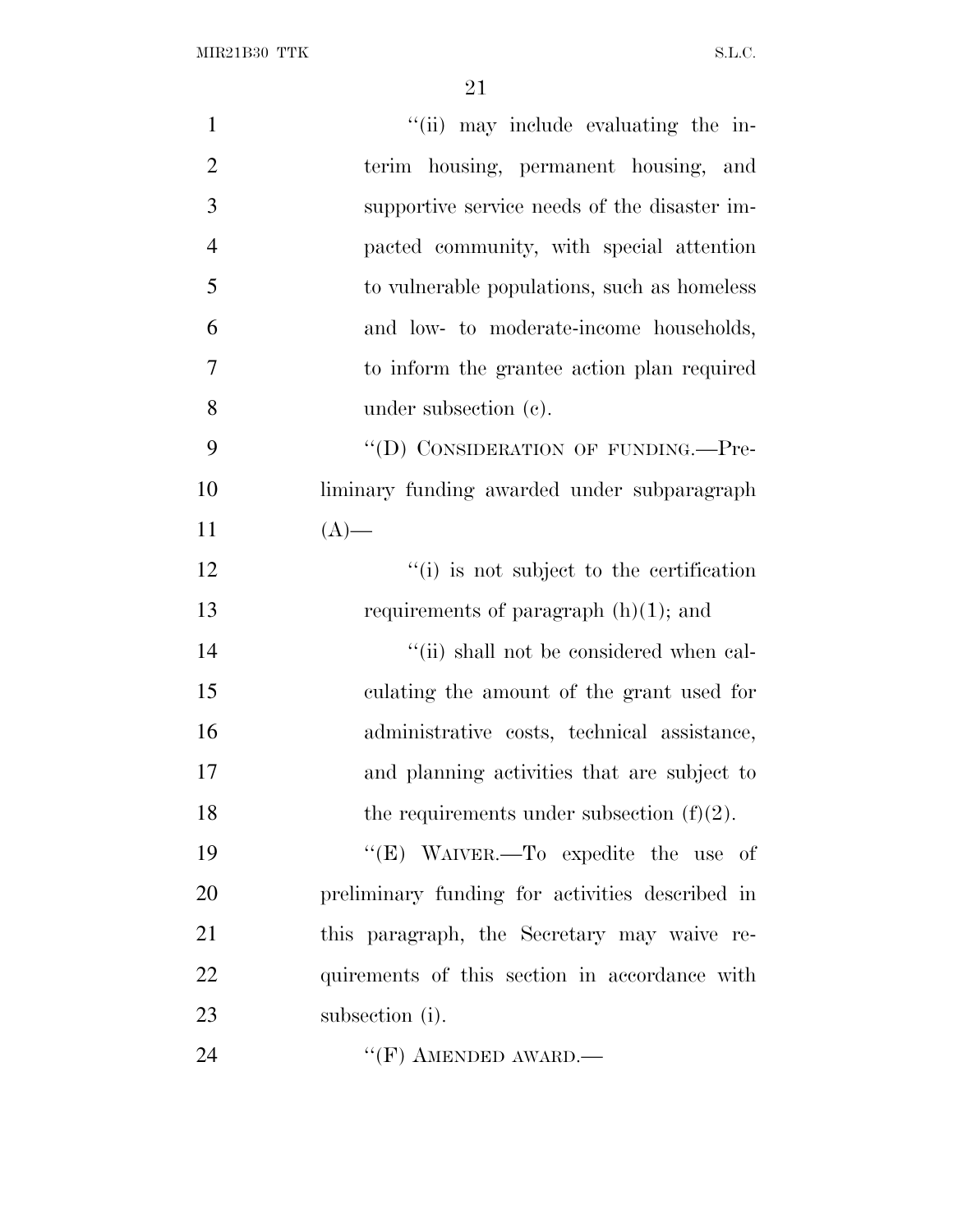| $\mathbf{1}$   | "(i) IN GENERAL.—An award for pre-                              |
|----------------|-----------------------------------------------------------------|
| $\overline{2}$ | liminary funding under subparagraph $(A)$                       |
| 3              | may be amended to add any subsequent                            |
| $\overline{4}$ | amount awarded because of a determina-                          |
| 5              | tion by the Secretary that a major disaster                     |
| 6              | is catastrophic and qualifies for assistance                    |
| $\overline{7}$ | under the formula.                                              |
| 8              | ``(ii)<br>APPLICABILITY.—Notwith-                               |
| 9              | standing subparagraph (D), amounts pro-                         |
| 10             | vided by an amendment under clause (i)                          |
| 11             | are subject to the requirements under sub-                      |
| 12             | sections $(h)(1)$ and $(f)(1)$ and other re-                    |
| 13             | quirements on grant funds under this sec-                       |
| 14             | tion.                                                           |
| 15             | TECHNICAL ASSISTANCE.-Concur-<br>``(G)                          |
| 16             | rent with the allocation of any preliminary                     |
| 17             | funding awarded under this paragraph, the Sec-                  |
| 18             | retary shall assign or provide technical assist-                |
| 19             | ance to the recipient of the grant.                             |
| 20             | "(b) INTERCHANGEABILITY.—The Secretary—                         |
| 21             | $\cdot\cdot\cdot(1)$ is authorized to approve the use of grants |
| 22             | under this section to be used interchangeably and               |
| 23             | without limitation for the same activities in the most          |
| 24             | impacted and distressed areas resulting from a dec-             |
| 25             | laration of another catastrophic major disaster that            |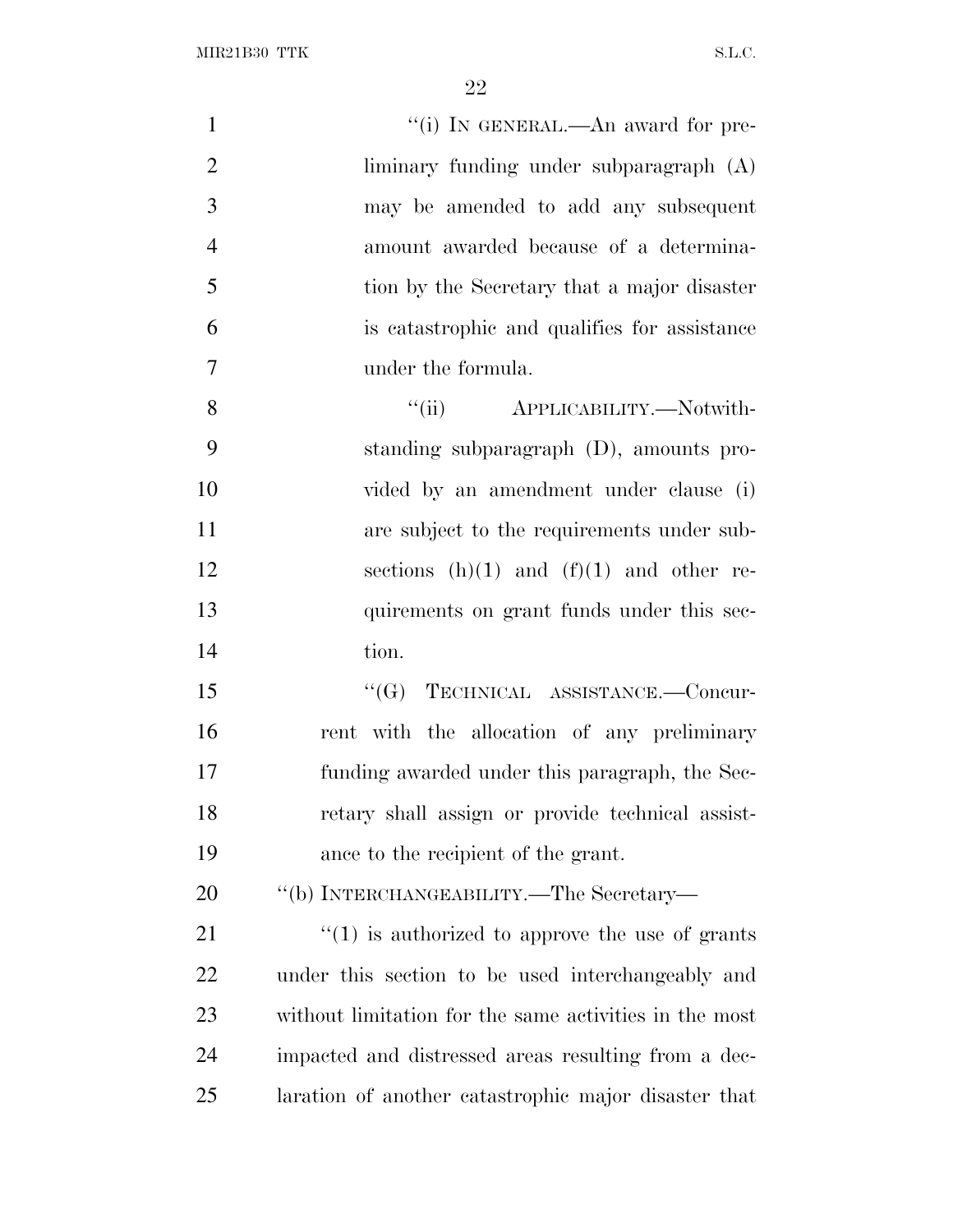| $\mathbf{1}$   | qualifies for assistance under the formula estab-           |
|----------------|-------------------------------------------------------------|
| $\overline{2}$ | lished under paragraph $(4)$ or $(5)$ of subsection $(a)$ ; |
| 3              | and                                                         |
| $\overline{4}$ | $"(2)$ shall establish requirements to expedite the         |
| 5              | use of grants under this section for the purpose de-        |
| 6              | scribed in paragraph $(1)$ .                                |
| 7              | $``(e)$ GRANTEE PLANS.—                                     |
| 8              | "(1) REQUIREMENT.—Not later than 90 days                    |
| 9              | after the date on which the Secretary announces a           |
| 10             | grant allocation under this section, unless an exten-       |
| 11             | sion is granted by the Secretary, the grantee shall         |
| 12             | submit to the Secretary a plan for approval describ-        |
| 13             | $ing$ —                                                     |
| 14             | $\lq\lq$ the activities the grantee will carry              |
| 15             | out with the grant under this section;                      |
| 16             | $\lq\lq$ the criteria of the grantee for award-             |
| 17             | ing assistance and selecting activities;                    |
| 18             | $\lq\lq$ (C) how the use of the grant under this            |
| 19             | section will address disaster relief, long-term re-         |
| 20             | covery, restoration of housing and infrastruc-              |
| 21             | ture, economic revitalization, and mitigation in            |
| 22             | the most impacted and distressed areas                      |
| 23             | $\lq\lq$ (D) how the use of the grant funds for             |
| 24             | mitigation is consistent with hazard mitigation             |
| 25             | plans submitted to the Federal Emergency                    |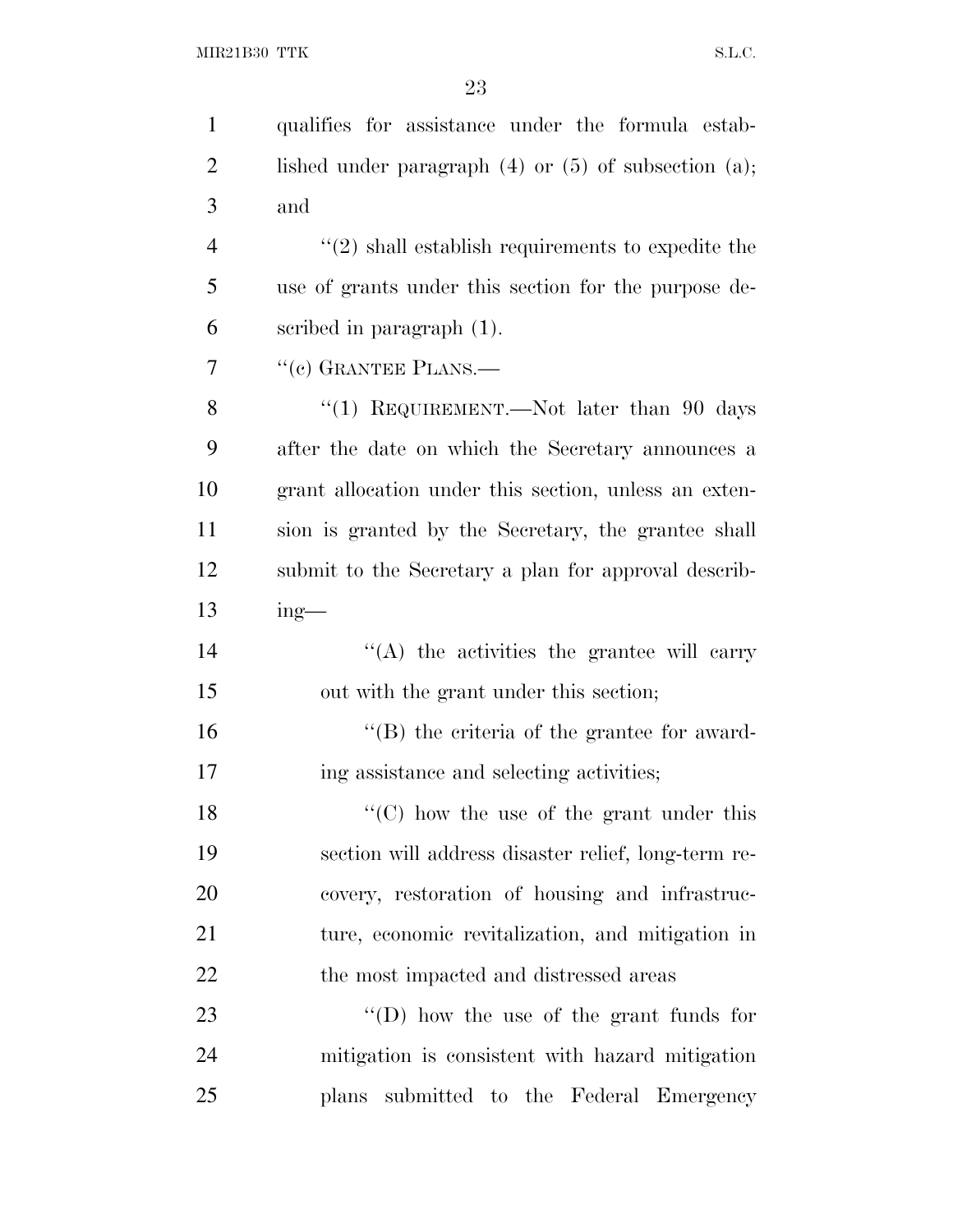| $\mathbf{1}$   | Management Agency under section 322 of the             |
|----------------|--------------------------------------------------------|
| $\overline{2}$ | Robert T. Stafford Disaster Relief and Emer-           |
| 3              | gency Assistance Act (42 U.S.C. 5165);                 |
| $\overline{4}$ | $\lq\lq(E)$ the estimated amount proposed to be        |
| 5              | used for activities that will benefit persons of       |
| 6              | low- and moderate-income;                              |
| $\overline{7}$ | "(F) how the use of grant funds will repair            |
| 8              | and replace existing housing stock for vulner-         |
| 9              | able populations, including low- to moderate-in-       |
| 10             | come households;                                       |
| 11             | $\lq\lq(G)$ how the grantee will address the pri-      |
| 12             | orities described in paragraph $(5)$ ;                 |
| 13             | "(H) how uses of funds are proportional to             |
| 14             | unmet needs, as required under paragraph $(5)$ ;       |
| 15             | "(I) for State grantees that plan to dis-              |
| 16             | tribute grant amounts to units of general local        |
| 17             | government, a description of the method of dis-        |
| 18             | tribution; and                                         |
| 19             | $\lq\lq(J)$ such other information as may be de-       |
| <b>20</b>      | termined by the Secretary in regulation.               |
| 21             | "(2) PUBLIC CONSULTATION.—To permit pub-               |
| <u>22</u>      | lic examination and appraisal of the plan described    |
| 23             | in paragraph (1), to enhance the public account-       |
| 24             | ability of grantees, and to facilitate coordination of |
| 25             | activities with different levels of government, when   |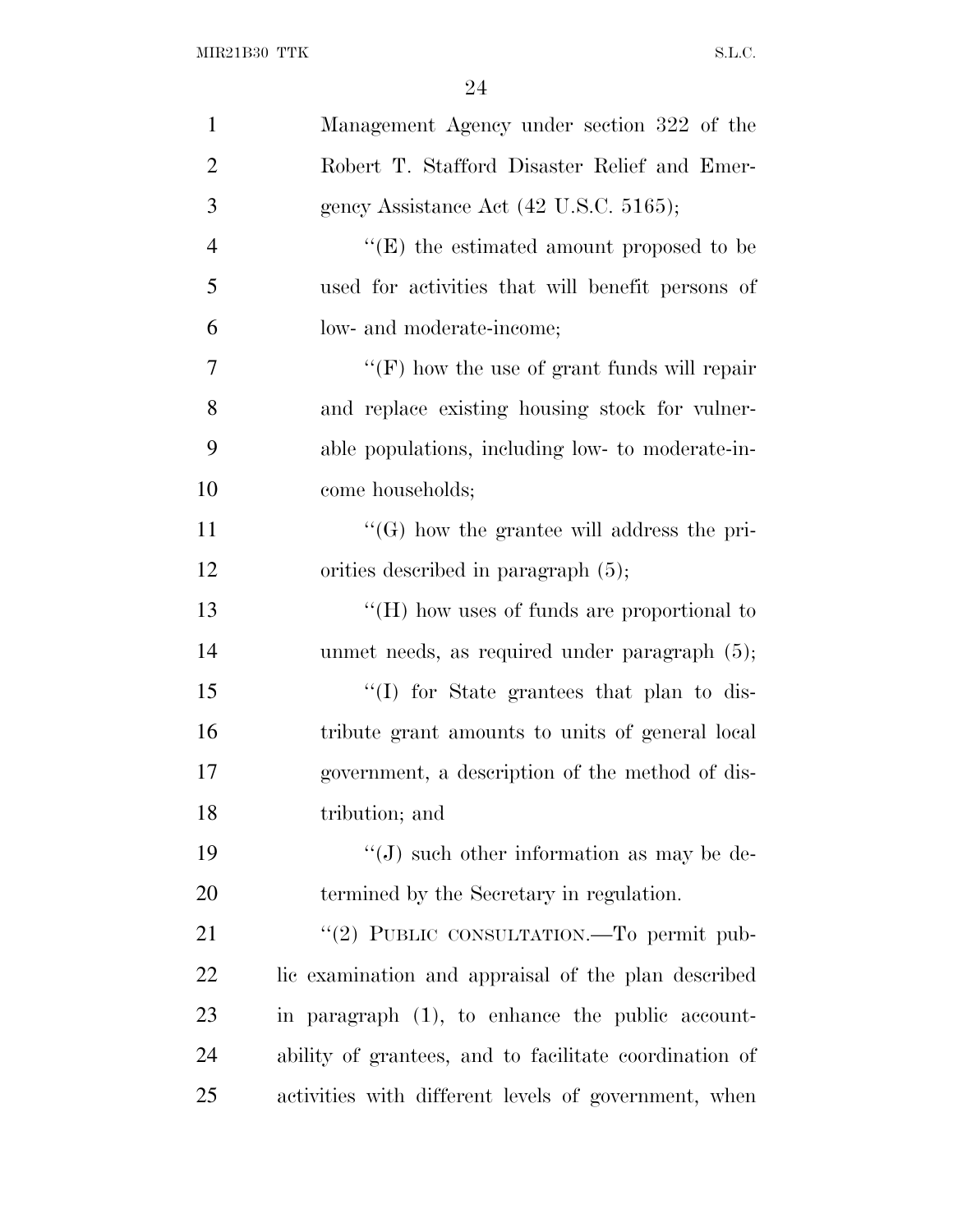| $\mathbf{1}$   | developing the plan or substantial amendments pro- |
|----------------|----------------------------------------------------|
| $\overline{2}$ | posed to the plan required under paragraph (1), a  |
| 3              | grantee shall—                                     |
| $\overline{4}$ | "(A) publish the plan before adoption;             |
| 5              | "(B) provide citizens, affected units of           |
| 6              | general local government, and other interested     |
| 7              | parties with reasonable notice of, and oppor-      |
| 8              | tunity to comment on, the plan, with a public      |
| 9              | comment period of not less than 14 days;           |
| 10             | "(C) consider comments received before             |
| 11             | submission to the Secretary;                       |
| 12             | "(D) follow a citizen participation plan for       |
| 13             | disaster assistance adopted by the grantee that,   |
| 14             | at a minimum, provides for participation of        |
| 15             | residents of the most impacted and distressed      |
| 16             | area affected by the major disaster that re-       |
| 17             | sulted in the grant under this section and other   |
| 18             | considerations established by the Secretary; and   |
| 19             | $\lq\lq(E)$ undertake any consultation with in-    |
| 20             | terested parties as may be determined by the       |
| 21             | Secretary in regulation.                           |
| 22             | "(3) APPROVAL.—The Secretary shall—                |
| 23             | $\lq\lq$ by regulation, specify criteria for the   |
| 24             | approval, partial approval, or disapproval of a    |
| 25             | plan submitted under paragraph (1), including      |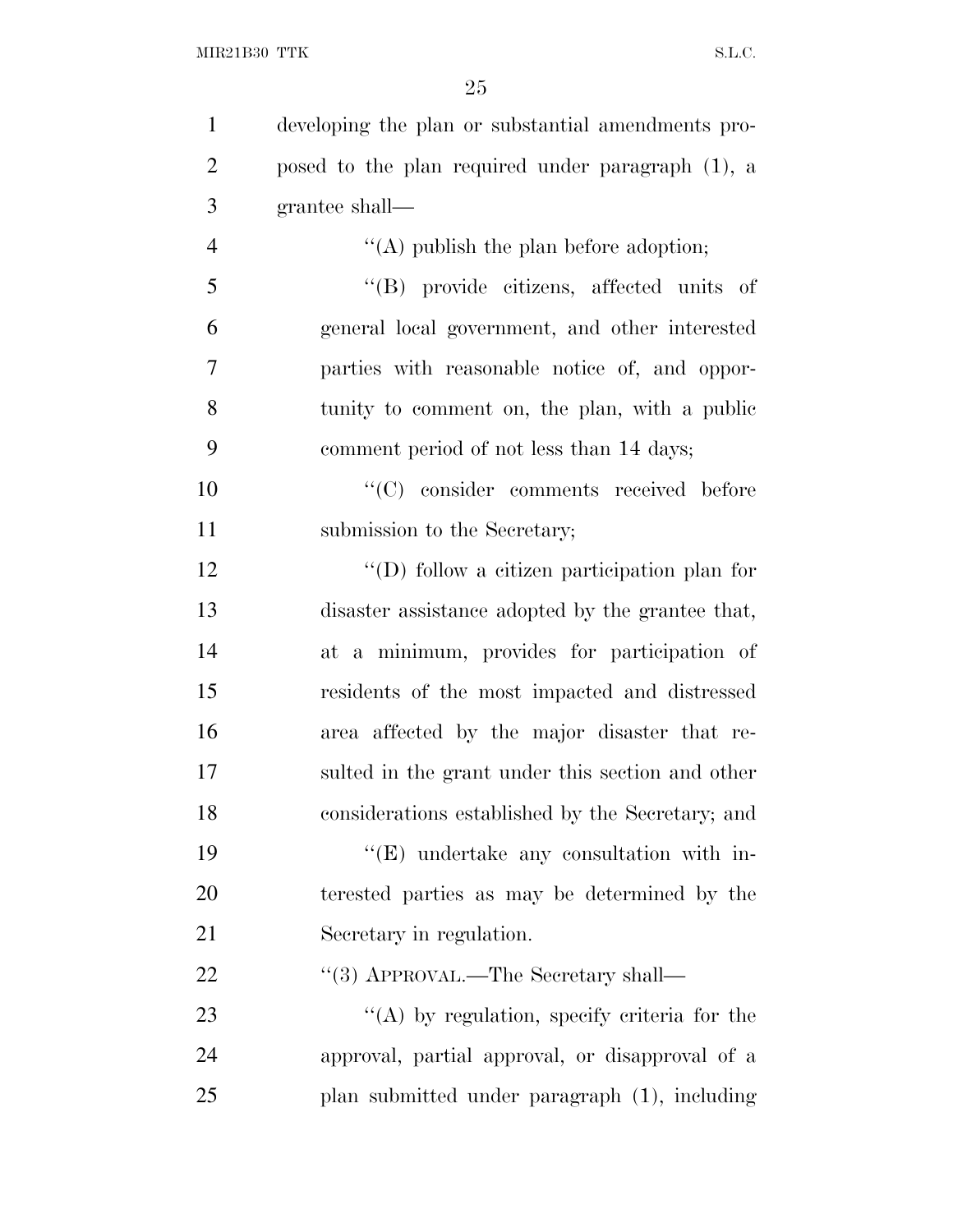| $\mathbf{1}$   | approval of substantial amendments to the        |
|----------------|--------------------------------------------------|
| $\overline{2}$ | plan;                                            |
| 3              | "(B) review a plan submitted under para-         |
| $\overline{4}$ | $graph(1)$ upon receipt of the plan;             |
| 5              | "(C) allow a grantee to revise and resub-        |
| 6              | mit a plan or substantial amendment to a plan    |
| 7              | under paragraph (1) that the Secretary dis-      |
| 8              | approves;                                        |
| 9              | "(D) by regulation, specify criteria for         |
| 10             | when the grantee shall be required to provide    |
| 11             | the required revisions to a disapproved plan or  |
| 12             | substantial amendment under paragraph (1) for    |
| 13             | public comment prior to resubmission of the      |
| 14             | plan or substantial amendment to the Sec-        |
| 15             | retary; and                                      |
| 16             | $\lq\lq(E)$ approve, partially approve, or dis-  |
| 17             | approve a plan or substantial amendment under    |
| 18             | paragraph $(1)$ not later than 60 days after the |
| 19             | date on which the plan or substantial amend-     |
| 20             | ment is received by the Secretary.               |
| 21             | "(4) LOW- AND MODERATE-INCOME OVERALL            |
| 22             | BENEFIT.                                         |
| 23             | "(A) USE OF FUNDS.—Not less than $70$            |
| 24             | percent of a grant made under this section shall |
|                |                                                  |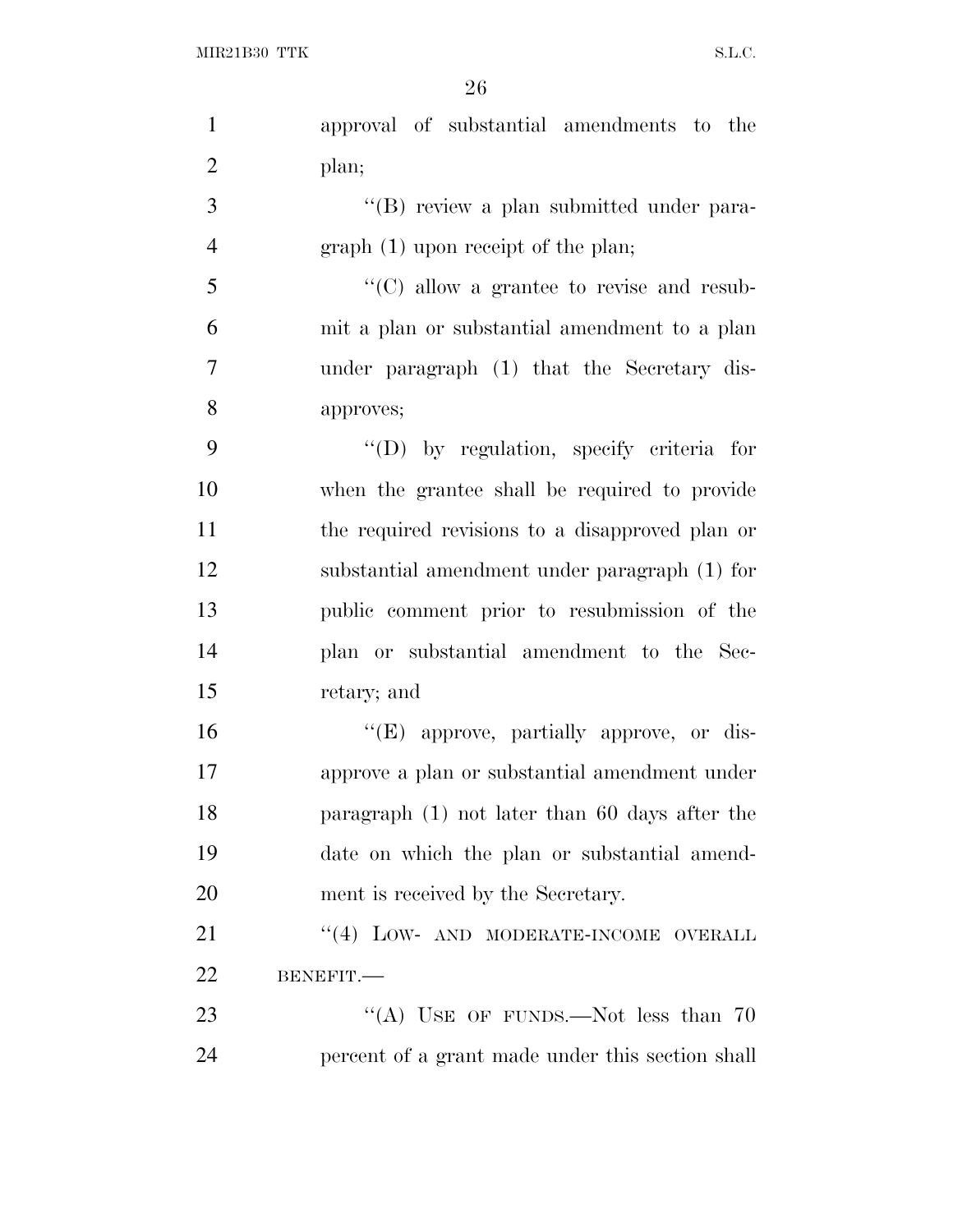| $\mathbf{1}$   | be used for activities that benefit persons of low |
|----------------|----------------------------------------------------|
| $\overline{2}$ | and moderate income unless the Secretary—          |
| 3              | "(i) specifically finds that—                      |
| $\overline{4}$ | $\lq\lq$ (I) there is compelling need to           |
| 5              | reduce the percentage for the grant;               |
| 6              | and                                                |
| 7              | $\lq\lq$ (II) the housing needs of low-            |
| 8              | and moderate-income residents have                 |
| 9              | been addressed; and                                |
| 10             | "(ii) issues a waiver and alternative              |
| 11             | requirements pursuant to subsection (i) to         |
| 12             | lower the percentage.                              |
| 13             | "(B) REGULATIONS.—The Secretary shall,             |
| 14             | by regulation, establish protocols consistent      |
| 15             | with the findings of section 2 of the Reforming    |
| 16             | Disaster Recovery Act to prioritize the use of     |
| 17             | funds by a grantee under this section to meet      |
| 18             | the needs of low- and moderate-income persons      |
| 19             | and businesses serving primarily persons of low    |
| 20             | and moderate income.                               |
| 21             | "(5) PRIORITIZATION.—The grantee shall             |
| 22             | prioritize activities that—                        |
| 23             | $\lq\lq$ assist persons with extremely low,        |
| 24             | low, and moderate incomes and other vulnerable     |
| 25             | populations to better recover from and with-       |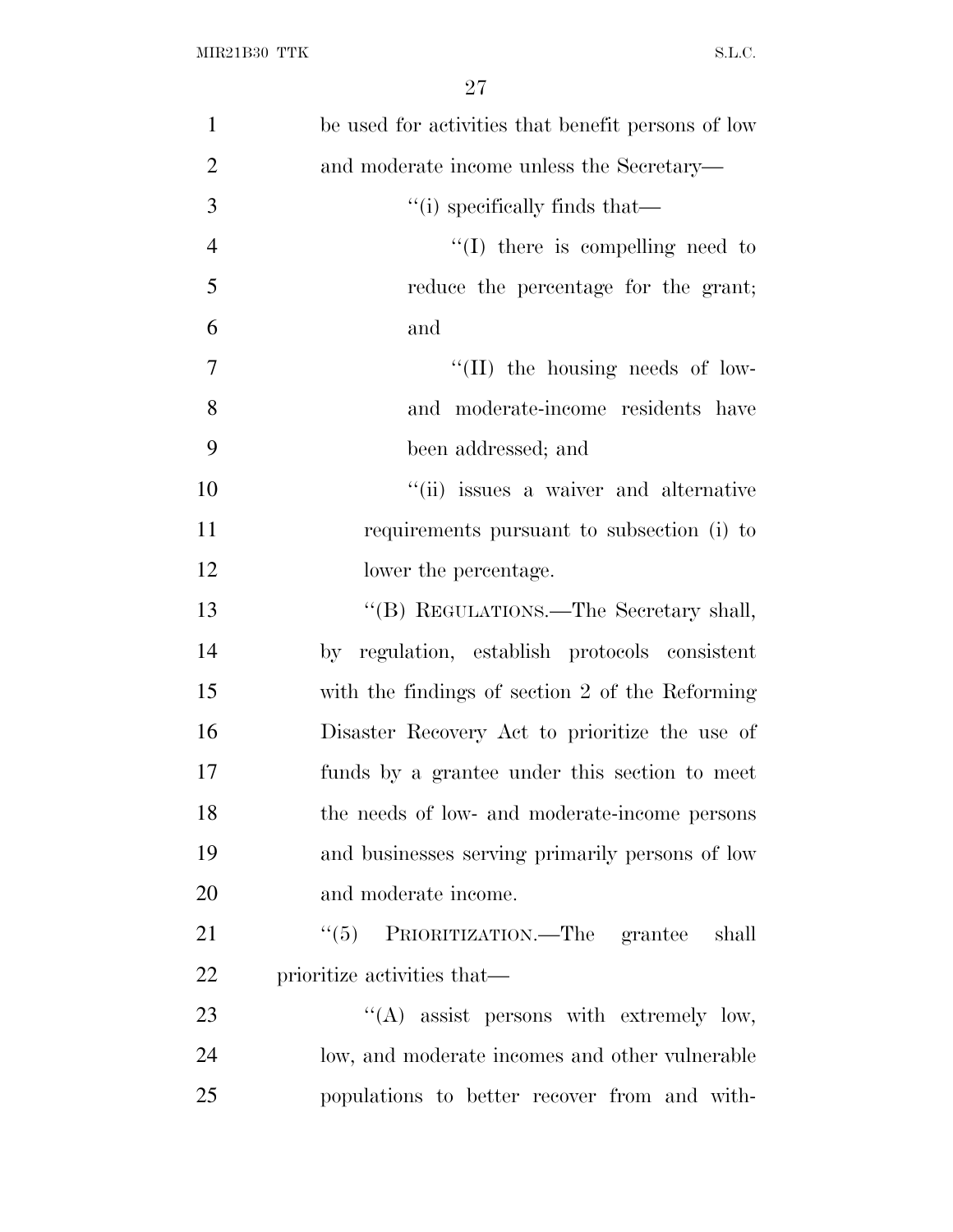| $\mathbf{1}$   | stand future disasters, emphasizing those with   |
|----------------|--------------------------------------------------|
| $\overline{2}$ | the most severe needs;                           |
| 3              | "(B) address affordable housing, including       |
| $\overline{4}$ | affordable rental housing, needs arising from a  |
| 5              | disaster or those needs present prior to a dis-  |
| 6              | aster;                                           |
| 7              | "(C) prolong the life of housing and infra-      |
| 8              | structure;                                       |
| 9              | $\lq\lq$ use cost-effective means of preventing  |
| 10             | harm to people and property and incorporate      |
| 11             | protective features, redundancies, energy sav-   |
| 12             | ings; and                                        |
| 13             | $\lq\lq(E)$ other measures that will assure the  |
| 14             | continuation of critical services during future  |
| 15             | disasters.                                       |
| 16             | $``(6)$ PROPORTIONAL ALLOCATION.—                |
| 17             | "(A) IN GENERAL.—A grantee under this            |
| 18             | section shall allocate grant funds proportional  |
| 19             | to unmet needs between housing activities, eco-  |
| 20             | nomic revitalization, and infrastructure, unless |
| 21             | the Secretary—                                   |
| 22             | "(i) specifically finds that—                    |
| 23             | "(I) there is a compelling need                  |
| 24             | for a disproportional allocation among           |
| 25             | those unmet needs; and                           |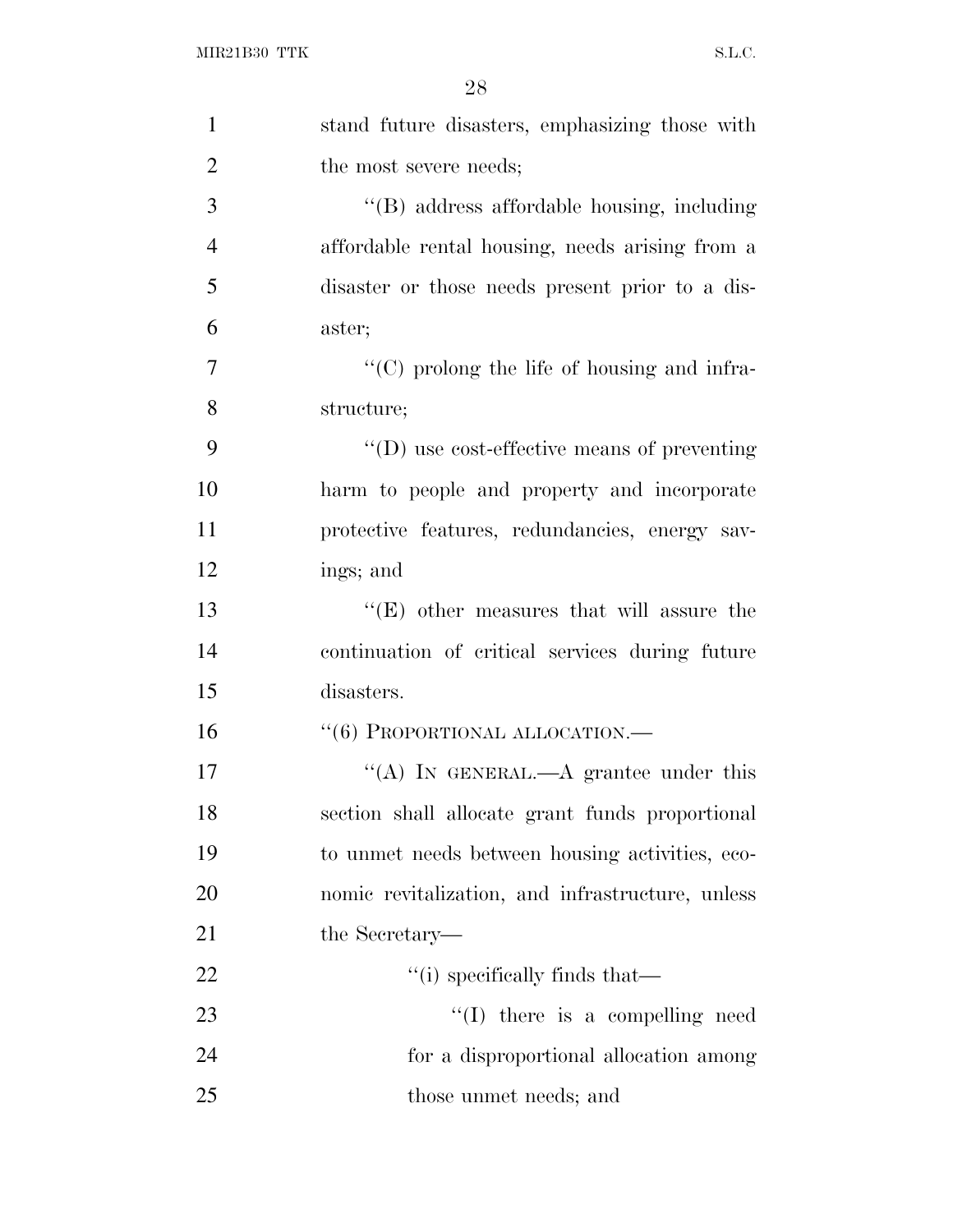$\rm MIR21B30~TTK \rm \qquad \qquad S.L.C.$ 

| $\mathbf{1}$   | "(II) the disproportional alloca-               |
|----------------|-------------------------------------------------|
| $\overline{2}$ | tion described in subclause (I) is not          |
| 3              | inconsistent with the requirements              |
| $\overline{4}$ | under paragraph $(4)$ ; and                     |
| 5              | "(ii) issues a waiver and alternative           |
| 6              | requirement pursuant to subsection (i) to       |
| $\overline{7}$ | allow for the disproportional allocation de-    |
| 8              | scribed in clause $(i)(I)$ .                    |
| 9              | "(B) HOUSING ACTIVITIES.—With respect           |
| 10             | to housing activities described in subparagraph |
| 11             | $(A)(i)$ , grantees should address proportional |
| 12             | needs between homeowners and renters, includ-   |
| 13             | ing low-income households in public housing     |
| 14             | and federally subsidized housing.               |
| 15             | "(7) DISASTER RISK MITIGATION.—                 |
| 16             | "(A) DEFINITIONS.—In this paragraph,            |
| 17             | the term 'hazard-prone areas'—                  |
| 18             | "(i) means areas identified by the              |
| 19             | Secretary, in consultation with the Admin-      |
| 20             | istrator of the Federal Emergency Man-          |
| 21             | agement Agency, at risk from natural haz-       |
| 22             | ards that threaten property damage or           |
| 23             | health, safety, and welfare, such as floods,    |
| 24             | wildfires (including Wildland-Urban Inter-      |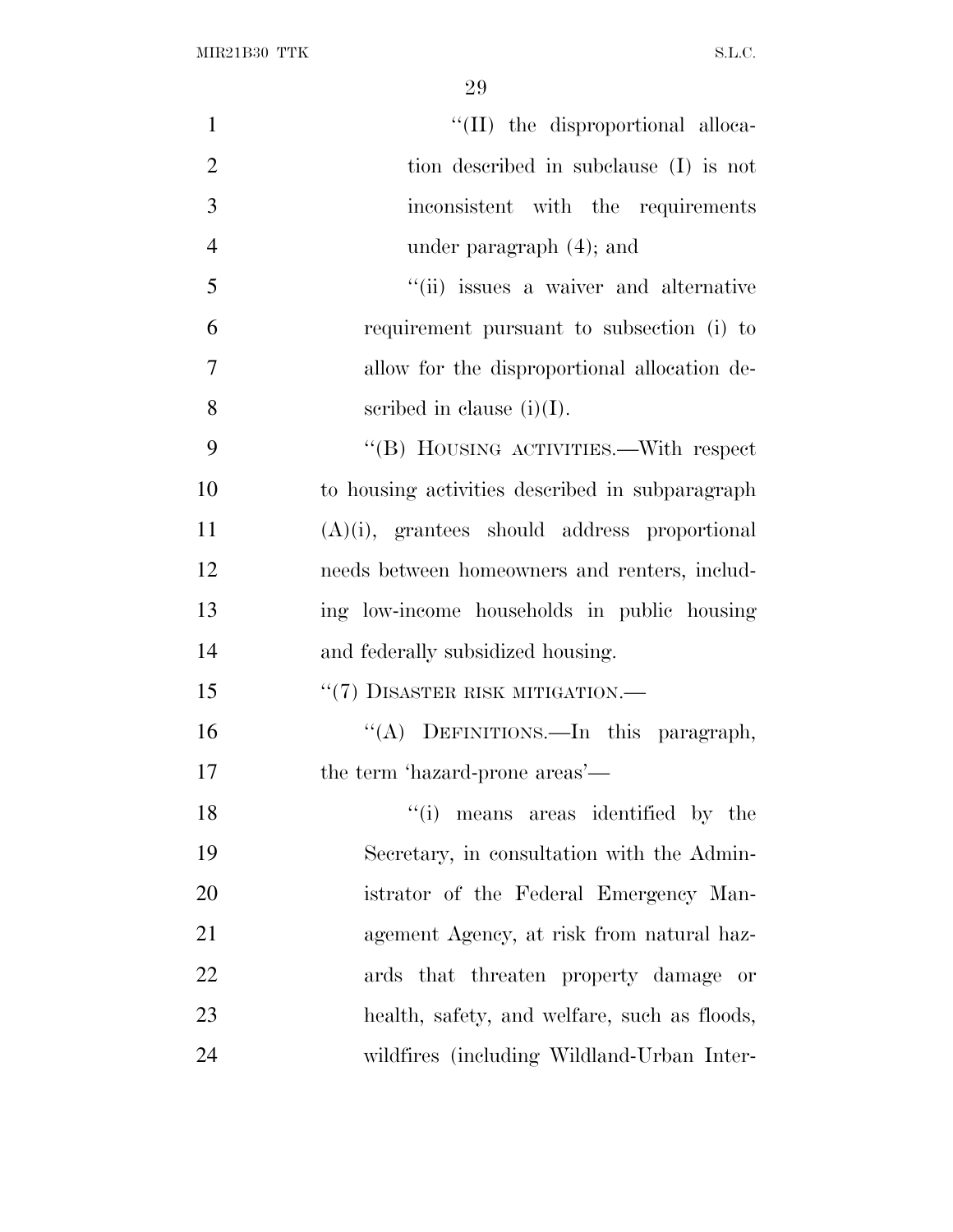$\rm MIR21B30~TTK \rm \hspace{20pt} SL.C.$ 

| $\mathbf{1}$   | face areas), earthquakes, lava inundation,          |
|----------------|-----------------------------------------------------|
| $\overline{2}$ | tornados, and high winds; and                       |
| 3              | "(ii) includes areas having special                 |
| $\overline{4}$ | flood hazards as identified under the Flood         |
| 5              | Disaster Protection Act of 1973 (42)                |
| 6              | U.S.C. 4002 et seq.) or the National Flood          |
| $\overline{7}$ | Insurance Act of 1968 (42 U.S.C. 4001 et            |
| 8              | $seq.$ ).                                           |
| 9              | "(B) HAZARD-PRONE AREAS.—The Sec-                   |
| 10             | retary, in consultation with the Administrator      |
| 11             | of the Federal Emergency Management Agency,         |
| 12             | shall establish minimum construction standards,     |
| 13             | insurance purchase requirements, and other re-      |
| 14             | quirements for the use of grant funds in haz-       |
| 15             | ard-prone areas.                                    |
| 16             | "(C) SPECIAL FLOOD HAZARDS.—For the                 |
| 17             | areas described in subparagraph $(A)(ii)$ , the in- |
| 18             | surance purchase requirements established           |
| 19             | under subparagraph (B) shall meet or exceed         |
| 20             | the requirements under section $102(a)$ of the      |
| 21             | Flood Disaster Protection Act of 1973(42)           |
| 22             | U.S.C. $4012a(a)$ ).                                |
| 23             | $\lq\lq$ (D) CONSIDERATION OF<br><b>FUTURE</b>      |
| 24             | RISKS.—The Secretary may consider future            |
| 25             | risks to protecting property and health, safety,    |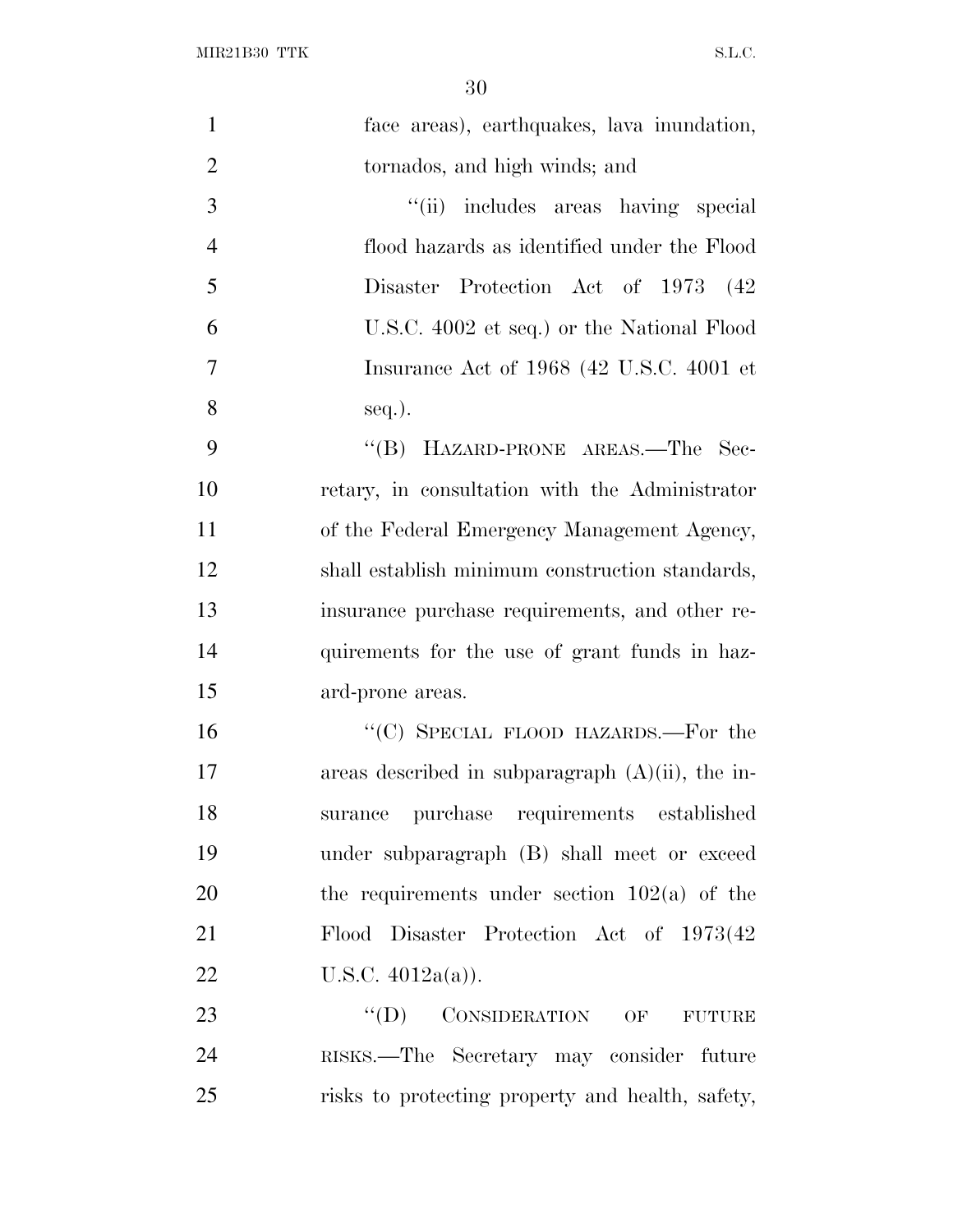| 1              | and general welfare, and the likelihood of those   |
|----------------|----------------------------------------------------|
| $\overline{2}$ | risks, when making the determination of or         |
| 3              | modification to hazard-prone areas under this      |
| $\overline{4}$ | paragraph.                                         |
| 5              | $``(8)$ RELOCATION.—                               |
| 6              | "(A) IN GENERAL.—The Uniform Reloca-               |
| 7              | tion Assistance and Real Property Acquisition      |
| 8              | Policies Act of 1970 (42 U.S.C. 4601 et seq.)      |
| 9              | shall apply to activities assisted under this sec- |
| 10             | tion to the extent determined by the Secretary     |
| 11             | in regulation, or as provided in waivers and al-   |
| 12             | ternative requirements authorized in accordance    |
| 13             | with subsection (i).                               |
| 14             | "(B) POLICY.—Each grantee under this               |
| 15             | section shall establish a relocation assistance    |
| 16             | policy that—                                       |
| 17             | "(i) minimizes displacement and de-                |
| 18             | scribes the benefits available to persons          |
| 19             | displaced as a direct result of acquisition,       |
| 20             | rehabilitation, or demolition in connection        |
| 21             | with an activity that is assisted by a grant       |
| 22             | under this section; and                            |
| 23             | includes any appeal rights or<br>``(ii)            |
| 24             | other requirements that the Secretary es-          |
| 25             | tablishes by regulation.                           |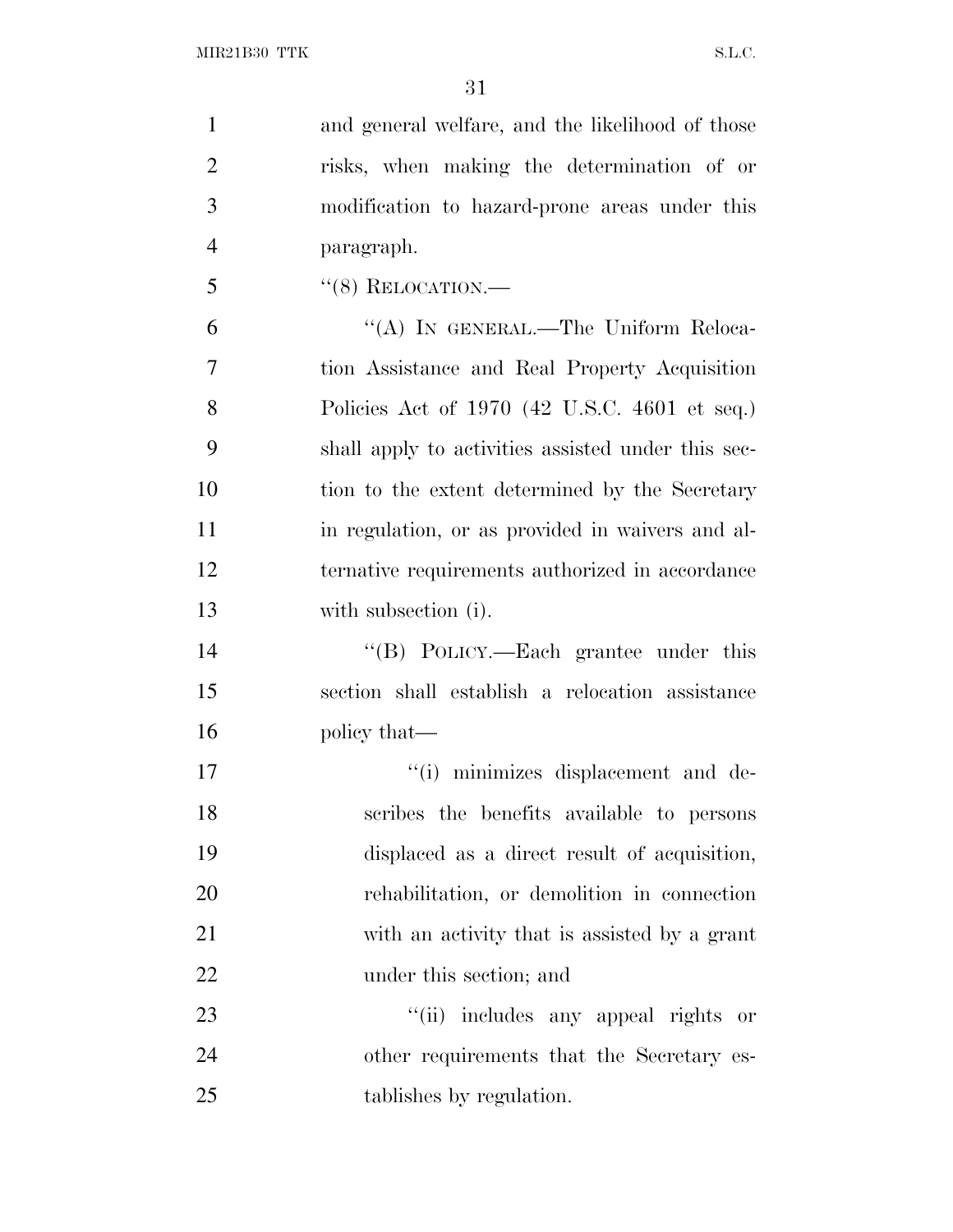''(d) CERTIFICATIONS.—Any grant under this section shall be made only if the grantee certifies to the satisfac-tion of the Secretary that—

 ''(1) the grantee is in full compliance with the 5 requirements under subsection  $(c)(2)$ ;

 "(2) for grants other than grants to Indian tribes, the grant will be conducted and administered in conformity with the Civil Rights Act of 1964 (42 U.S.C. 2000a et seq.) and the Fair Housing Act (42 U.S.C. 3601 et seq.);

11 ''(3) the projected use of funds has been devel- oped so as to give maximum feasible priority to ac- tivities that will benefit extremely low-, low-, and moderate-income families and activities described in subsection (c)(5), and may also include activities that are designed to aid in the prevention or elimi- nation of slum and blight to support disaster recov- ery, meet other community development needs hav- ing a particular urgency because existing conditions pose a serious and immediate threat to the health or welfare of the community where other financial re- sources are not available to meet such needs, and al- leviate future threats to human populations, critical natural resources, and property that an analysis of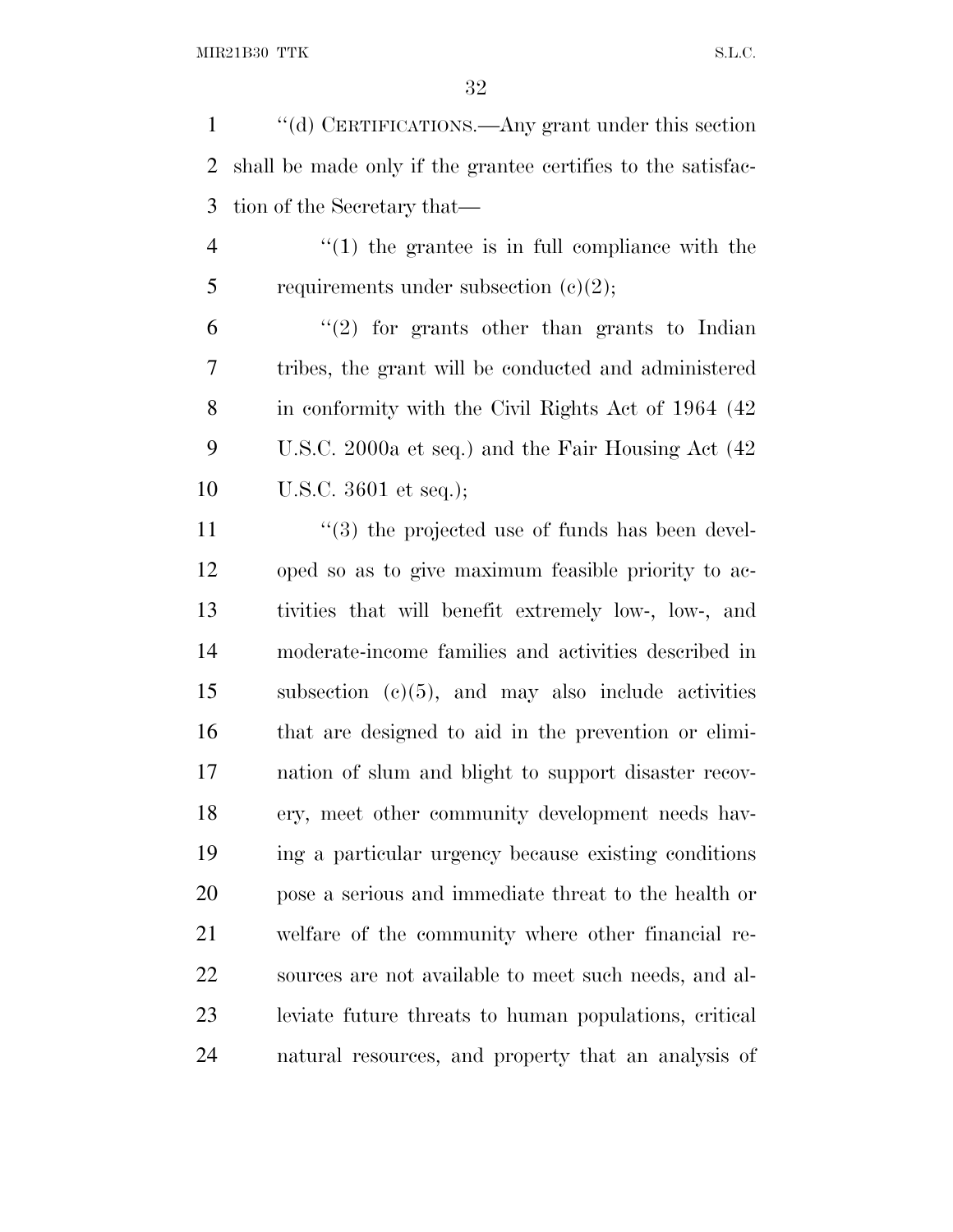MIR21B30 TTK S.L.C.

 hazards shows are likely to result from natural dis-asters in the future;

 ''(4) the grant funds shall principally benefit persons of low and moderate income as described in 5 subsection  $(e)(4)$ ;

 "(5) for grants other than grants to Indian tribes, within 24 months of receiving a grant or at the time of its 3 or 5-year update, whichever is soon- er, the grantee will review and make modifications to its non-disaster housing and community development plans and strategies required by subsections (c) and (m) of section 104 to reflect the disaster recovery needs identified by the grantee and consistency with 14 the plan under subsection  $(c)(1)$ ;

15 ''(6) the grantee will not attempt to recover any capital costs of public improvements assisted in whole or part under this section by assessing any amount against properties owned and occupied by persons of low and moderate income, including any fee charged or assessment made as a condition of obtaining access to such public improvements, un-less—

23 ''(A) funds received under this section are used to pay the proportion of such fee or as-sessment that relates to the capital costs of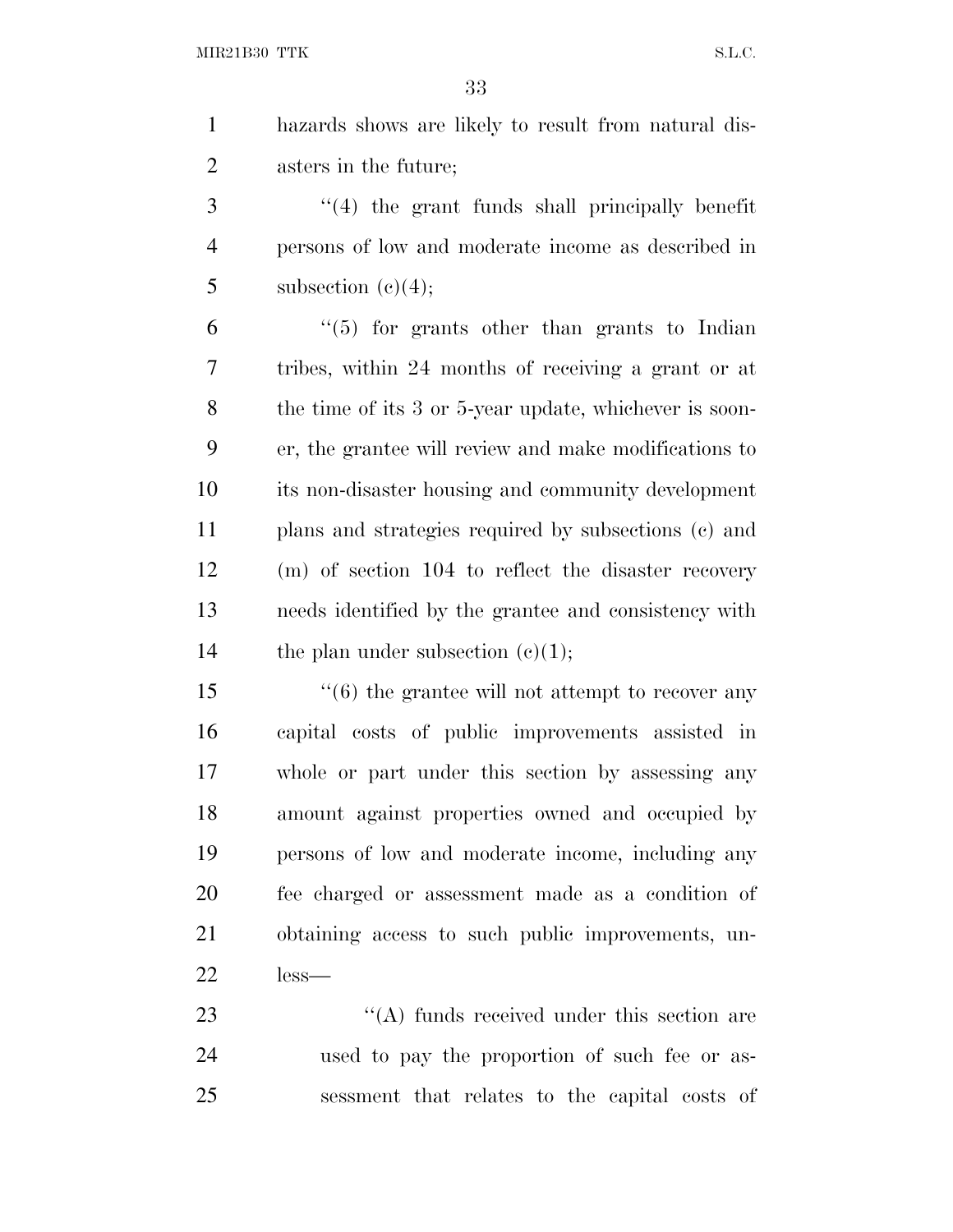such public improvements that are financed from revenue sources other than under this chapter; or  $\langle$  (B) for purposes of assessing any amount against properties owned and occupied by per- sons of moderate income, the grantee certifies to the Secretary that the grantee lacks suffi- cient funds received under this section to com-9 ply with the requirements of subparagraph  $(A)$ ;  $\frac{10}{2}$  (7) the grantee will comply with the other pro- visions of this title that apply to assistance under this section and with other applicable laws; 13 ''(8) the grantee will follow a relocation assist- ance policy that includes any minimum requirements identified by the Secretary; and ''(9) the grantee will adhere to construction standards, insurance purchase requirements, and other requirements for development in hazard-prone areas described in subsection (c)(7). 20 "(e) PERFORMANCE REVIEWS AND REPORTING.— 21 "(1) IN GENERAL.—The Secretary shall, on not less frequently than an annual basis, make such re- views and audits as may be necessary or appropriate to determine whether a grantee under this section has—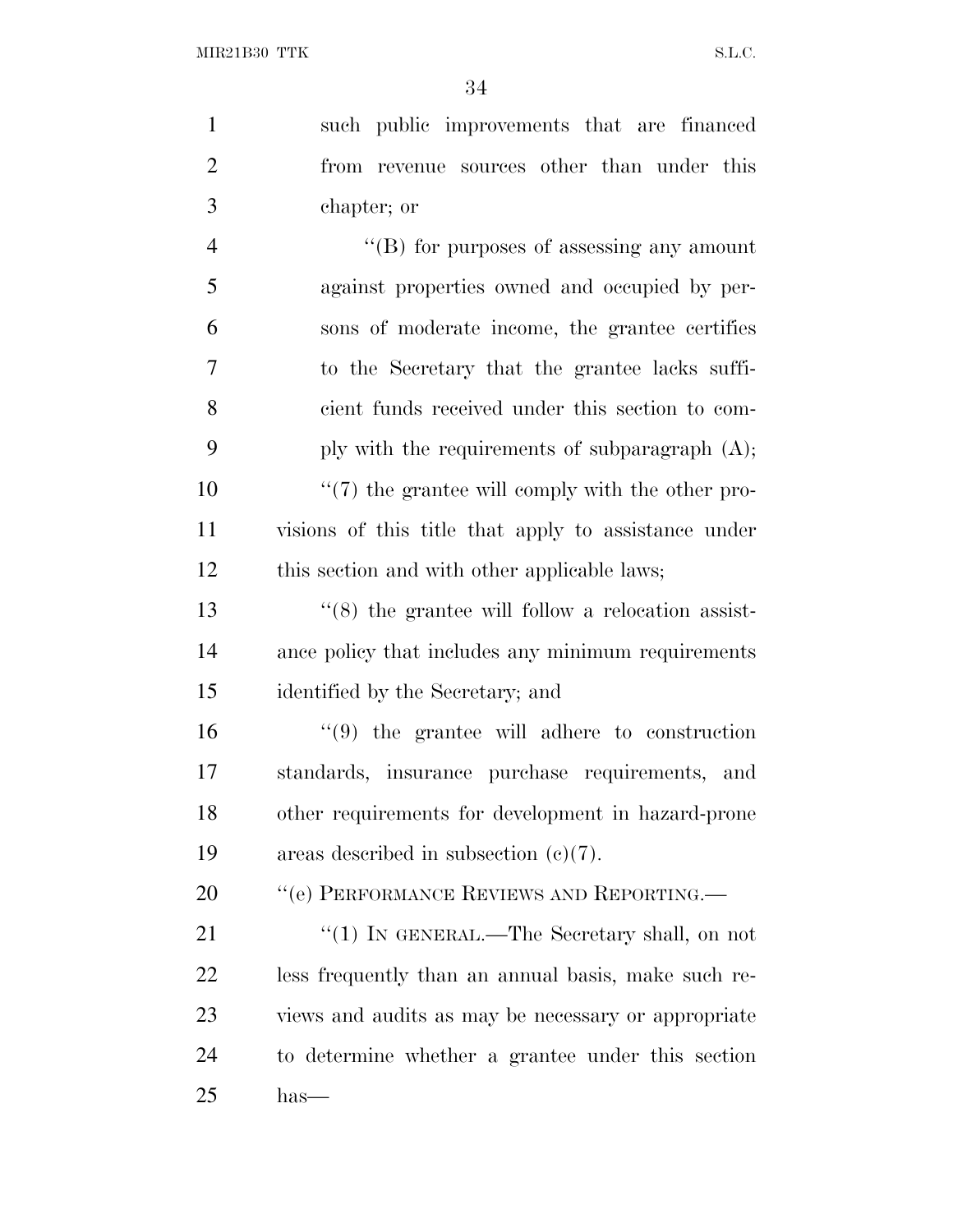| $\mathbf{1}$   | "(A) carried out activities using grant             |
|----------------|-----------------------------------------------------|
| $\overline{2}$ | funds in a timely manner;                           |
| 3              | $\lq\lq$ met the performance targets estab-         |
| $\overline{4}$ | lished by paragraph $(2)$ ;                         |
| 5              | $\cdot$ (C) carried out activities using grant      |
| 6              | funds in accordance with the requirements of        |
| $\tau$         | this section, the other provisions of this title    |
| 8              | that apply to assistance under this section, and    |
| 9              | other applicable laws; and                          |
| 10             | $\lq\lq$ a continuing capacity to carry out ac-     |
| 11             | tivities in a timely manner.                        |
| 12             | "(2) PERFORMANCE TARGETS.—The Secretary             |
| 13             | shall develop and make publicly available critical  |
| 14             | performance targets for review, which shall include |
| 15             | spending thresholds for each year from the date on  |
| 16             | which funds are obligated by the Secretary to the   |
| 17             | grantee until such time all funds have been ex-     |
| 18             | pended.                                             |
| 19             | $``(3)$ FAILURE TO MEET TARGETS.—                   |
| 20             | "(A) SUSPENSION.—If a grantee under                 |
| 21             | this section fails to meet 1 or more critical per-  |
| 22             | formance targets under paragraph $(2)$ , the Sec-   |
| 23             | retary may temporarily suspend the grant.           |
| 24             | PERFORMANCE<br>$\lq\lq (B)$<br><b>IMPROVEMENT</b>   |
| 25             | PLAN.—If the Secretary suspends a grant             |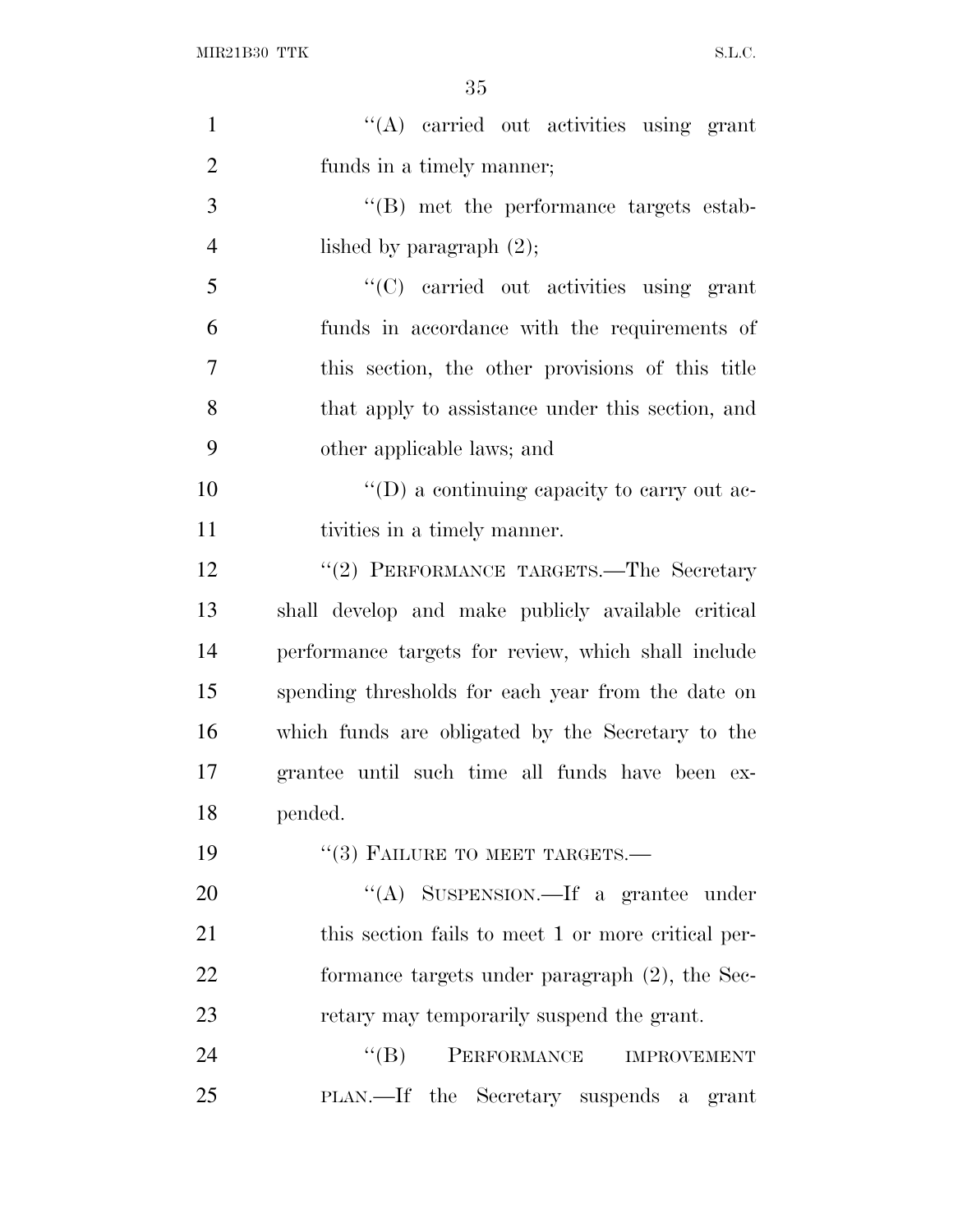| $\mathbf{1}$   | under subparagraph (A), the Secretary shall        |
|----------------|----------------------------------------------------|
| $\overline{2}$ | provide to the grantee a performance improve-      |
| 3              | ment plan with the specific requirements needed    |
| $\overline{4}$ | to lift the suspension within a defined time pe-   |
| 5              | riod.                                              |
| 6              | "(C) REPORT.—If a grantee fails to meet            |
| 7              | the spending thresholds established under para-    |
| 8              | graph $(2)$ , the grantee shall submit to the Sec- |
| 9              | retary, the appropriate committees of Congress,    |
| 10             | and each member of Congress who represents a       |
| 11             | district or State of the grantee a written report  |
| 12             | identifying technical capacity, funding, or other  |
| 13             | Federal or State impediments affecting the abil-   |
| 14             | ity of the grantee to meet the spending thresh-    |
| 15             | olds.                                              |
| 16             | "(4) COLLECTION OF INFORMATION AND RE-             |
| 17             | PORTING.                                           |
| 18             | ``(A)<br>REQUIREMENT TO REPORT.—A                  |
| 19             | grantee under this section shall provide to the    |
| 20             | Secretary such information as the Secretary        |
| 21             | may determine necessary for adequate oversight     |
| 22             | of the grant program under this section.           |
| 23             | "(B) PUBLIC AVAILABILITY.—Subject to               |
| 24             | subparagraph (D), the Secretary shall make in-     |
| 25             | formation submitted under subparagraph (A)         |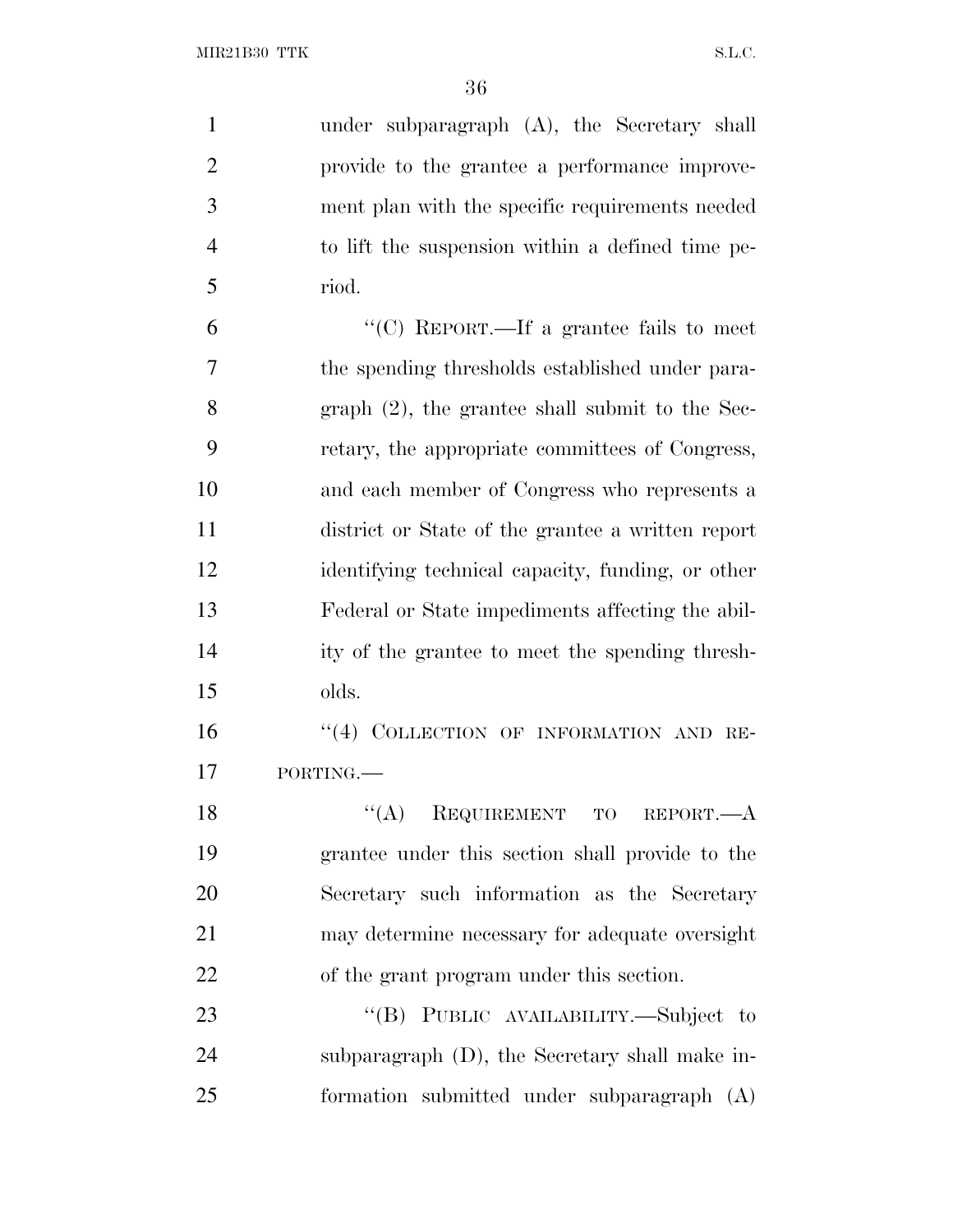| $\mathbf{1}$   | available to the public and to the Inspector    |
|----------------|-------------------------------------------------|
| $\overline{2}$ | General for the Department of Housing and       |
| 3              | Urban Development, disaggregated by income,     |
| $\overline{4}$ | geography, and all classes of individuals pro-  |
| 5              | tected under section 109.                       |
| 6              | "(C) SUMMARY STATUS REPORTS.—To in-             |
| 7              | crease transparency and accountability of the   |
| 8              | grant program under this section the Secretary  |
| 9              | shall, on not less frequently than an annual    |
| 10             | basis, post on a public facing dashboard sum-   |
| 11             | mary status reports for all active grants under |
| 12             | this section that includes—                     |
| 13             | "(i) the status of funds by activity;           |
| 14             | "(ii) the percentages of funds allo-            |
| 15             | cated and expended to benefit low- and          |
| 16             | moderate-income communities;                    |
| 17             | "(iii) performance targets, spending            |
| 18             | thresholds, and accomplishments; and            |
| 19             | "(iv) other information the Secretary           |
| 20             | determines to be relevant for transparency.     |
| 21             | "(D) CONSIDERATIONS.—In carrying out            |
| 22             | this paragraph, the Secretary—                  |
| 23             | "(i) shall take such actions as may be          |
| 24             | necessary to ensure that personally identi-     |
| 25             | fiable information regarding applicants for     |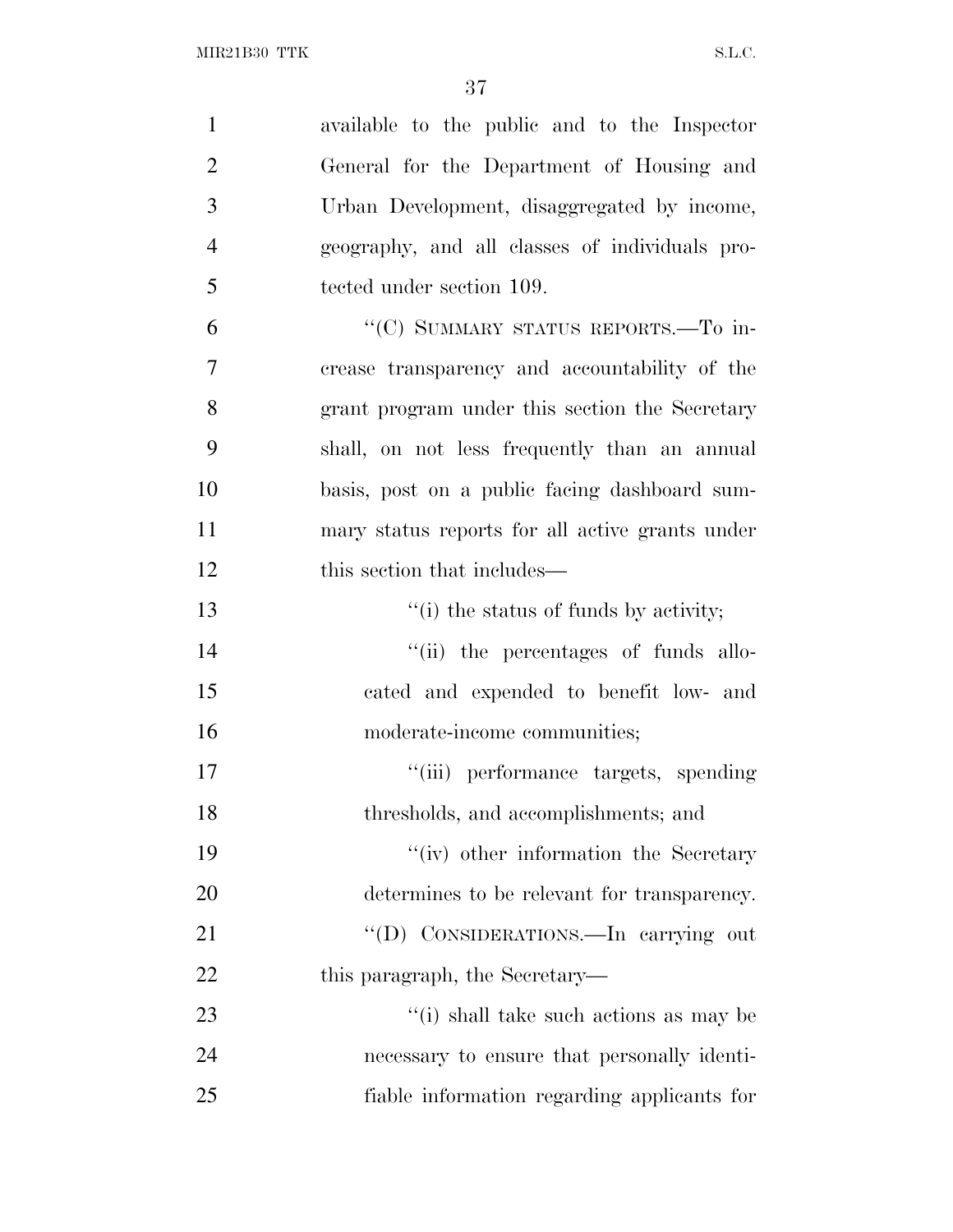$\rm MIR21B30~TTK \rm \hspace{20pt} SL.C.$ 

| $\mathbf{1}$   | assistance provided from funds made avail-          |
|----------------|-----------------------------------------------------|
| $\overline{2}$ | able under this section is not made publicly        |
| 3              | available; and                                      |
| $\overline{4}$ | "(ii) may make full and unredacted                  |
| 5              | information available to academic institu-          |
| 6              | tions for the purpose of researching into           |
| $\overline{7}$ | the equitable distribution of recovery funds        |
| 8              | and adherence to civil rights protections.          |
| 9              | "(f) ELIGIBLE ACTIVITIES.—                          |
| 10             | $\lq(1)$ In GENERAL.—Activities assisted under      |
| 11             | this section—                                       |
| 12             | "(A) may include activities permitted               |
| 13             | under section 105 or other activities permitted     |
| 14             | by the Secretary by waiver or alternative re-       |
| 15             | quirement pursuant to subsection (i); and           |
| 16             | $\lq\lq$ (B) shall be related to disaster relief,   |
| 17             | long-term recovery, restoration of housing and      |
| 18             | infrastructure, economic revitalization,<br>and     |
| 19             | mitigation in the most impacted and distressed      |
| 20             | areas resulting from the major disaster for         |
| 21             | which the grant was awarded.                        |
| 22             | PROHIBITION.—Grant funds under this<br>(2)          |
| 23             | section may not be used for costs reimbursable by,  |
| 24             | or for which funds have been made available by, the |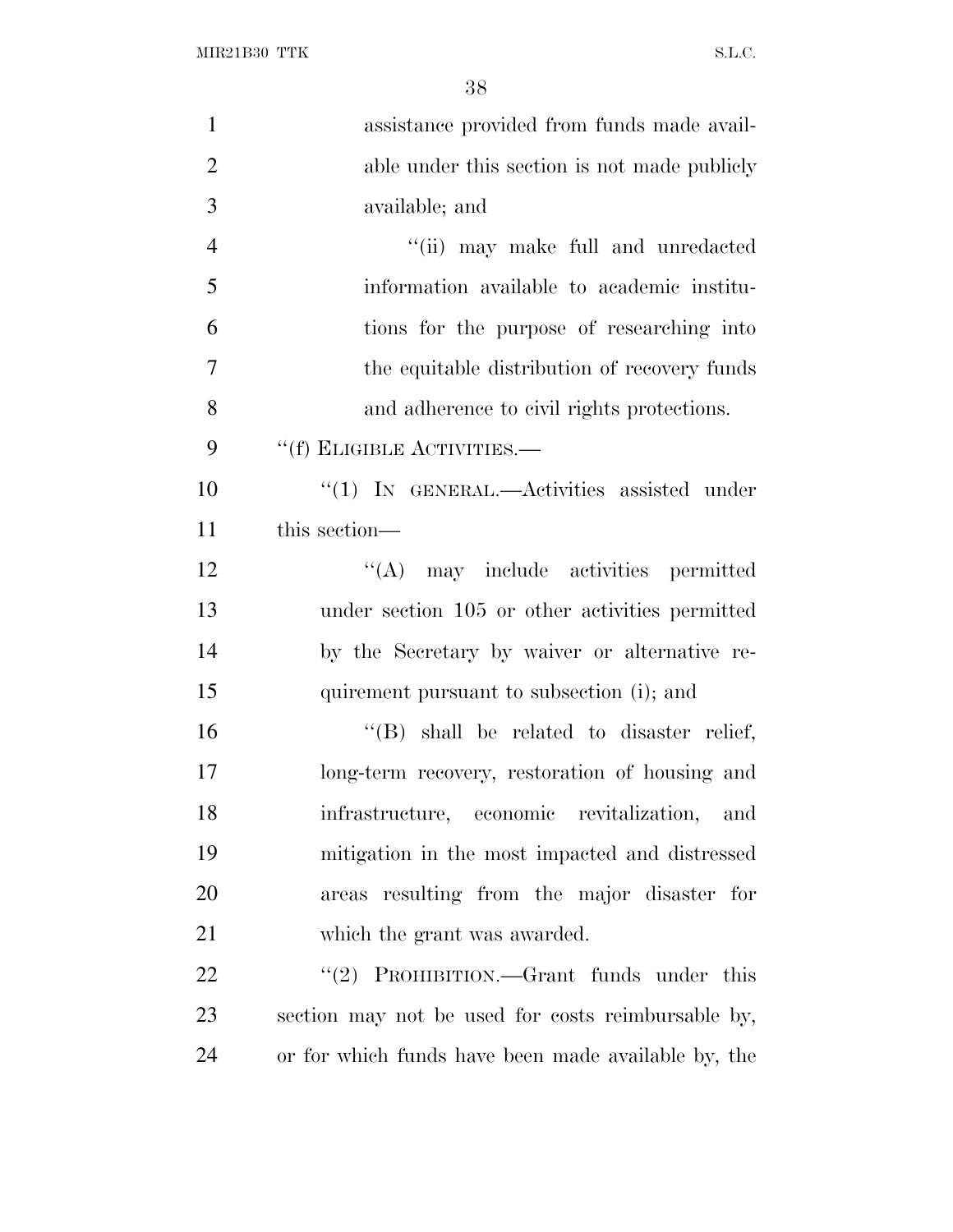$\rm MIR21B30~TTK \rm \hspace{20pt} SL.C.$ 

| $\mathbf{1}$   | Federal Emergency Management Agency or the            |
|----------------|-------------------------------------------------------|
| $\overline{2}$ | United States Army Corps of Engineers.                |
| 3              | "(3) ADMINISTRATIVE COSTS, TECHNICAL AS-              |
| $\overline{4}$ | SISTANCE AND PLANNING.                                |
| 5              | "(A) IN GENERAL.—The Secretary shall                  |
| 6              | establish in regulation the maximum grant             |
| $\overline{7}$ | amounts a grantee may use for administrative          |
| 8              | costs, technical assistance and planning activi-      |
| 9              | ties, taking into consideration size of grant,        |
| 10             | complexity of recovery, and other factors as de-      |
| 11             | termined by the Secretary, but not to exceed 10       |
| 12             | percent for administration and 20 percent in          |
| 13             | total.                                                |
| 14             | "(B) AVAILABILITY.—Amounts available                  |
| 15             | for administrative costs for a grant under this       |
| 16             | section shall be available for eligible administra-   |
| 17             | tive costs of the grantee for any grant made          |
| 18             | under this section, without regard to a par-          |
| 19             | ticular disaster.                                     |
| 20             | "(4) PROGRAM INCOME.—Notwithstanding any              |
| 21             | other provision of law, any grantee under this sec-   |
| 22             | tion may retain program income that is realized       |
| 23             | from grants made by the Secretary under this sec-     |
| 24             | tion if the grantee agrees that the grantee will uti- |
| 25             | lize the program income in accordance with the re-    |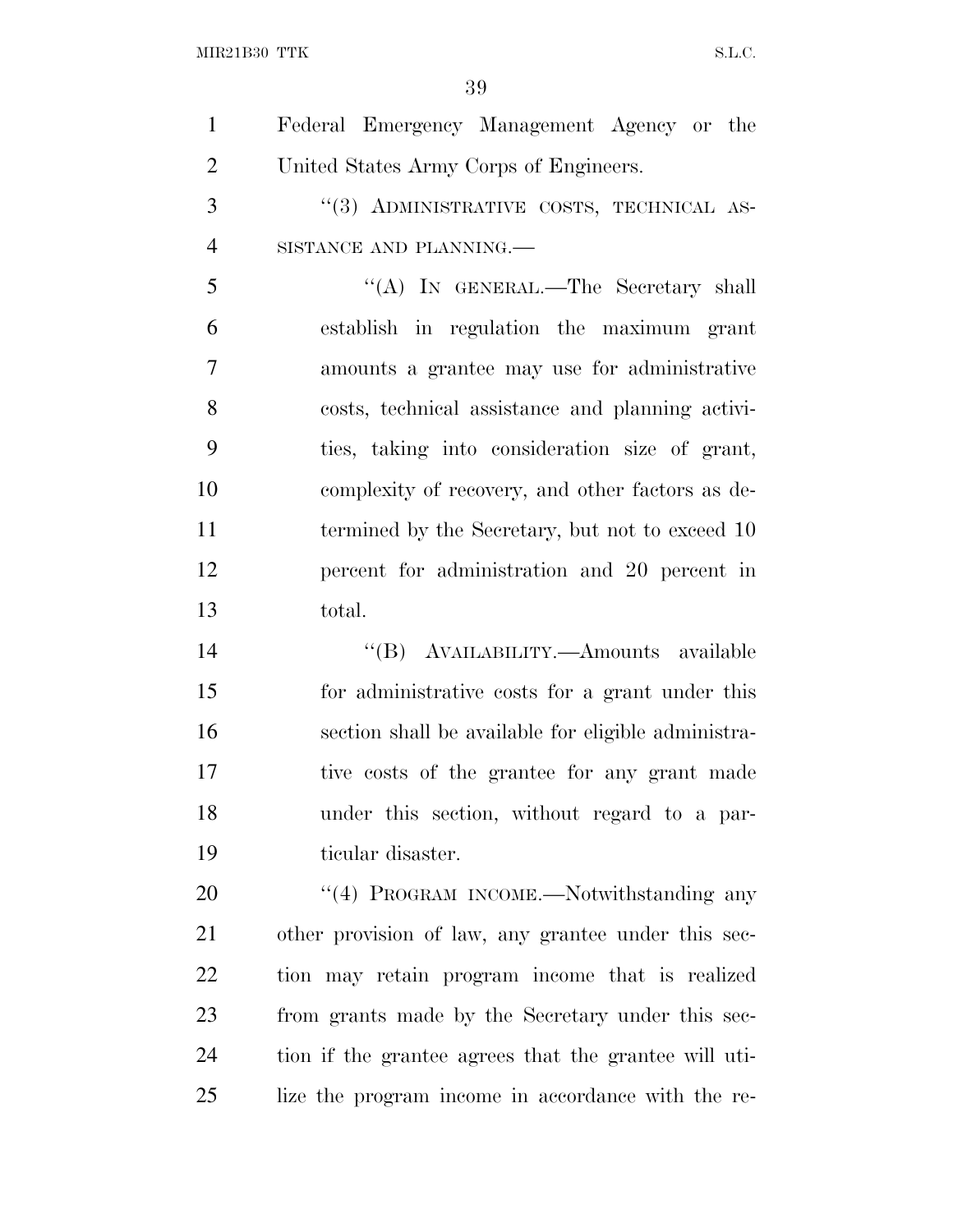| $\mathbf{1}$   | quirements for grants under this section, except that |
|----------------|-------------------------------------------------------|
| $\overline{2}$ | the Secretary may—                                    |
| 3              | $\lq\lq$ by regulation, exclude from consider-        |
| $\overline{4}$ | ation as program income any amounts deter-            |
| 5              | mined to be so small that compliance with this        |
| 6              | paragraph creates an unreasonable administra-         |
| 7              | tive burden on the grantee; or                        |
| 8              | $\lq\lq (B)$ permit the grantee to transfer re-       |
| 9              | maining program income to the other grants of         |
| 10             | the grantee under this title upon close out of the    |
| 11             | grant.                                                |
| 12             | $``(5)$ PROHIBITION ON USE OF ASSISTANCE FOR          |
| 13             | EMPLOYMENT RELOCATION ACTIVITIES.-                    |
| 14             | "(A) IN GENERAL.—Grants under this sec-               |
| 15             | tion may not be used to assist directly in the        |
| 16             | relocation of any industrial or commercial plant,     |
| 17             | facility, or operation, from one area to another      |
| 18             | area, if the relocation is likely to result in a sig- |
| 19             | nificant loss of employment in the labor market       |
| 20             | area from which the relocation occurs.                |
| 21             | "(B) APPLICABILITY.—The prohibition                   |
| 22             | under subparagraph (A) shall not apply to a           |
| 23             | business that was operating in the disaster-de-       |
| 24             | clared labor market area before the incident          |
| 25             | date of the applicable disaster and has since         |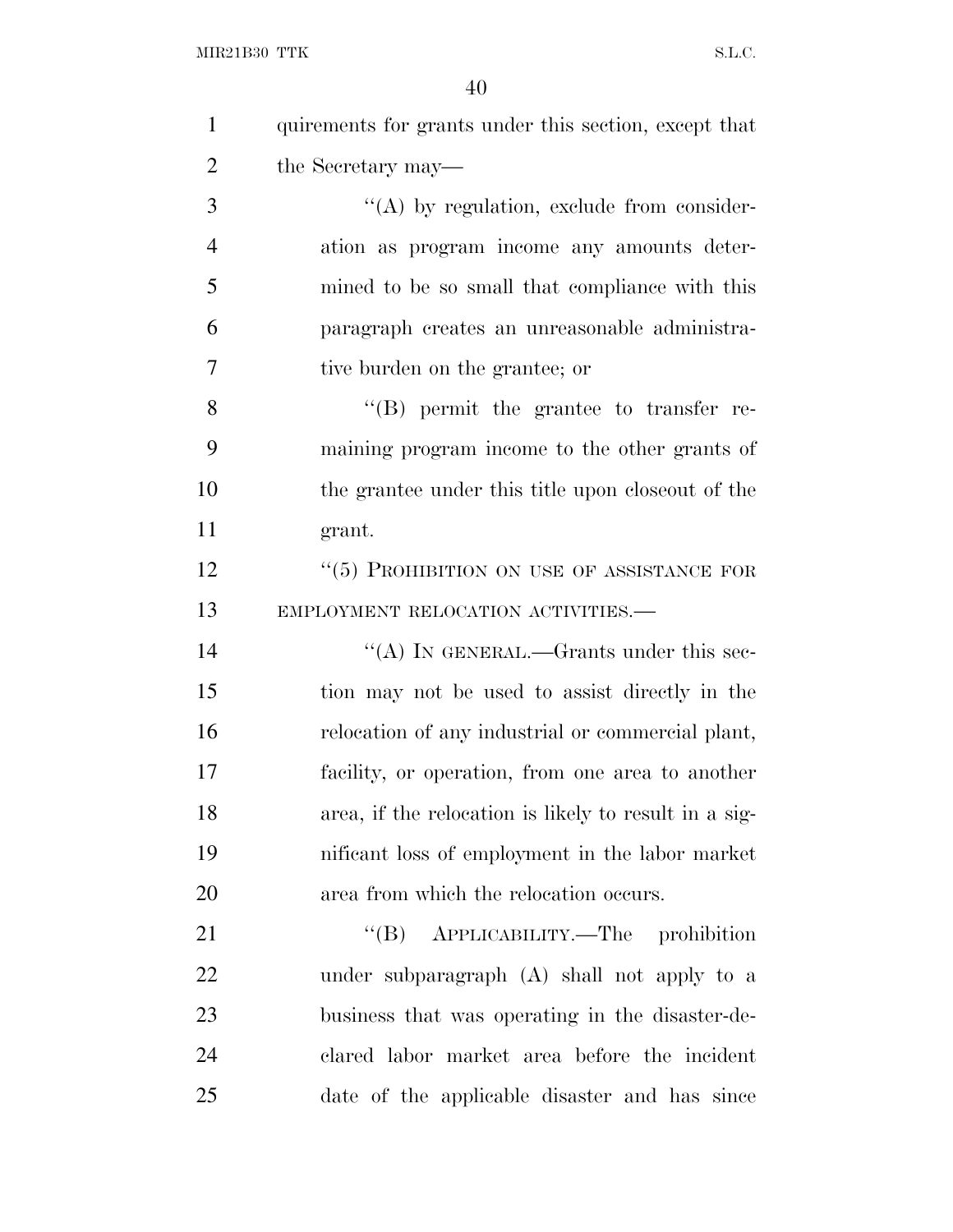| $\mathbf{1}$   | moved, in whole or in part, from the affected            |
|----------------|----------------------------------------------------------|
| $\overline{2}$ | area to another State or to a labor market area          |
| 3              | within the same State to continue business.              |
| $\overline{4}$ | "(6) REQUIREMENTS.—Grants under this sec-                |
| 5              | tion are subject to the requirements of this section,    |
| 6              | the other provisions of this title that apply to assist- |
| 7              | ance under this section, and other applicable laws,      |
| 8              | unless modified by waivers and alternative require-      |
| 9              | ments in accordance with subsection (i).                 |
| 10             | "(g) ENVIRONMENTAL REVIEW.—                              |
| 11             | "(1) ADOPTION.—A recipient of funds provided             |
| 12             | under this section that uses the funds to supplement     |
| 13             | Federal assistance provided under section 402, 403,      |
| 14             | 404, 406, 407, 408(c)(4), 428, or 502 of the Robert      |
| 15             | T. Stafford Disaster Relief and Emergency Assist-        |
| 16             | ance Act (42 U.S.C. 5170a, 5170b, 5170c, 5172,           |
| 17             | $5173, 5174(c)(4), 5189f, 5192$ may adopt, without       |
| 18             | review or public comment, any environmental review,      |
| 19             | approval, or permit performed by a Federal agency,       |
| 20             | and that adoption shall satisfy the responsibilities of  |
| 21             | the recipient with respect to the environmental re-      |
| 22             | view, approval, or permit under section $104(g)(1)$ .    |
| 23             | "(2) APPROVAL OF RELEASE OF FUNDS.— $Not$ -              |
| 24             | withstanding section $104(g)(2)$ , the Secretary may,    |
| 25             | upon receipt of a request for release of funds and       |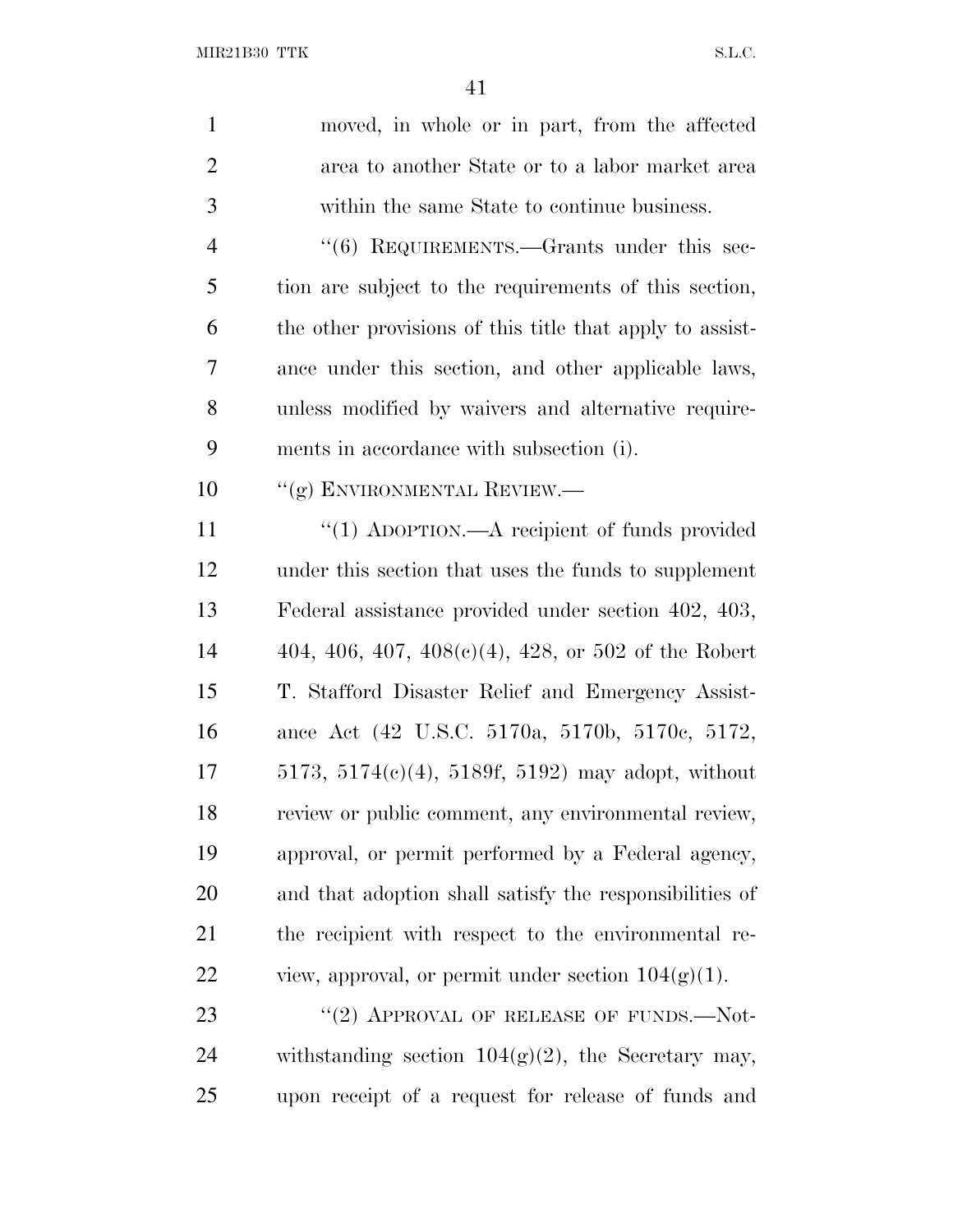$\rm MIR21B30~TTK \rm \qquad \qquad S.L.C.$ 

| $\mathbf{1}$   | certification, immediately approve the release of        |
|----------------|----------------------------------------------------------|
| $\overline{2}$ | funds for an activity or project to be assisted under    |
| 3              | this section if the recipient has adopted an environ-    |
| $\overline{4}$ | mental review, approval, or permit under paragraph       |
| 5              | (1) or the activity or project is categorically excluded |
| 6              | from review under the National Environmental Pol-        |
| 7              | icy Act of 1969 (42 U.S.C. 4321 et seq.).                |
| 8              | "(3) UNITS OF GENERAL LOCAL GOVERN-                      |
| 9              | MENT.—The provisions of section $104(g)(4)$ shall        |
| 10             | apply to assistance under this section that a State      |
| 11             | distributes to a unit of general local government.       |
| 12             | "(h) FINANCIAL CONTROLS AND PROCEDURES.—                 |
| 13             | " $(1)$ IN GENERAL.—The Secretary shall develop          |
| 14             | requirements and procedures to demonstrate that a        |
| 15             | grantee under this section—                              |
| 16             | $\lq\lq$ has adequate financial controls and             |
| 17             | procurement processes;                                   |
| 18             | $\lq\lq$ (B) has adequate procedures to detect           |
| 19             | and prevent fraud, waste, abuse and duplication          |
| 20             | of benefit; and                                          |
| 21             | "(C) maintains a comprehensive and pub-                  |
| 22             | licly accessible website.                                |
| 23             | "(2) CERTIFICATION.—Before making a grant                |
| 24             | under this section, the Secretary shall certify that     |
| 25             | the grantee has in place proficient processes and        |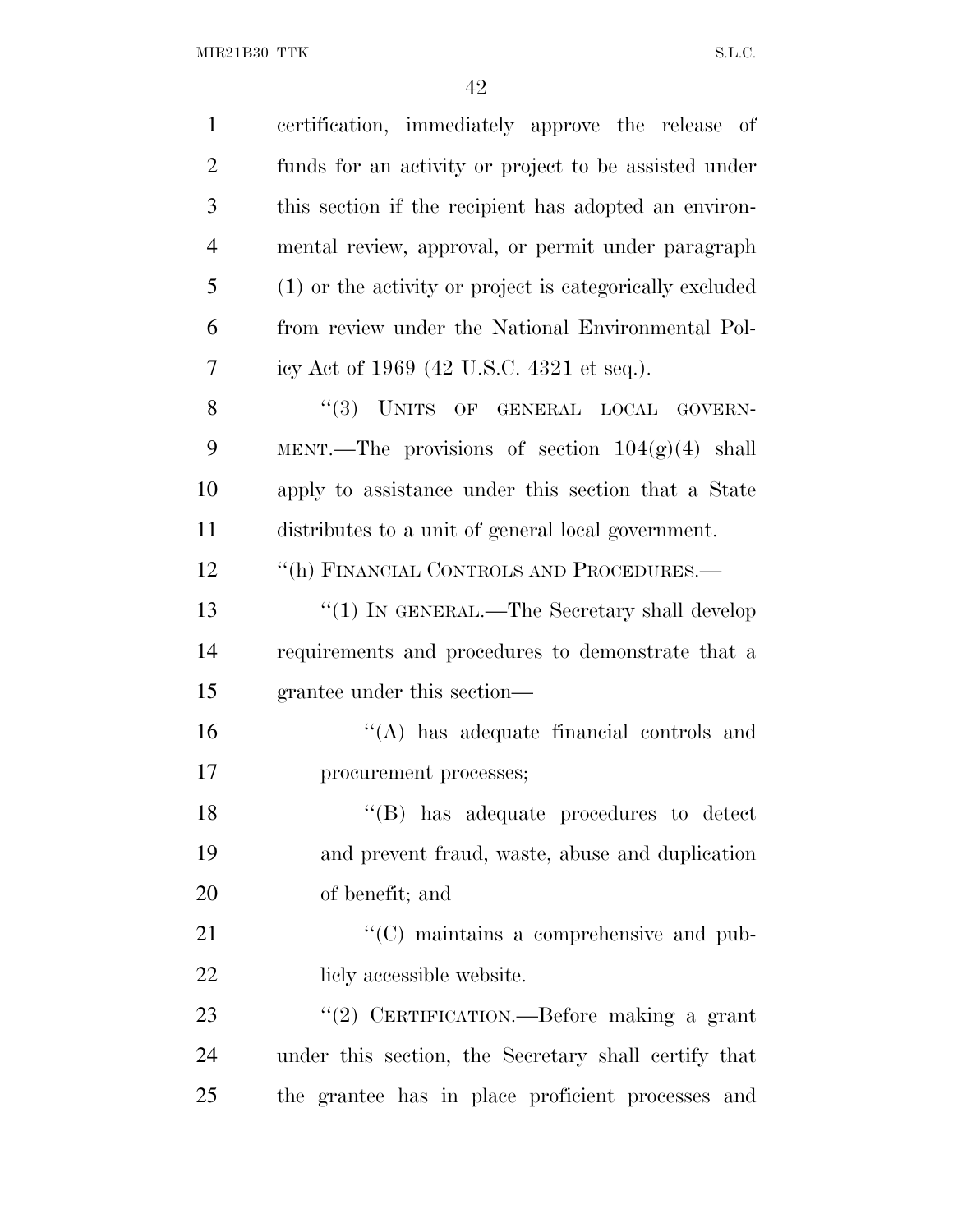procedures to comply with the requirements devel- oped under paragraph (1), as determined by the Secretary. 4 "(3) COMPLIANCE BEFORE ALLOCATION.—The Secretary may permit a State, unit of general local

 government, or Indian tribe to demonstrate compli- ance with the requirements for adequate financial controls developed under paragraph (1) before a dis- aster occurs and before receiving an allocation for a grant under this section.

11 "(4) DUPLICATION OF BENEFITS.—

12 "(A) IN GENERAL.—Funds made available under this subsection shall be used in accord- ance with section 312 of the Robert T. Stafford Disaster Relief and Emergency Assistance Act (42 U.S.C. 5155) and such rules may be pre-scribed under such section.

18 "(B) PENALTIES.—In any case in which the use of grant funds under this section results in a prohibited duplication of benefits, the grantee shall—

 $\frac{1}{2}$   $\frac{1}{2}$   $\frac{1}{2}$  apply an amount equal to the identified duplication to any allowable costs of the award consistent with actual, imme-diate cash requirement;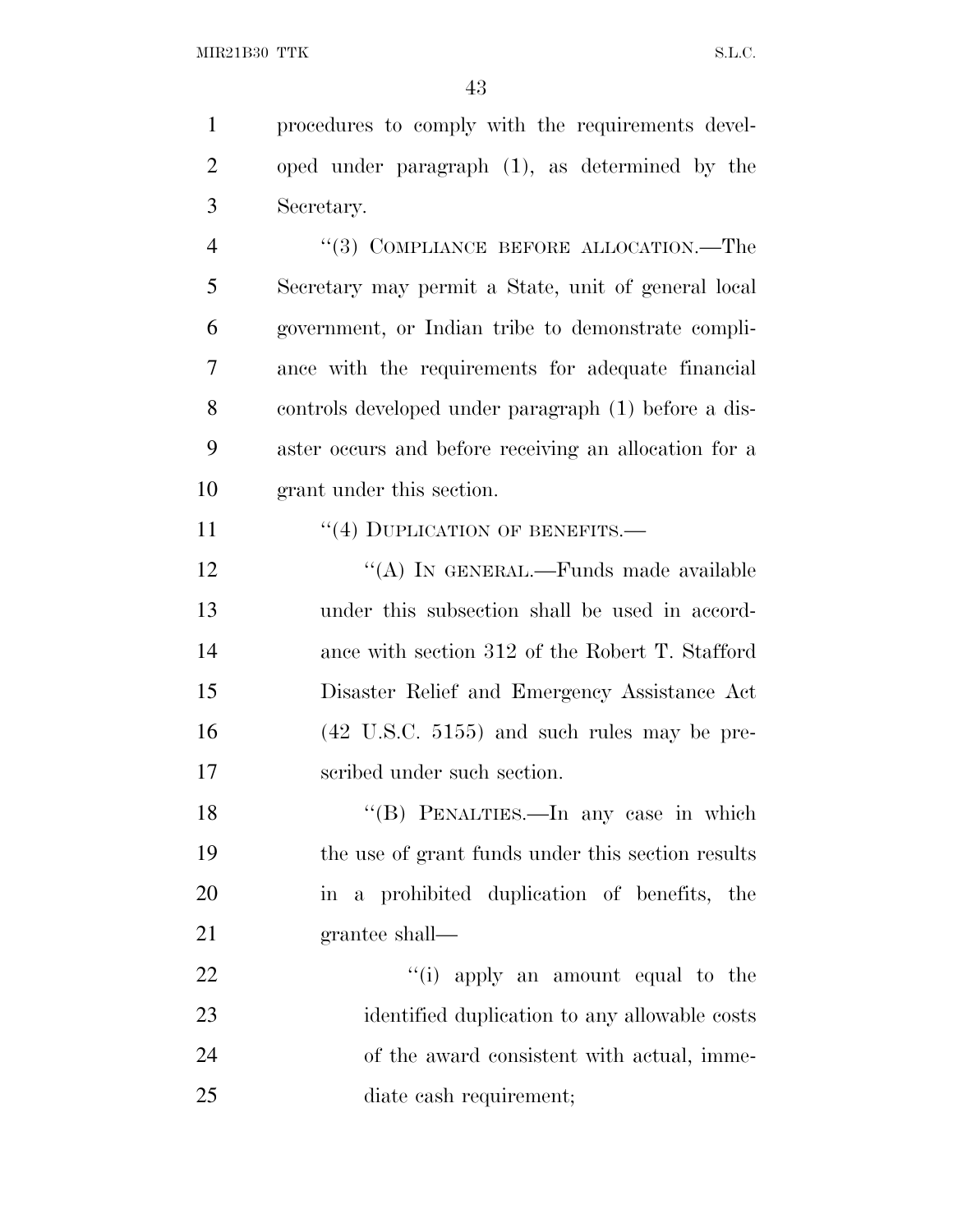| $\mathbf{1}$   | "(ii) remit any excess amounts to the                  |
|----------------|--------------------------------------------------------|
| $\overline{2}$ | Secretary to be credited to the obligated,             |
| 3              | undisbursed balance of the grant con-                  |
| $\overline{4}$ | sistent with requirements on Federal pay-              |
| 5              | ments applicable to such grantee; and                  |
| 6              | "(iii) if excess amounts under clause                  |
| $\overline{7}$ | (ii) are identified after the period of per-           |
| 8              | formance or after the closeout of the                  |
| 9              | award, remit such amounts to the Sec-                  |
| 10             | retary to be credited to the Fund.                     |
| 11             | "(C) FAILURE TO COMPLY.—A grantee                      |
| 12             | that fails to comply with subparagraph (A)             |
| 13             | shall be subject to remedies for noncompliance         |
| 14             | under section 111, unless the Secretary pub-           |
| 15             | lishes a determination in the Federal Register         |
| 16             | that it is not in the best interest of the Federal     |
| 17             | Government to pursue remedial actions.                 |
| 18             | $``(i)$ WAIVERS.—                                      |
| 19             | "(1) IN GENERAL.—In administering grants               |
| 20             | under this section, the Secretary may waive, or        |
| 21             | specify alternative requirements for, any provision of |
| 22             | any statute or regulation that the Secretary admin-    |
| 23             | isters in connection with the obligation by the Sec-   |
| 24             | retary or the use by the grantee of those funds (ex-   |
| 25             | cept for requirements related to fair housing, non-    |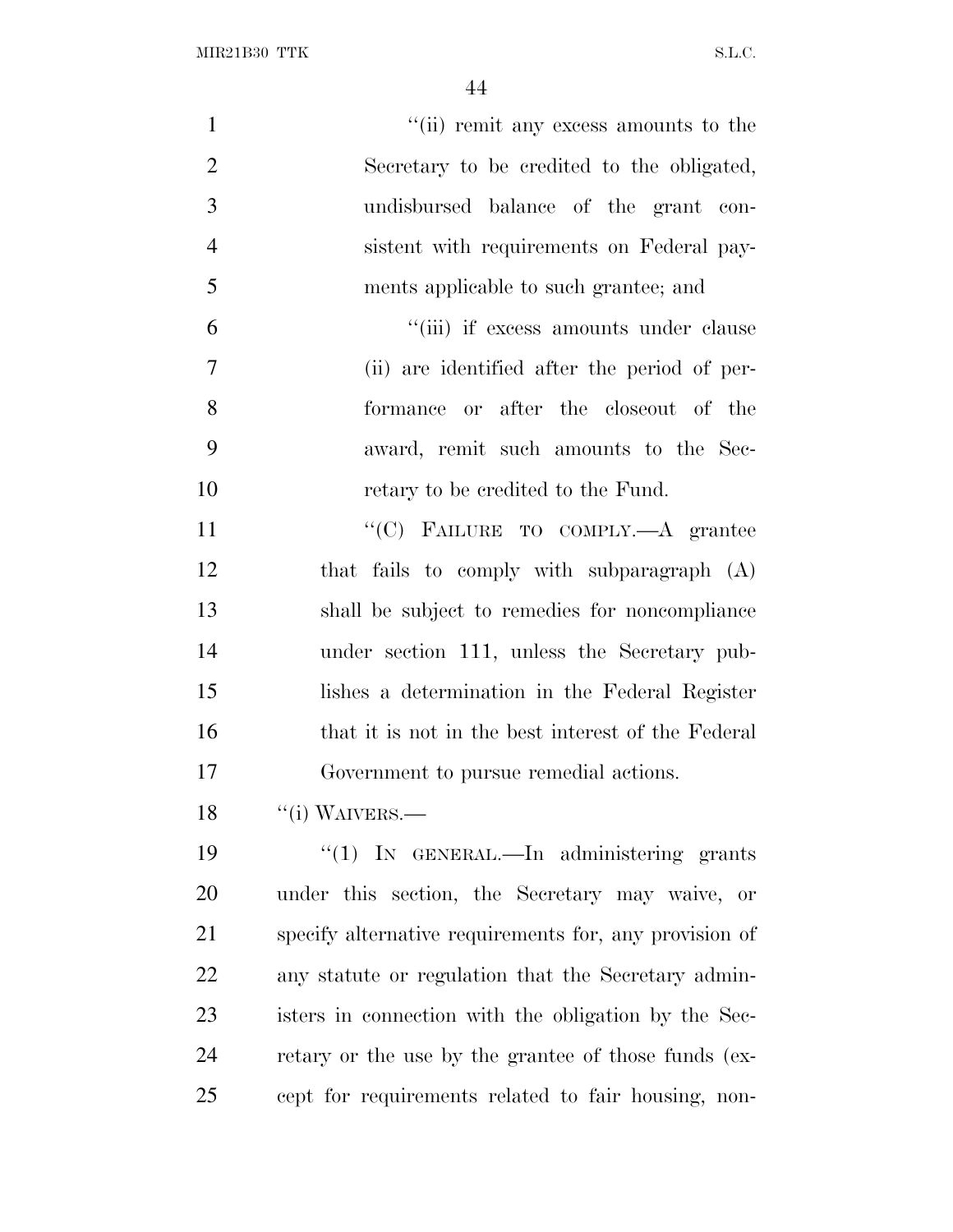MIR21B30 TTK S.L.C.

 discrimination, labor standards, the environment, and the requirements of this section that do not ex- pressly authorize modifications by waiver or alter- native requirement), if the Secretary makes a public finding that good cause exists for the waiver or al- ternative requirement and the waiver or alternative requirement would not be inconsistent with the find- ings in section 2 of the Reforming Disaster Recovery Act.  $(2)$  EFFECTIVE DATE.—A waiver or alter- native requirement described in paragraph (1) shall not take effect before the date that is 5 days after the date of publication of the waiver or alternative requirement in a Federal Register notice or the ef-fective date for any regulation published in the Fed-

eral Register.

17 "(j) UNUSED AMOUNTS.—

18 "(1) DEADLINE TO USE AMOUNTS.—A grantee under this section shall use an amount equal to the grant within 6 years beginning on the date on which the Secretary obligates the amounts to the grantee, as such period may be extended under paragraph 23  $(4)$ .

24 "(2) RECAPTURE.—The Secretary shall recap-ture and credit to the Fund any amount that is un-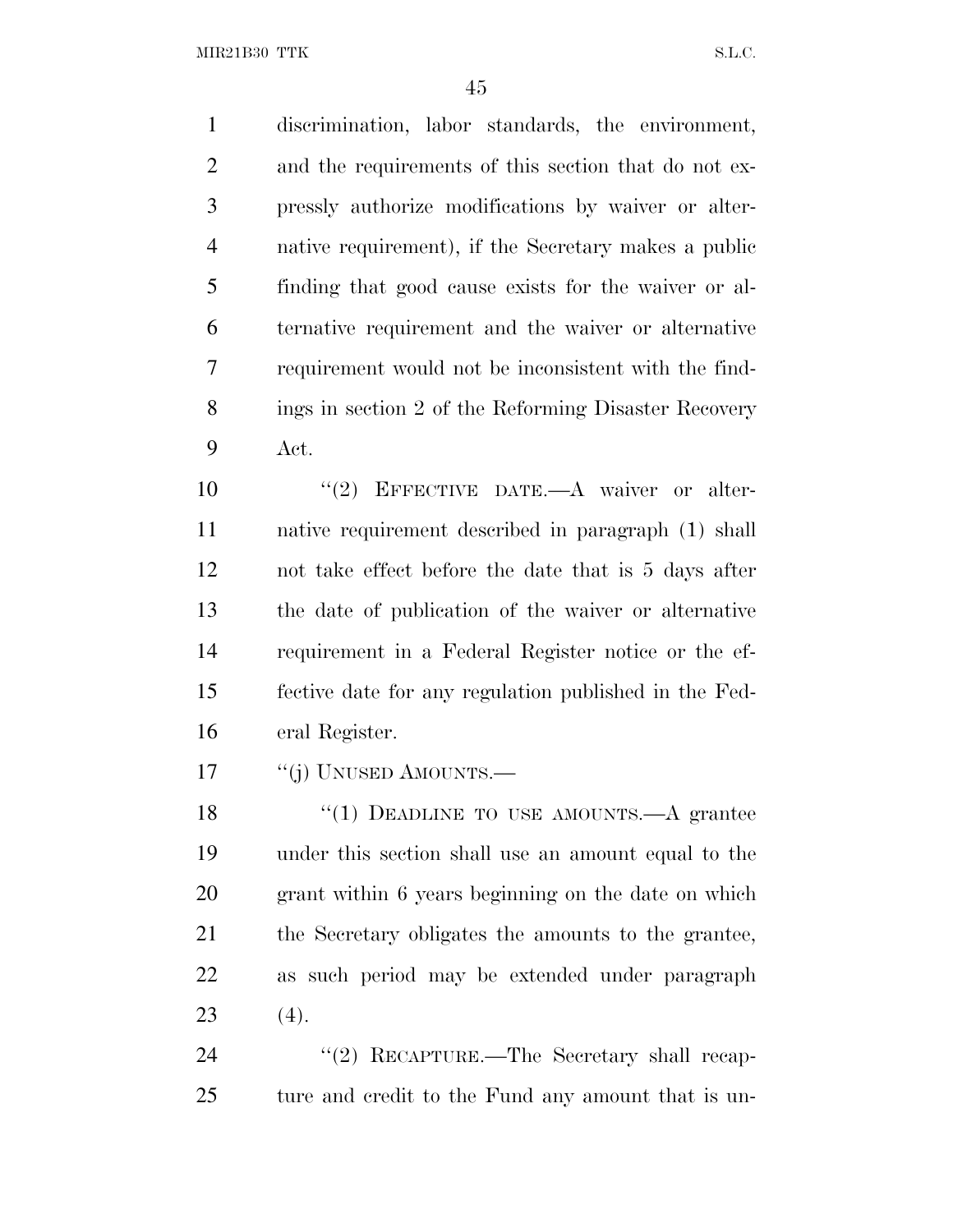| $\mathbf{1}$   | used by a grantee under this section upon the earlier          |
|----------------|----------------------------------------------------------------|
| $\overline{2}$ | $of$ —                                                         |
| 3              | $\lq\lq$ the date on which the grantee notifies                |
| $\overline{4}$ | the Secretary that the grantee has completed all               |
| 5              | activities identified in the disaster grantee's                |
| 6              | plan under subsection $(c)$ ; or                               |
| 7              | $\lq\lq$ the expiration of the 6-year period                   |
| 8              | described in paragraph $(1)$ , as such period may              |
| 9              | be extended under paragraph (4).                               |
| 10             | "(3) RETENTION OF FUNDS.—Notwithstanding                       |
| 11             | paragraph (1), the Secretary may allow a grantee               |
| 12             | under this section to retain—                                  |
| 13             | "(A) amounts needed to close out grants;                       |
| 14             | and                                                            |
| 15             | $\lq\lq (B)$ up to 10 percent of the remaining                 |
| 16             | funds to support maintenance of the minimal                    |
| 17             | capacity to launch a new program in the event                  |
| 18             | of a future disaster and to support pre-disaster               |
| 19             | long-term recovery and mitigation planning.                    |
| 20             | EXTENSION OF PERIOD<br>``(4)<br><b>FOR</b><br><b>USE</b><br>OF |
| 21             | FUNDS.—The Secretary may extend the 6-year pe-                 |
| 22             | riod described in paragraph $(1)$ by not more than 4           |
| 23             | years, or not more than 6 years for mitigation activi-         |
| 24             | ties, if $-$                                                   |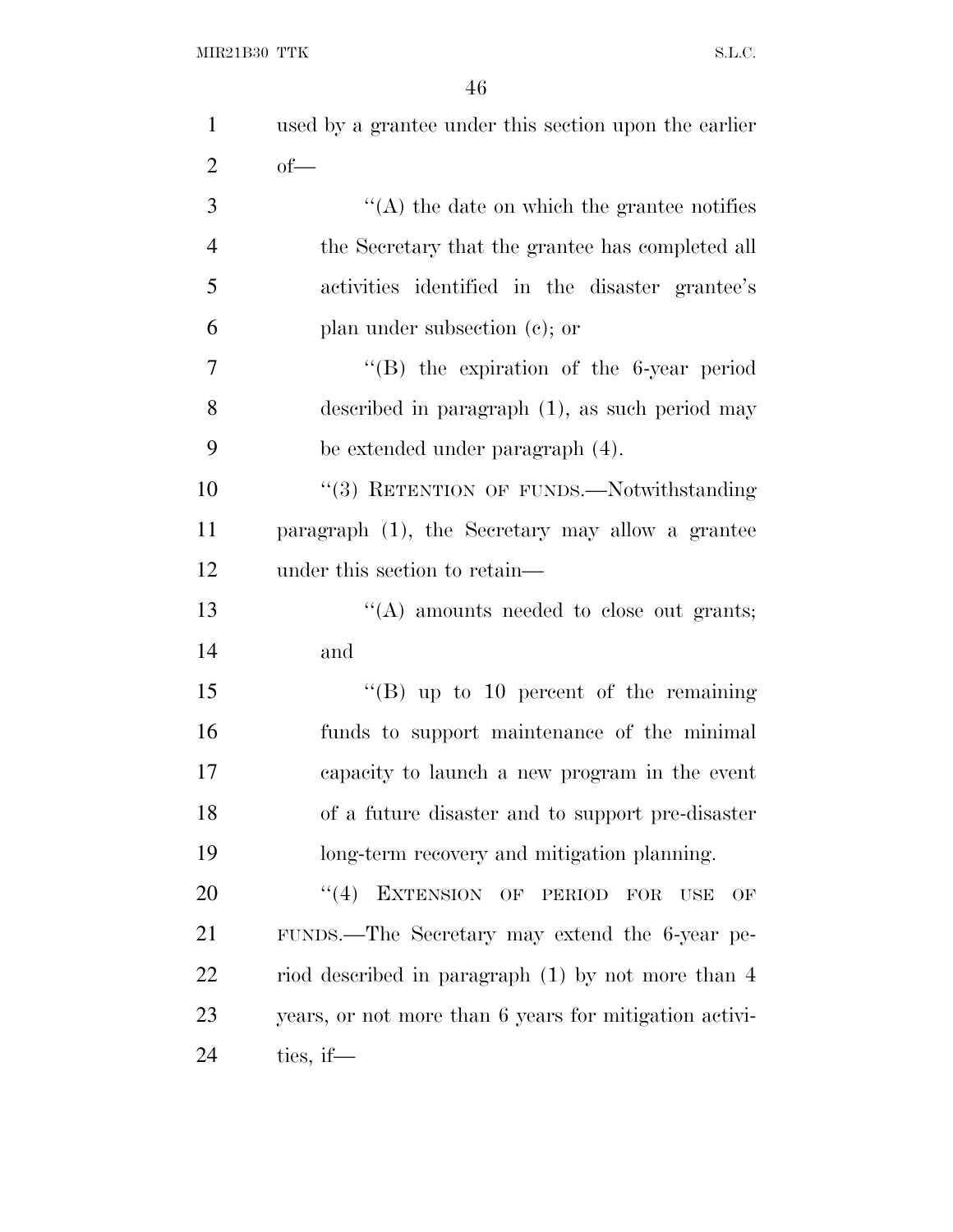| $\mathbf{1}$   | "(A) the grantee submits to the Sec-                       |
|----------------|------------------------------------------------------------|
| $\overline{2}$ | retary—                                                    |
| 3              | "(i) written documentation of the exi-                     |
| $\overline{4}$ | gent circumstances impacting the ability of                |
| 5              | the grantee to expend funds that could not                 |
| 6              | be anticipated; or                                         |
| 7              | "(ii) a justification that such request                    |
| 8              | is necessary due to the nature and com-                    |
| 9              | plexity of the program and projects; and                   |
| 10             | "(B) the Secretary submits a written jus-                  |
| 11             | tification for the extension to the Committees             |
| 12             | on Appropriations of Senate and the House of               |
| 13             | Representatives that specifies the period of that          |
| 14             | extension.".                                               |
| 15             | SEC. 7. REGULATIONS.                                       |
| 16             | (a) PROPOSED RULES.— Following consultation with           |
| 17             | the Federal Emergency Management Agency, the Small         |
| 18             | Business Administration, and other Federal agencies, not   |
| 19             | later than 6 months after the date of enactment of this    |
| 20             | Act, the Secretary shall issue proposed rules to carry out |
| 21             | this Act and the amendments made by this Act and shall     |
| 22             | provide a 90-day period for submission of public comments  |
| 23             | on those proposed rules.                                   |
| 24             | (b) FINAL RULES.—Not later than 1 year after the           |
| 25             | date of enactment of this Act, the Secretary shall issue   |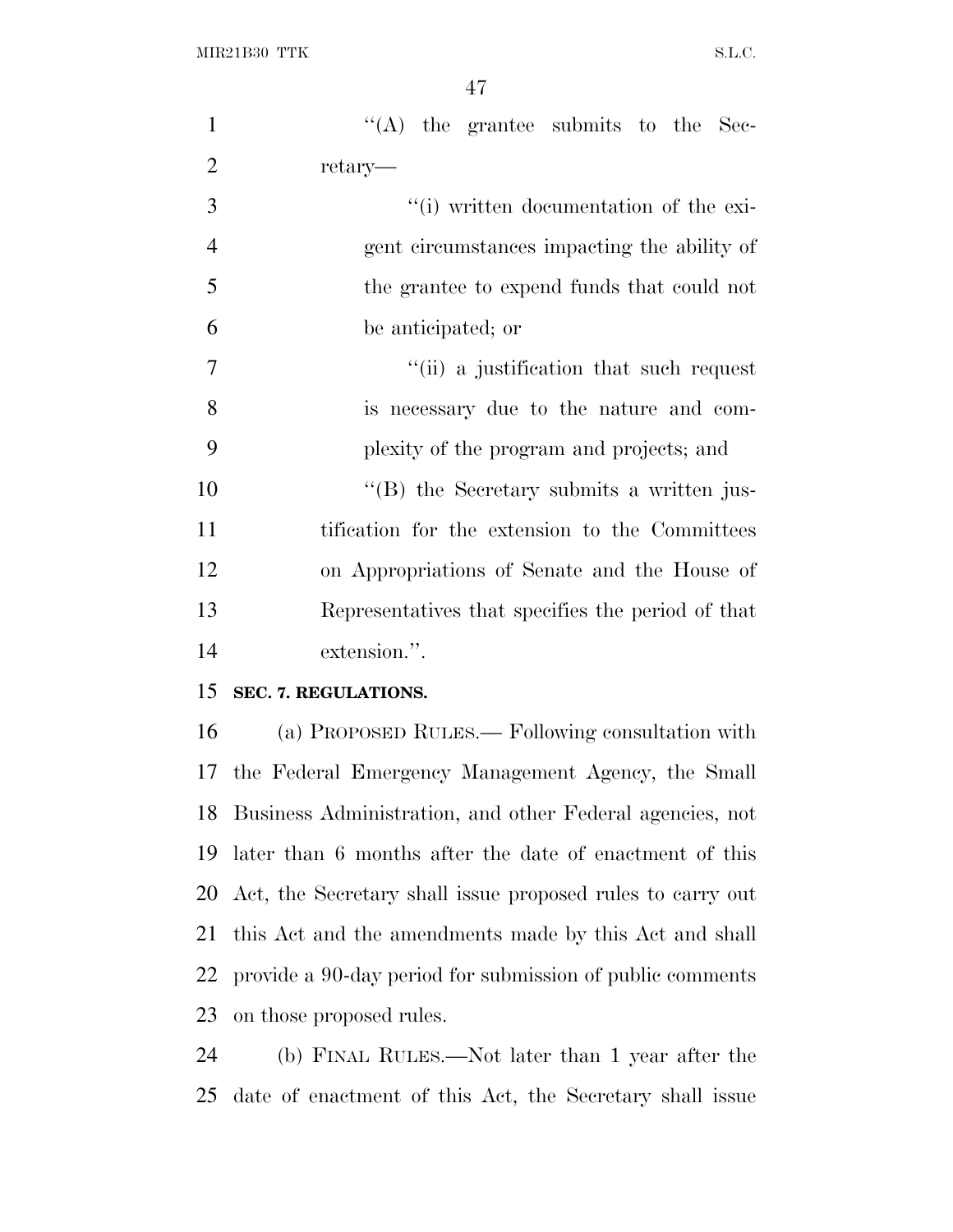final regulations to carry out section 123 of the Housing and Community Development Act of 1974, as added by section 6.

## **SEC. 8. COORDINATION OF DISASTER BENEFITS AND DATA WITH OTHER FEDERAL AGENCIES.**

 (a) DATA SHARING AGREEMENTS.—To support the coordination of data to prevent duplication of benefits with other Federal disaster recovery programs while also expe- diting recovery and reducing burden on disaster survivors, the Department shall establish data sharing agreements that safeguard privacy with relevant Federal agencies to ensure disaster benefits effectively and efficiently reach in- tended beneficiaries, while using effective means of pre-venting harm to people and property.

 (b) DATA TRANSFER FROM FEMA AND SBA TO HUD.—As permitted and deemed necessary for efficient program execution, and consistent with a computer match- ing agreement entered into under subsection (e)(1), the Administrator of the Federal Emergency Management Agency and the Administrator of the Small Business Ad- ministration shall provide data on disaster applicants to the Department, including, when necessary, personally identifiable information, disaster recovery needs, and re- sources determined eligible for, and amounts expended, to the Secretary for all major disasters declared by the Presi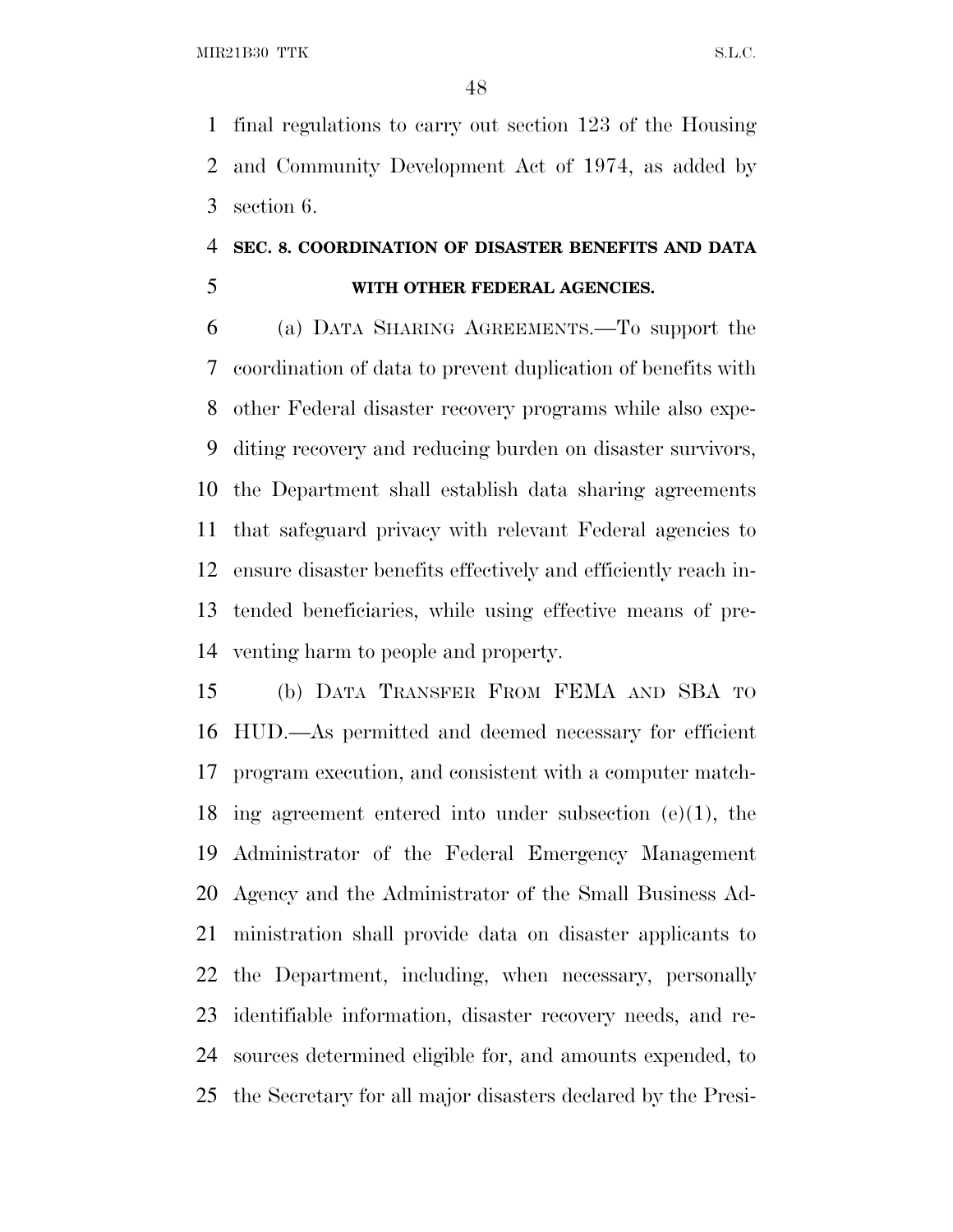MIR21B30 TTK S.L.C.

 dent pursuant to section 401 of Robert T. Stafford Dis- aster Relief and Emergency Assistance Act (42 U.S.C. 5170) for the purpose of providing additional assistance to disaster survivors and prevent duplication of benefits. (c) DATA TRANSFERS FROM HUD TO HUD GRANT- EES.—The Secretary is authorized to provide to grantees under section 123 of the Housing and Community Devel- opment Act of 1974, as added by section 6, offices of the Department, technical assistance providers, and lenders information that in the determination of the Secretary is reasonably available and appropriate to inform the provi- sion of assistance after a major disaster, including infor- mation provided to the Secretary by the Administrator of the Federal Emergency Management Agency, the Admin- istrator of the Small Business Administration, or other Federal agencies.

 (d) DATA TRANSFERS FROM HUD GRANTEES TO HUD, FEMA, AND SBA.—

 (1) REPORTING.—Grantees under section 123 of the Housing and Community Development Act of 1974, as added by section 6, shall report informa-22 tion requested by the Secretary on households, busi- nesses, and other entities assisted and the type of assistance provided.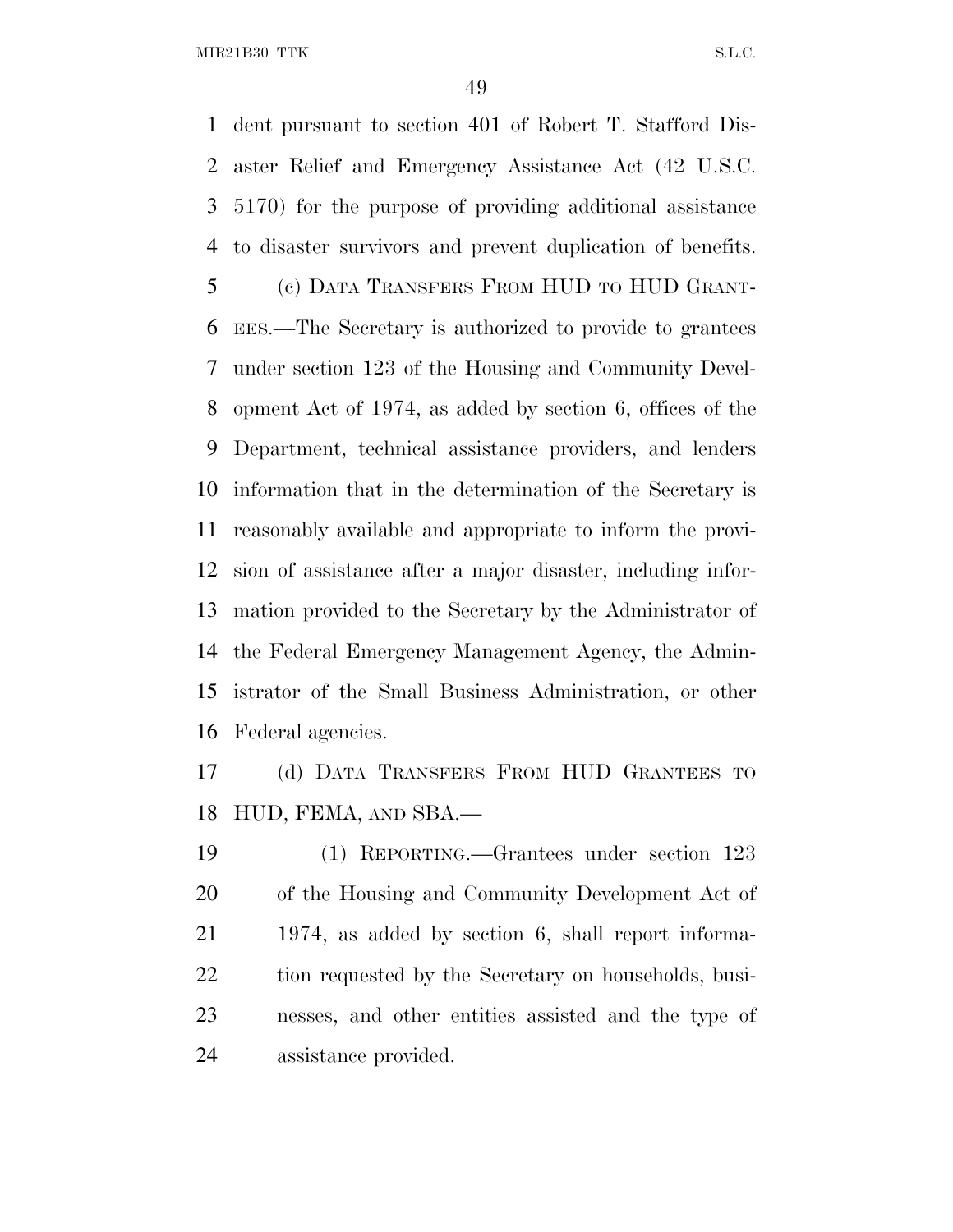(2) SHARING INFORMATION.—The Secretary shall share information collected under paragraph (1) with the Federal Emergency Management Agen- cy, the Small Business Administration, and other Federal agencies to support the planning and deliv-ery of disaster recovery and mitigation assistance.

 (e) PRIVACY PROTECTION.—The Secretary may make and receive data transfers authorized under this sec- tion, including the use and retention of that data for com- puter matching programs, to inform the provision of as- sistance, assess disaster recovery needs, and prevent the duplication of benefits and other waste, fraud, and abuse, provided that—

 (1) the Secretary enters a computer matching agreement with the Administrator of the Federal Emergency Management Agency, the Administrator of the Small Business Administration, or other Fed-eral agencies covering the transfer of data;

 (2) the Secretary publishes intent to disclose data in the Federal Register;

 (3) notwithstanding paragraphs (1) and (2), section 552a of title 5, United States Code (com- monly known as the ''Privacy Act of 1974''), or any other law, the Secretary is authorized to share data with an entity identified in subsection (b), and the